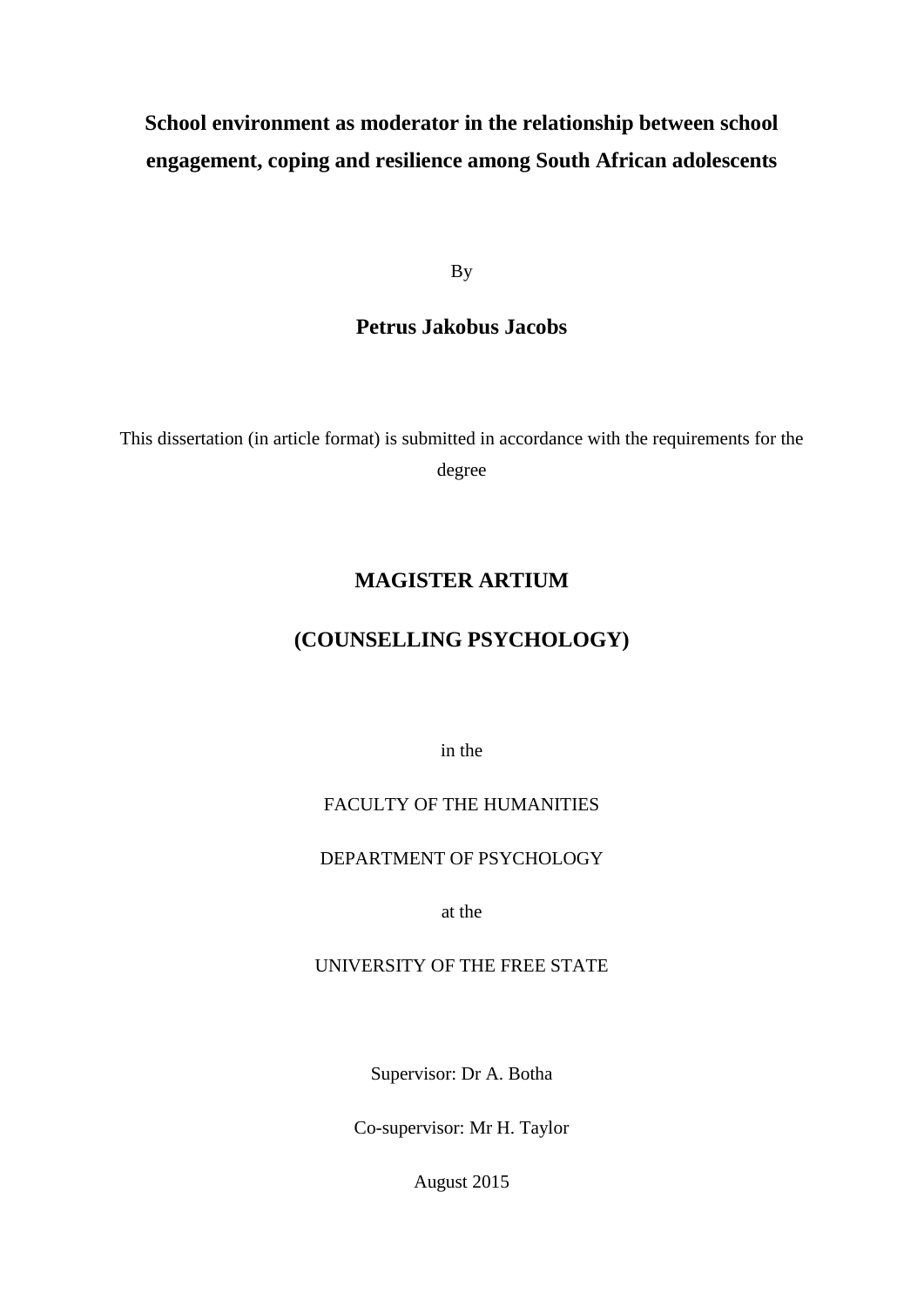# **Table of Contents**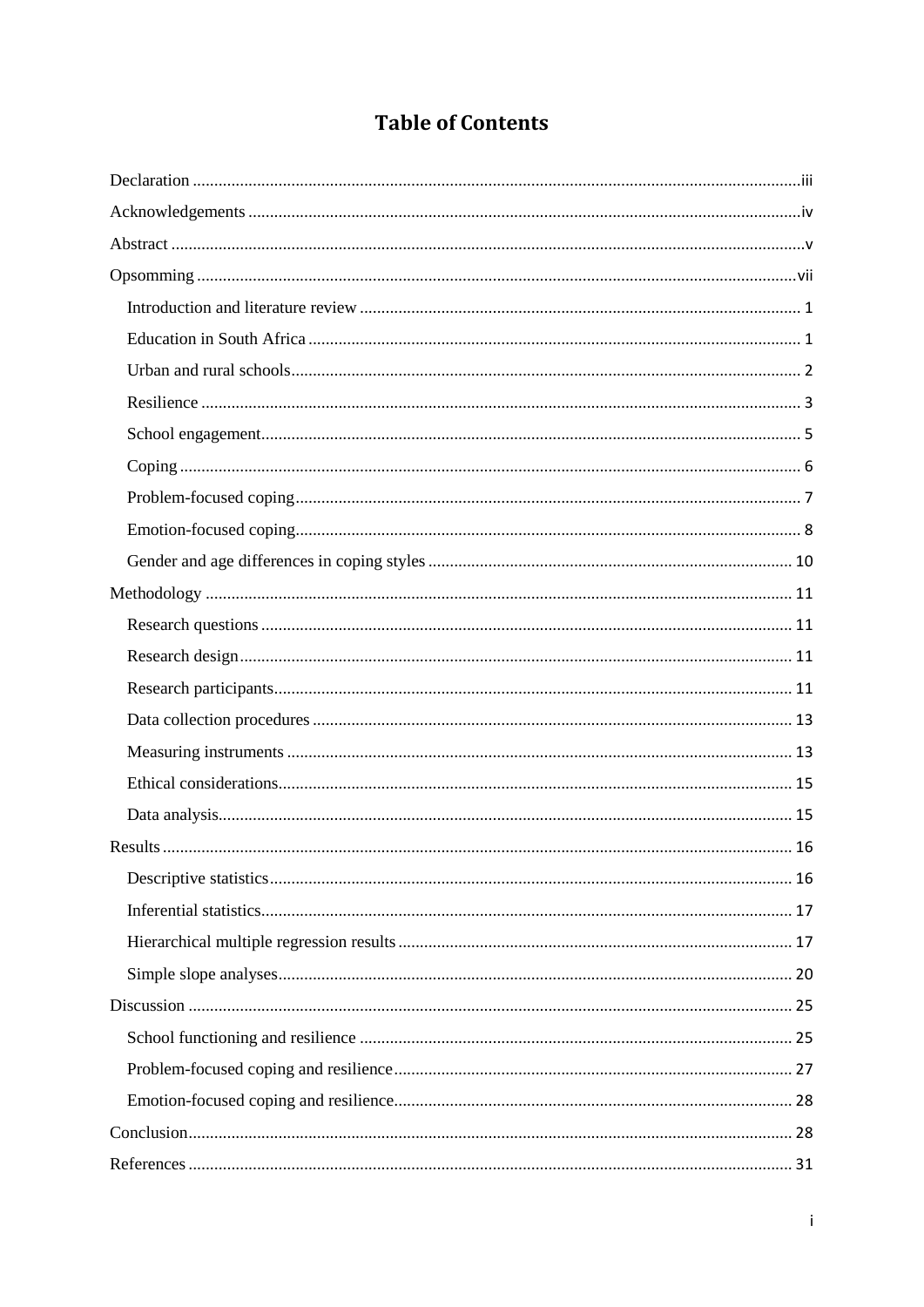# **List of Tables**

| Table 1 | Racial composition of the Free State province and study participants   12         |
|---------|-----------------------------------------------------------------------------------|
| Table 2 | Descriptive statistics of participants' results on the measuring instruments . 16 |
| Table 3 |                                                                                   |
| Table 4 |                                                                                   |
| Table 5 |                                                                                   |
| Table 6 | The relationship between problem-focused coping and resilience                    |
| Table 7 | The relationship between problem-focused coping and resilience                    |
| Table 8 | The relationship between emotion-focused coping and resilience                    |
| Table 9 | The relationship between emotion-focused coping and resilience                    |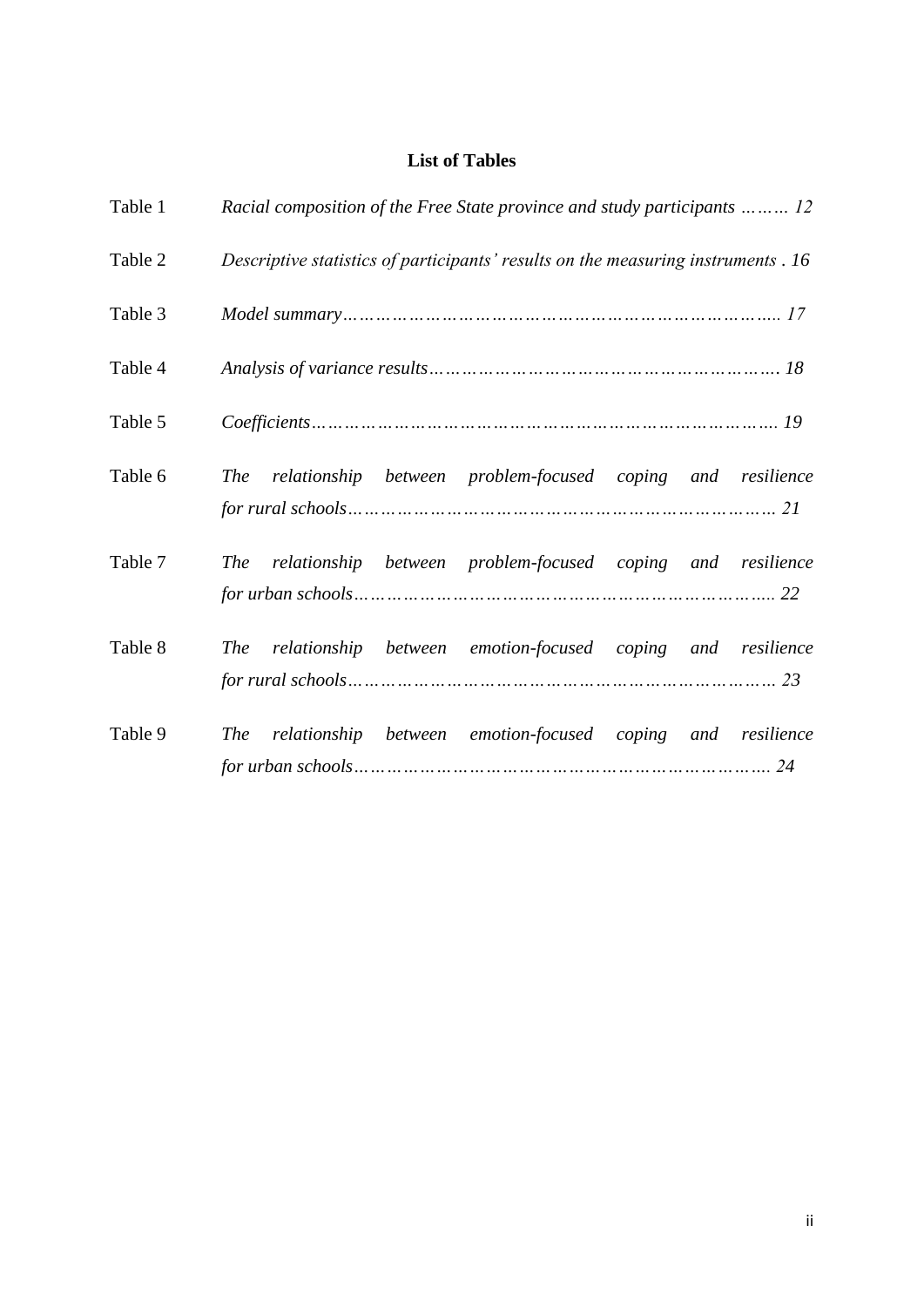# **Declaration**

<span id="page-3-0"></span>I (Petrus Jakobus Jacobs) declare that this dissertation (in article format) hereby submitted by me for the Magister Artium degree in Counselling Psychology at the University of the Free State is my own independent work and has not been previously submitted by me or any other faculty or university. Furthermore, I cede copyright of this dissertation in favour of the University of the Free State.

 $31 / 08 / 2015$ 

Petrus Jakobus Jacobs Date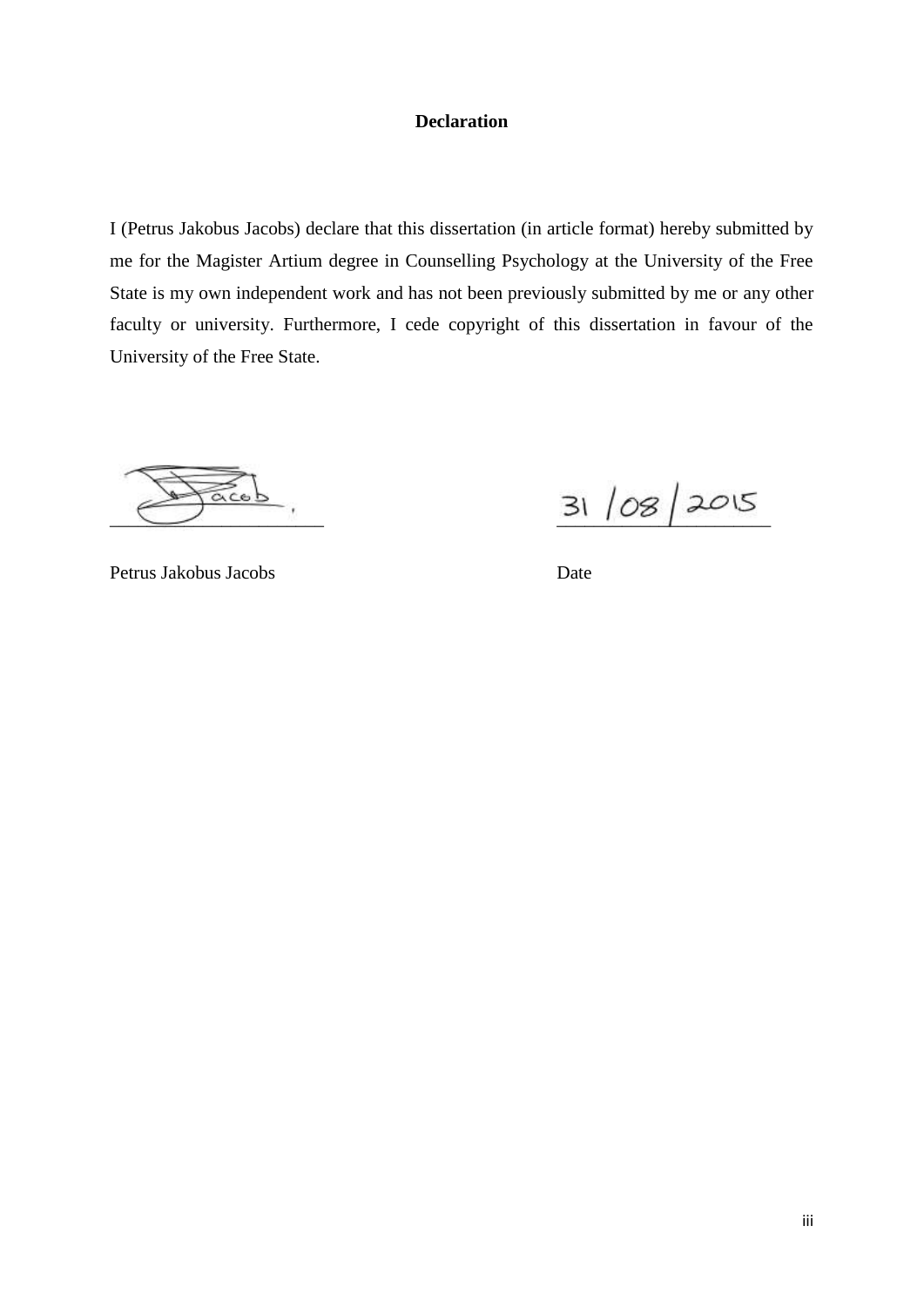# **Acknowledgements**

<span id="page-4-0"></span>It is an honour and pleasure to express my gratitude to the following contributors to the successful completion of my dissertation (in article format).

- First and foremost, to God, for His immeasurable love and blessings throughout my academic years.
- To my promoter, Dr Anja Botha, for not only being my mentor, but showing true patience, guidance and generosity throughout the journey of my dissertation – I am forever grateful.
- My co-promoter, Mr Henry Taylor, for your instrumental assistance and recommendations during the research procedure.
- For Dr Melody Mentz for your assistance and guidance with the processing of my statistical data.
- The Free State Department of Education, for granting permission for the Risk and Resilience Project.
- The Psychology Department at the University of the Free State, for moulding my knowledge over the past six years.
- The principals, staff and learners of all the participating schools for allowing me the opportunity to conduct this study.
- Mrs Jenny Lake, for the technical refinement and language editing of my dissertation.
- For my family and especially my parents, for your endless prayers and belief in me you will forever be my greatest role models.
- Last but definitely not least, to Lizaan Fouché the love of my life, for your endless support and understanding throughout all my studies – you inspire me to be more than I can be.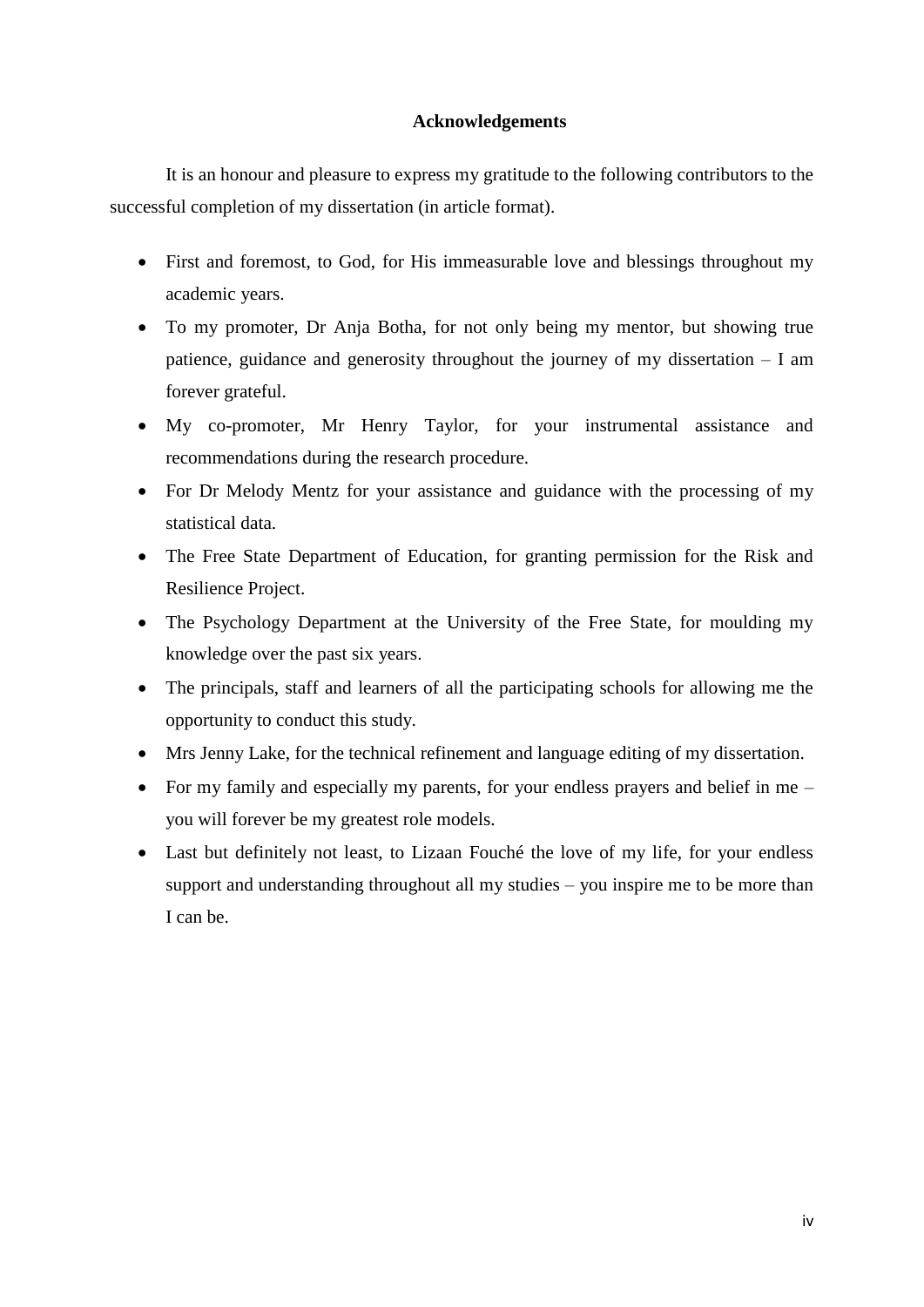#### **Abstract**

<span id="page-5-0"></span>Adolescents are exposed to a variety of developmental and social challenges on a daily basis. Those who find it difficult to cope with these demands tend to present with behavioural and psychological problems. The school environment, which is a major socialising setting, appears to play an important role in the psychological well-being of adolescents. Unfortunately the school environment appears to be a risk factor for South African adolescents. Furthermore, inequalities in education across urban and rural schools are strongly apparent. Adolescents need to be resilient in order to face these challenges. Both school engagement and coping were found to contribute to resilience amongst adolescents. The aim of the study was therefore to investigate the moderating role of school environment in the relationship between school functioning, coping and resilience among adolescents.

A quantitative, non-experimental, correlational design was implemented. A total of 790 learners (N=790) who participated in a larger research project conducted in 2010 was used in the study, with a mean age of 13.87 years (SD=0.613).The following measuring instruments were used: a biographical questionnaire; the Behavioural and Emotional Rating Scale (BERS-2); the Coping Schema Inventory (R-CSI); and the Resiliency Scales for Children and Adolescents (RSCA). The data was analysed by means of a hierarchical multiple regression analysis.

The results indicated that school environment plays a significant moderating role in the relationship between problem-focused coping and resilience, as well as between emotionfocused coping and resilience. A significant positive relationship was found between problemfocused coping and resilience in both urban and rural school environments. Emotion-focused coping has a significant negative relationship with resilience in urban school environments. Even though school environment did not play a significant moderating role in the relationship between school functioning and resilience, a significant main effect was found for school functioning as related to resilience. These findings emphasise the importance of further research in terms of coping and school engagement to promote resilience among South African adolescents. It is also evident that greater insight and knowledge are needed with regards to the moderating role of school environment when considering the relationship between school engagement, coping and resilience amongst adolescents.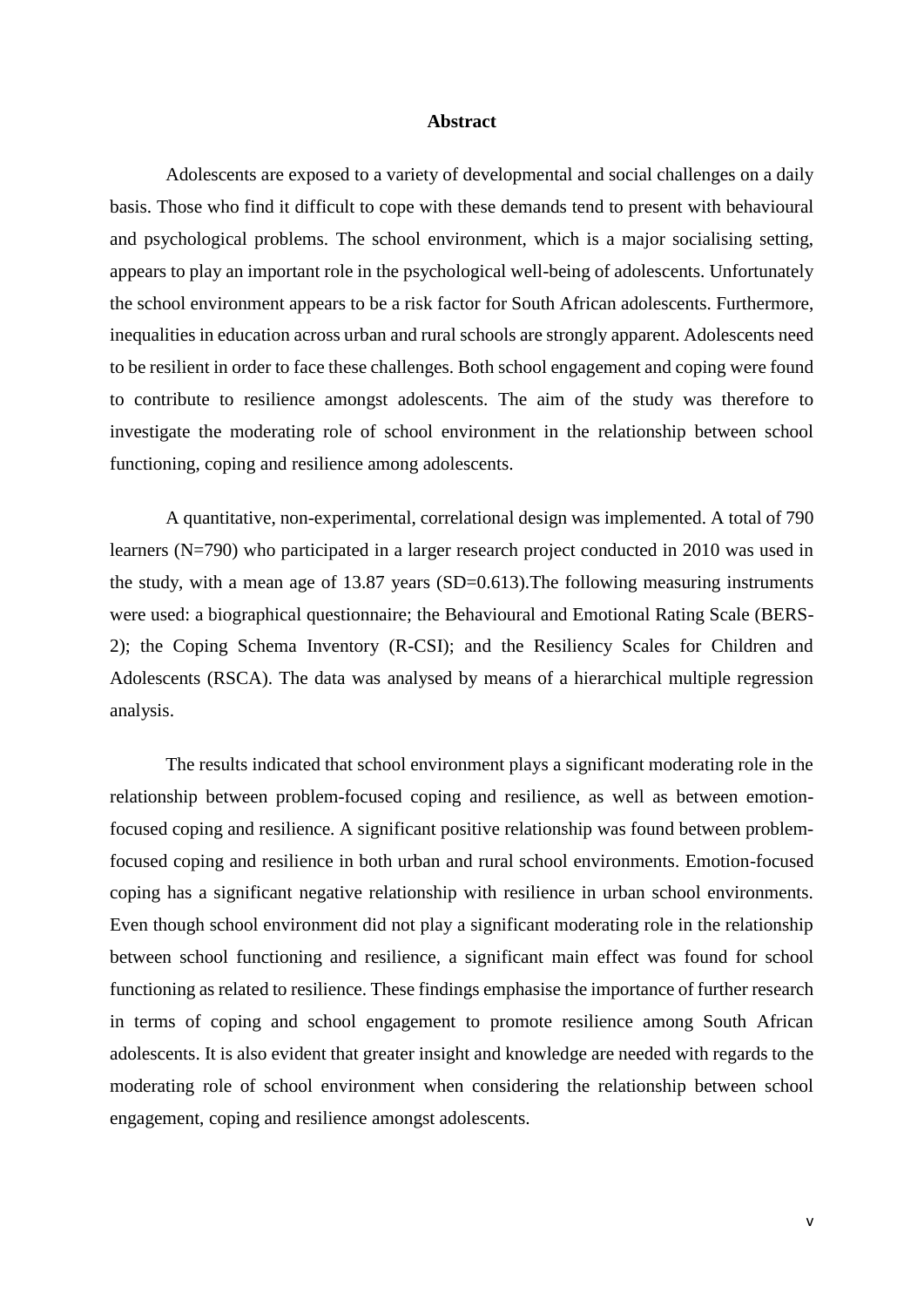**Key words**: school engagement; school functioning; problem-focused coping; emotionfocused coping; resilience; school environment; adolescents; South Africa.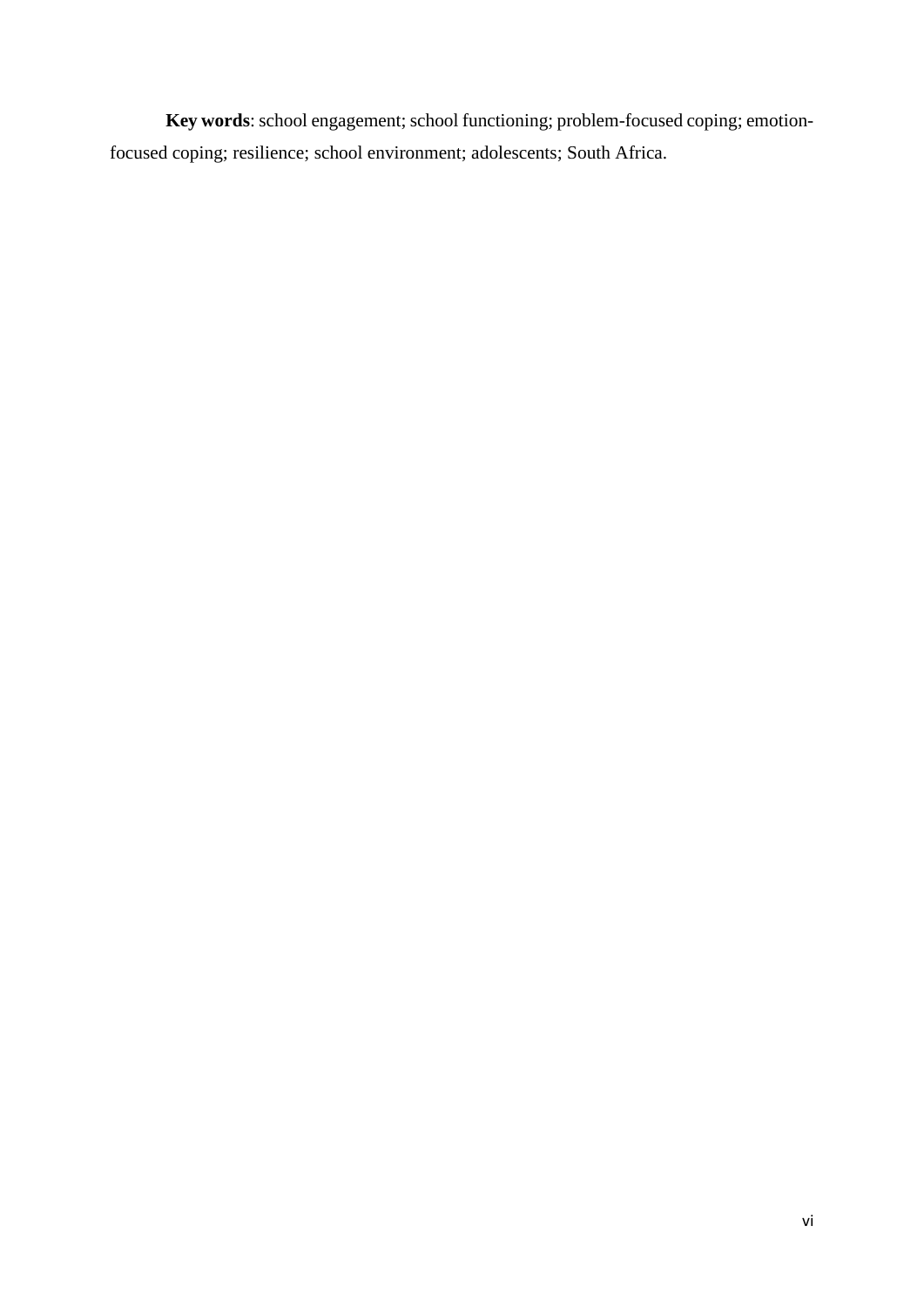### **Opsomming**

<span id="page-7-0"></span>Adolessente word daagliks aan 'n verskeidenheid ontwikkelings- en sosiale uitdagings blootgestel. Dié wat sukkel om hierdie eise te hanteer, het die geneigdheid om met sielkundige en gedragsprobleme te presenteer. Die skoolomgewing, 'n belangrike plek waar sosialisering plaasvind, blyk 'n beduidende rol in die sielkundige welstand van adolessente te speel. Dit wil egter voorkom of die skoolomgewing 'n risikofaktor vir Suid-Afrikaanse adolessente is. Ongelykhede in die onderwys in stedelike sowel as plattelandse skole is ook duidelik waarneembaar. Adolessente moet veerkragtig wees ten einde hierdie uitdagings die hoof te bied. Vorige studies het bevind dat skoolbetrokkenheid sowel as coping tot veerkragtigheid in adolessente bydra. Die doel van die studie was dus om ondersoek in te stel na die matigende rol wat die skoolomgewing in die verhouding tussen skoolfunksionering, coping en veerkragtigheid onder adolessente speel.

'n Kwantitatiewe, nie-eksperimentele, korrelasionele ontwerp is geïmplementeer. 'n Totaal van 790 leerders (N=790) wie in 'n groter navorsingsprojek in 2010 deel geneem het, met 'n gemiddelde ouderdom van 13.87 jaar (SD=13.87) was gebruik vir die huidige studie. Die volgende meetinstrumente is gebruik: 'n biografiese vraelys; die *Behavioural and Emotional Rating Scale* (BERS-2); die *Coping Schema Inventory* (R-CSI) en die *Resiliency Scales for Children and Adolescents* (RSCA). Data-ontleding is met behulp van 'n hiërargiese veelvoudige regressieontleding gedoen.

Die resultate het getoon dat die skoolomgewing 'n beduidende matigende rol in die verhouding tussen probleemgefokusde coping en veerkragtigheid, asook tussen emosiegefokusde coping en veerkragtigheid, speel. 'n Beduidende positiewe verhouding is gevind tussen probleemgefokusde coping en veerkragtigheid in stedelike sowel as plattelandse skoolomgewings. Emosiegefokusde coping het ook 'n beduidende negatiewe verhouding met veerkragtigheid in stedelike skoolomgewings. Alhoewel die skoolomgewing nie 'n beduidende matigende rol in die verhouding tussen skoolfunksionering en veerkragtigheid in die studie gespeel het nie, is 'n beduidende hoofeffek vir skoolfunksionering in verband met veerkragtigheid gevind. Hierdie bevindinge beklemtoon die belangrikheid vir verdere navorsing ten opsigte van coping en skoolbetrokkenheid om veerkragtigheid onder Suid-Afrikaanse adolessente te bevorder. Dit is ook duidelik dat dieper insig en kennis nodig is aangaande die matigende rol wat die skoolomgewing in die verhouding tussen skoolbetrokkenheid, coping en veerkragtigheid onder adolessente speel.

<span id="page-7-1"></span>**Sleutelwoorde:** skoolbetrokkenheid; skoolfunksionering; probleemgefokusde coping; emosiegefokusde coping; veerkragtigheid; skoolomgewing; adolessente; Suid-Afrika.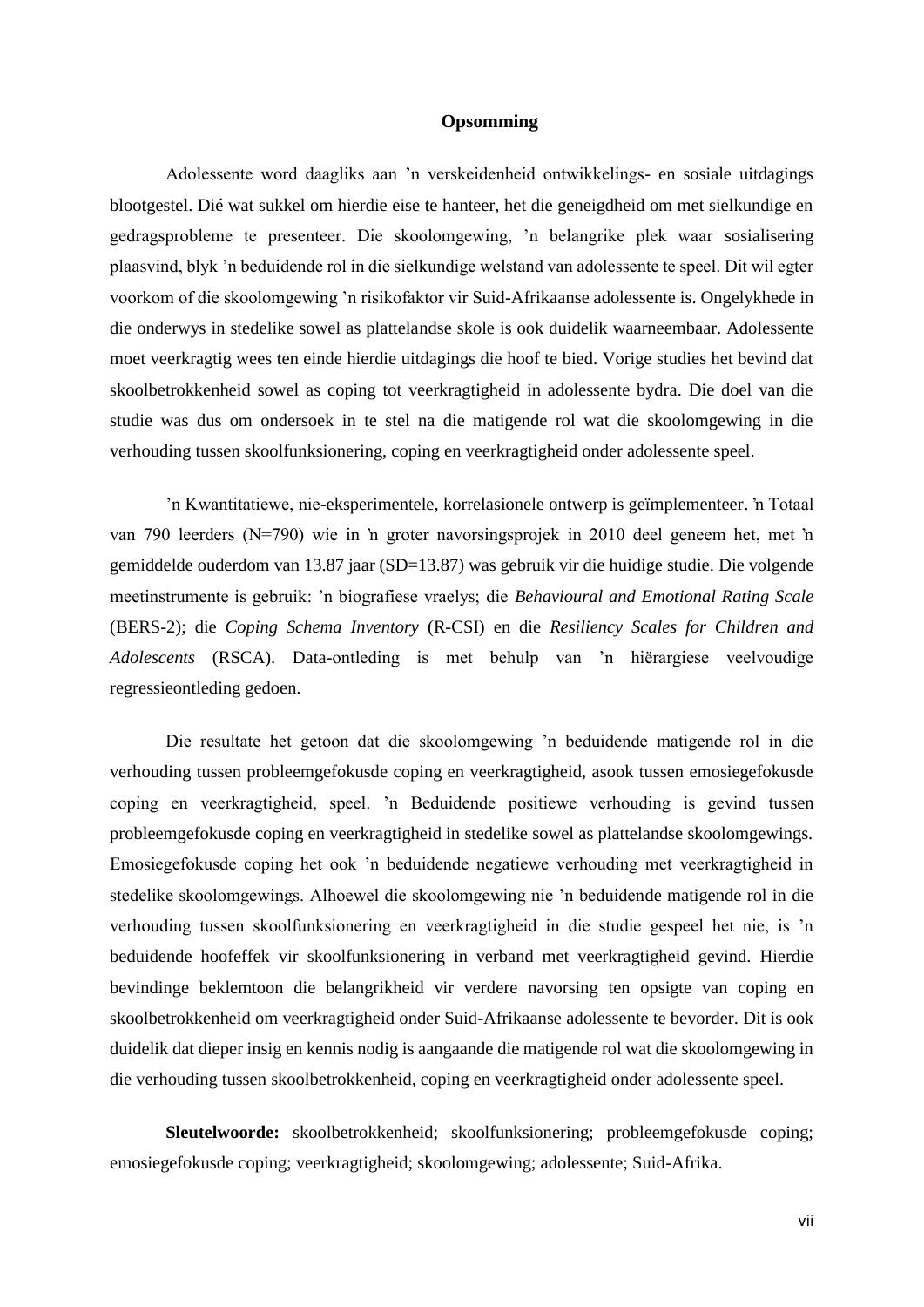### **Introduction and literature review**

Adolescents are exposed to a variety of roles as well as developmental and social changes during the adolescent years (Dunn & Craig, 2013). Adolescents who find it difficult to cope successfully during this time of adjustment, appear to be at risk for behavioural and psychological problems (Downey, Johnston, Hansen, Birney, & Stough, 2010). In addition, their social environments can increase the risk for mental illness and consequently increases their vulnerability (Thompson, Connelly, Thomas-Jones, & Eggert, 2013). The school environment plays an important role in the psychological well-being of adolescents (Kidger, Araya, Donovan, & Gunnell, 2012). In fact, Thompson et al. (2013) remarked that the school environment is a major socialisation setting, being second only to the family context.

The school environment in South Africa, however, seems to present a risk factor for the country's adolescents. The poor quality of education holds numerous negative consequences for adolescents, including unemployment due to the low calibre of educational skills imparted, and an increased risk of developing mental health problems (Peterson, Swartz, Bhana, & Flisher, 2010; Spaull, 2013b). It is because of these risks that it is important to understand the role of the school environment in the resilience of South African adolescents.

#### <span id="page-8-0"></span>**Education in South Africa**

According to law, basic education is compulsory for children between the ages of 7 and fifteen, and for Grades 1 through to 9 (Government Gazette, 2011). To prevent discrimination and promote equality in South African education, the Education Laws Amendment Act of 2007 provides minimum norms and standards and promotes school performance indicators for all South African schools (Pendlebury, 2009). Multiple challenges are associated with South African education despite the ideals contained in this act. These include: significant school dropout between Grades 10 and 12; overcrowding in more than 25% of classrooms; financial constraints; too few qualified teachers; teachers not knowledgeable in the subject matter they teach; and children living more than 30 minutes away from the nearest school (De Lannoy & Lake, 2009; Department of Basic Education, 2015; Masinire, Maringe, & Nkambule, 2014). Especially adolescents in rural areas have limited access to education (De Lannoy & Lake, 2009). Even though poverty levels dropped between 2001 and 2005, South Africa remains one of the most unequal countries in the world with regards to wealth distribution (Petersen et al., 2010). In fact, income inequality has been on the increase since 2001 (Peterson et al., 2010).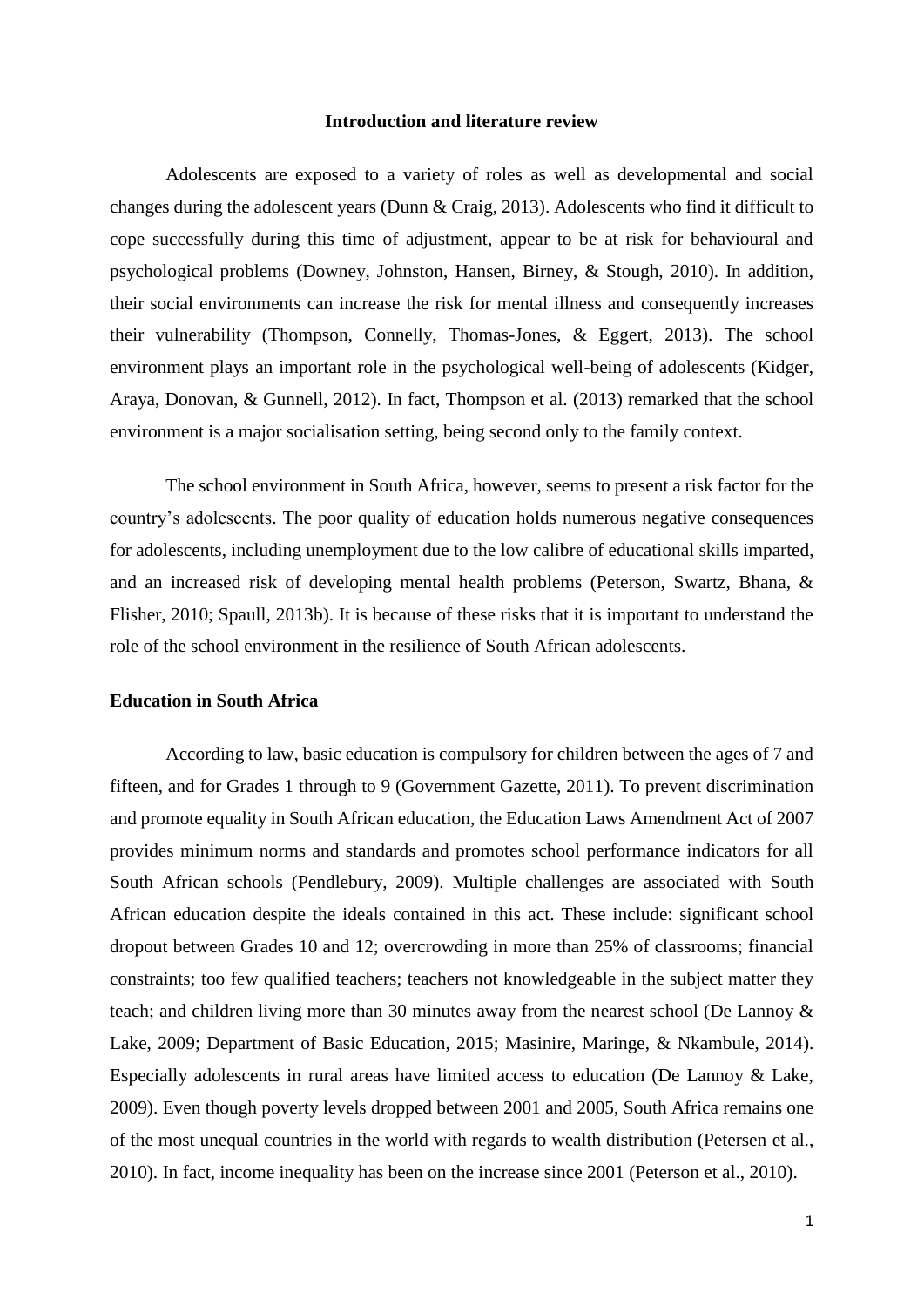Spaull (2013a) indicates that there is a major difference in level of education within South African schools, with poorer schools struggling to assist their learners to perform on the academic levels expected from their various grade levels. A recent study by Branson and Zuze (2012) links the inequality of education to conditions of poverty, with schools in wealthier neighbourhoods showing stronger academic performance than schools in poorer neighbourhoods. Certain schools perform on levels compared to international standards, while other schools struggle to successfully train their students in the required basic numerical and literacy capabilities (Spaull, 2013b). Thus, the current education system plays a role in exacerbating the inequality that previously disadvantaged schools experienced in the country's apartheid era (Branson & Zuze, 2012). It is therefore not surprising that Branson and Zuze (2012) emphasise the need for addressing inequality with regards to quality of education and access to higher education. In the South African context, this inequality is evident when comparing urban to rural schools.

#### <span id="page-9-0"></span>**Urban and rural schools**

Definitions of rurality are generally incomplete (Masinire et al., 2014). Some conceptualisations of rurality consider settlement or demographic features to be critical aspects in defining these environments (Arnold, Biscoe, Farmer, Robertson, & Shapley, 2007). Other perspectives conceptualise rurality as a traditional way of living where the population members lack comprehensive public health services and where agriculture, forestry and gold mining constitute their major economic activities (Mans et al., 2008). In third world countries like South Africa, rurality is associated with structures and histories that have created circumstances of deficit, deprivation, disadvantage and oppression (Department of Education, 2015; Masinire et al., 2014). In contrast, urban areas in South Africa are mainly characterised by a 'western' lifestyle, with modern health care facilities, and an economy based on commerce, industry and services (Mans et al., 2008). For the purpose of this study, schools situated demographically outside of Bloemfontein in the Free State province were considered rural schools, while those situated inside the city boundaries of Bloemfontein were considered urban schools.

Spaull (2013b) indicates that there is a major difference in academic performance between schools in South Africa; a factor that is greatly dependent on the dimensions of wealth, school location, language and province. More specifically, learners from urban schools perform significantly better than those enrolled in rural schools (Reddy et al., 2012; Spaull, 2013b; Taylor, 2011). Another factor that threatens the prosperity of rural South African schools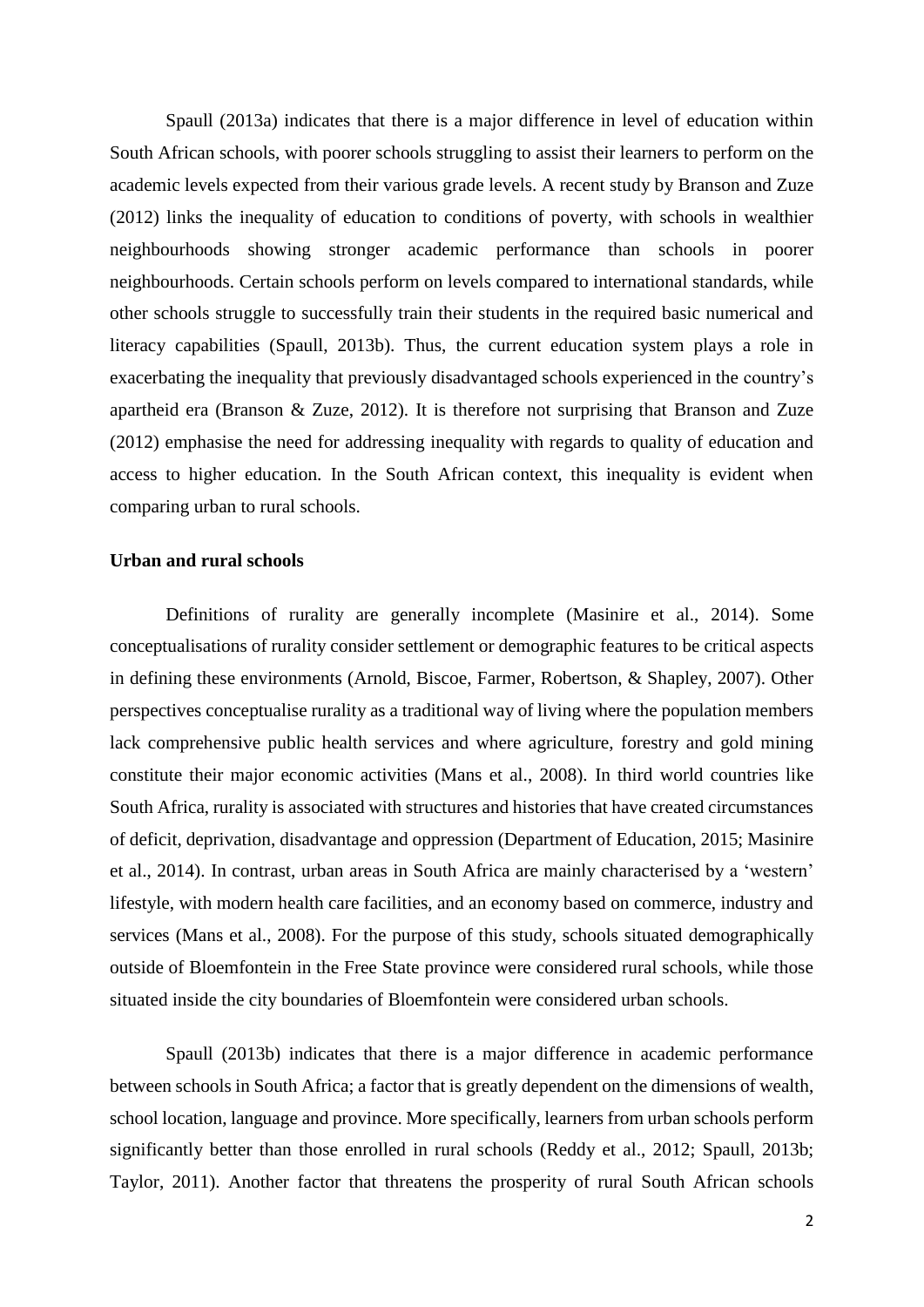constitutes safety and security concerns, with learners and staff being exposed to a wide spectrum of criminal incidents (Gina & White, 2014). It is generally accepted that effective learning and teaching cannot take place in schools that are not safe and secure (Gina & White, 2014).

Parents who are unable to pay school fees, the unavailability of qualified teachers in certain schools and deficient leadership styles amongst school managers are considered additional threats to the quality of education in rural South African schools (Mestry & Ndhlovu, 2014). Furthermore, Mestry and Ndhlovu (2014) state that a great number of schools in poor rural communities still face the challenge of overcrowded classrooms. According to Masinire et al. (2014) the poor culture and quality of teaching in rural schools is damaging learners' attitudes towards education.

Given the challenges posed by the South African education system, it is conceivable that the school environment can be considered a stress factor for adolescents. It would therefore be important to understand how adolescents remain resilient within this specific context.

# <span id="page-10-0"></span>**Resilience**

Research on resilience is challenging since there appear to be widespread differences in opinion on its conceptualisation (Fletcher & Sarkar, 2013). Some researchers explain that resilience is an individual trait which moderates the undesirable effects of stress (Tarter & Vanyukov, 1999). A decade ago Connor and Davidson (2003) defined resilience as individual qualities that empower a person to thrive in the presence of adversity. It entails an individual's ability to stabilise or quickly recover in significant adverse circumstances (Leipold & Greve, 2009). Earlier studies, such as that of Jacelon (1997), have mainly focused on the identification of physical and psychological characteristics which enable individuals to be resilient to adverse circumstances. Some of these individual traits include: curiousness, emotional stamina, flexibility, resourcefulness, self-confidence, self-discipline and good problem-solving ability (Giordano, 1997; Jackson, Firtko, & Edenborough, 2007). Fergus and Zimmerman (2005), however, criticised this perception of resilience as it implies that individuals who do not succeed in overcoming adverse challenges are to blame for this failure. Furthermore, this conceptualisation implies that resilient individuals will always bounce back after challenging circumstances, which simply is not the case (Rutter, 2007).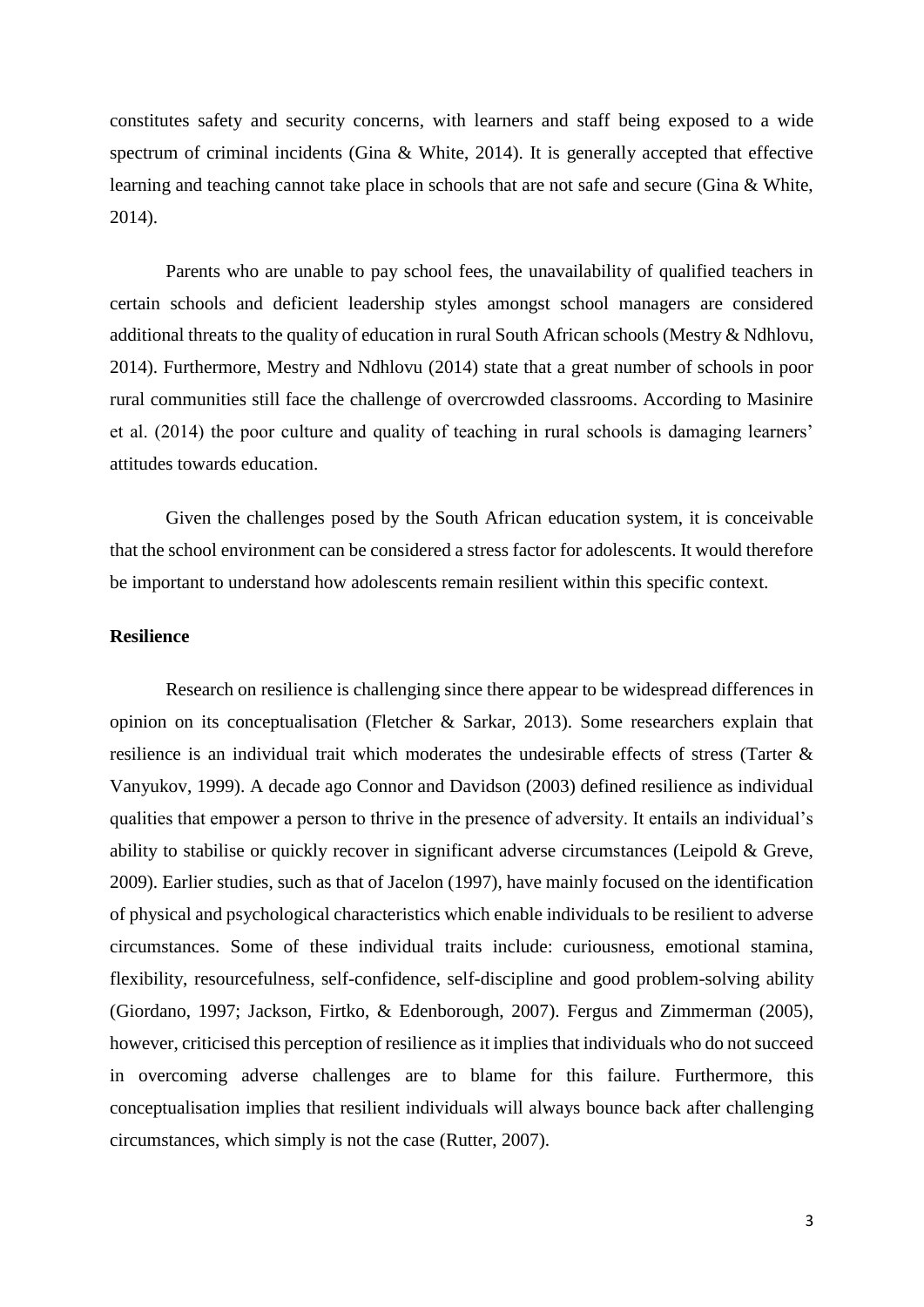A second perspective conceptualises resilience as a dynamic process which entails the interaction of the individual and his or her environment (Luthar, Cicchetti, & Becker, 2000). Walsh (2003) defines resilience as positive adaption in the context of significant adversity, which has been fostered through a dynamic process. Thus, adolescents can be resilient during certain periods and fail to display resilience during other times (Wright & Masten, 2006). This implies that resilience is a hypothetical construct which is incidental to an individual's competent functioning (Slone & Shoshani, 2008), rather than an observed trait (Rutter, 2007). Botha (2014) explains that when considering resilience as a dynamic process, the presence of protective factors is essential to a child's resilience.

The majority of perspectives on resilience entail two basic concepts: the presence of adversity and positive adaption despite adversity (Fletcher & Sarkar, 2013). Adversity is described as undesirable life conditions which could be perceived as difficult to adjust to (Fletcher & Sarkar, 2013). Positive adaption is defined as behaviourally established social competence or accomplishments, when certain developmental tasks were successfully encountered (Fletcher & Sarkar, 2013). Certain researchers perceive resilience as a process. For example, Baldwin et al. (1993) explain that resilience is a continual process where an individual meets challenges, and resolves them before facing new challenging circumstances. Except for describing resilience as dynamic, it is also seen as a developmental process entailing new strengths and weaknesses emerging over a course of adverse circumstances (Luthar et al., 2000). Kumpfer (1999) asserts that resilience can be studied as both a process and an outcome − a positive outcome during the process of developing resilience will be a significant predictor of future resilience upon encountering new adverse situations.

For the purpose of this study resilience is conceptualised as an outcome from a normal developmental perspective. Prince-Embury (2009) identified three normal developmental tasks which contribute to resilience: a sense of mastery, a sense of relatedness, and emotional reactivity. Sense of mastery entails the level of optimism, self-efficacy and adaptability of the adolescent (Prince-Embury, 2008). Prince-Embury (2008) suggests that a sense of relatedness refers to the adolescent's experience of trust, comfortability with others, apparent access to support and tolerance of differences. Emotional reactivity encapsulates the adolescent's perceived sensitivity, time of recovery and impairment after experiencing emotional arousal (Prince-Embury & Courville, 2008). In a South African study, Mampane and Bouwer (2006) found similar characteristics among individuals with higher resilience: an internal locus of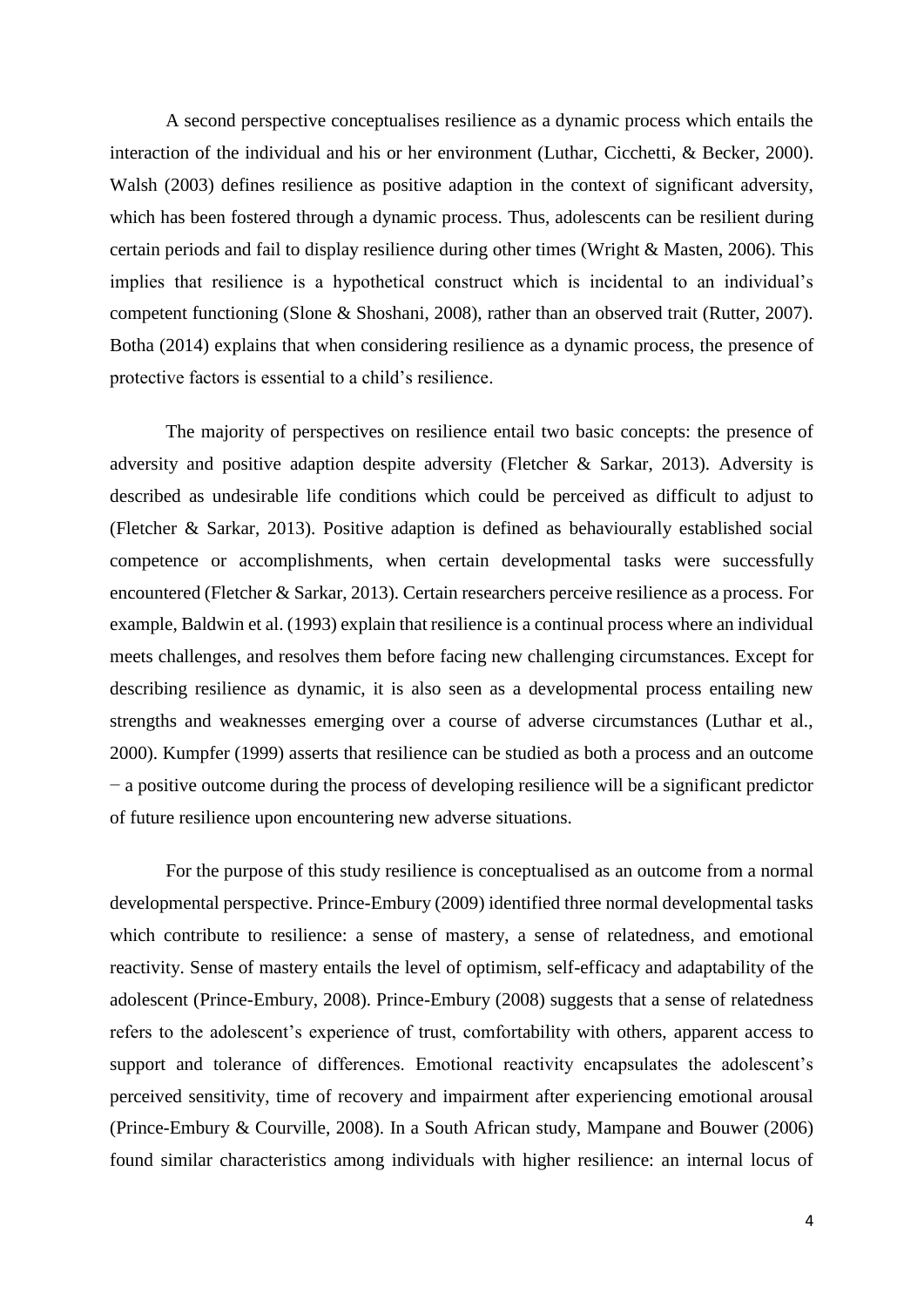control; assertiveness and good problem-solving skills; a positive self-concept; a sense of coherence; emotional stability; and a stable care-giving environment. A South African study by Theron, Theron and Malindi (2012) on resilience among the Basotho indicates that the following core concepts are important: having intrapersonal strengths, a future orientation, a resilient personality, educational progress, value devotion and equanimity, and interpersonal strengths (which includes being actively supported from multiple systems). Mampane (2014) mentioned in his study of resilience among rural South African youth that resilient learners in these environments defined resilience based on the following: a level of confidence and toughness, commitment to achieve their goals; being responsible and independent; utilising their own abilities to solve personal problems and set future goals; identifying a supportive network; and having proper role models as well as social support systems in their domestic and educational environments.

Since adolescence is one of the most challenging developmental phases, understanding resilience during these years is critical (Ng, Ang, & Ho, 2012). Resilience further acts as a protective factor against psychopathology (Ng et al., 2012). Resilient adolescents not only have more emotional and behavioural protective factors in their lives compared to non-resilient adolescents; they also seem to be protected against pathology (Mampane & Bouwer, 2006; Ng et al., 2012). Various studies have thus far indicated that low levels of resilience predict depressive and anxiety symptoms (Hjemdal, Vogel, Solem, Hagen, & Stiles, 2011; Kim & Yoo, 2007; Min et al., 2013; Skrove, Romundstad, & Indredavik, 2013).

In the school environment specifically, both school engagement (Malindi & Machenjedze, 2012) and coping (Herrman et al., 2011) have proven to contribute to resilience. Therefore the relationship between school engagement, coping and resilience will be examined in the present study.

### <span id="page-12-0"></span>**School engagement**

According to Thien and Razak (2013), schools should be more than just academic institutions to their students – they should also create a safe and happy environment for children in order to ensure wholesome, quality schooling. Malindi and Machenjedze (2012) support the notion of schools acting as more than academic institutions in their advising schools to more frequently encourage their students to participate in non-academic and relationship-building activities. The main reason for participation in these activities is to build an enthusiastic feeling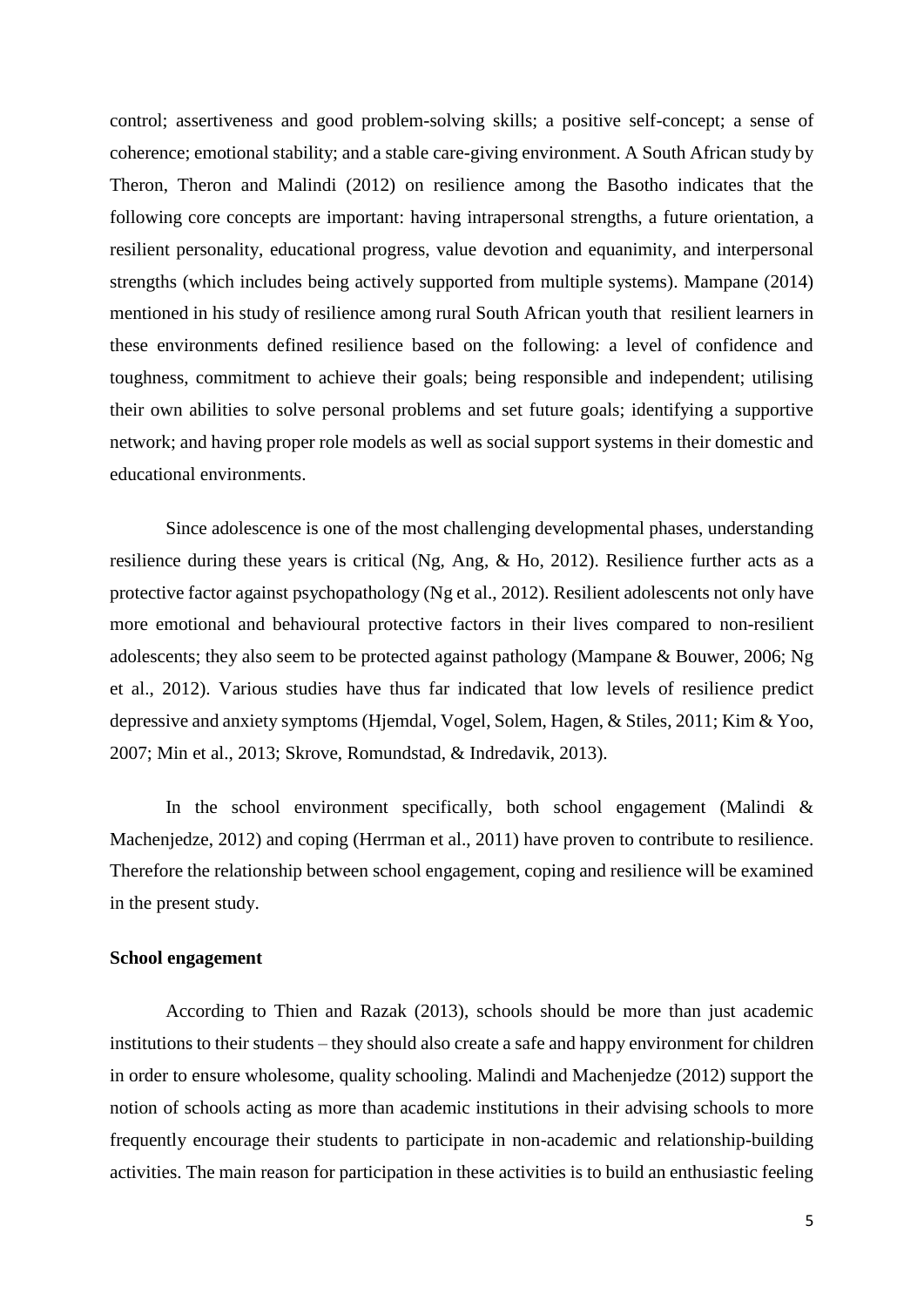towards the school and ultimately create a safe environment for school functioning (Malindi & Machenjedze, 2012).

School engagement consists of behavioural aspects such as participation, emotional factors such as a sense of belonging, and cognitive aspects such as academic attainment (Abbott-Chapman et al., 2014; Lippman & Rivers, 2008; Thien & Razak, 2013). For the purpose of this study school engagement will be measured by determining learners' school functioning, i.e. their classroom functioning and self-reported educational abilities (Epstein, 1998). School functioning has been found to be a significant predictor of academic performance (Anderson, 2011; Brennan, Nygren, Stephens, & Croskey, 2015; Brown, Riley, Walrath, Leaf, & Valdez, 2008). Furthermore, gender differences occur, with females reporting higher levels of school functioning than males (Brennan et al., 2015).

It is evident that school engagement increases levels of resilience among children and adolescents (Malandi & Machenjedze, 2012). Ungar, Ghazinour and Richter (2013) found that children who experience stronger feelings of belonging in a school demonstrate higher levels of resilience. Additionally Herrman et al. (2011) proved that children and adolescents who attended schools that provided superior academic, sport and artistic prospects, showed higher levels of resilience. A review by Theron and Theron (2010) indicate well-resourced schools, academic excellence, supportive teachers and life-skills curricula to be important factors enhancing resilience in South African youth. Schools that succeeded in engaging their students equipped these learners with foundational adaptive systems which, in return, strengthened their general coping abilities when faced with adverse circumstances (Malandi & Machenjedze, 2012).

Coping is indeed a further contributor to adolescent resilience. Although resilience and coping appear to be related to one another, these variables are conceptually distinct, with the major difference being that resilience is a long-term resource against adversity, while coping mainly serves as an immediate or short-term protective factor (Ng et al., 2012).

# <span id="page-13-0"></span>**Coping**

Before discussing what coping entails, it would be wise to distinguish resilience from coping as there two constructs may seem quite similar at first, but actually holds distinct differences (Lees, 2009). Lees (2009) explains that the most prominent difference between the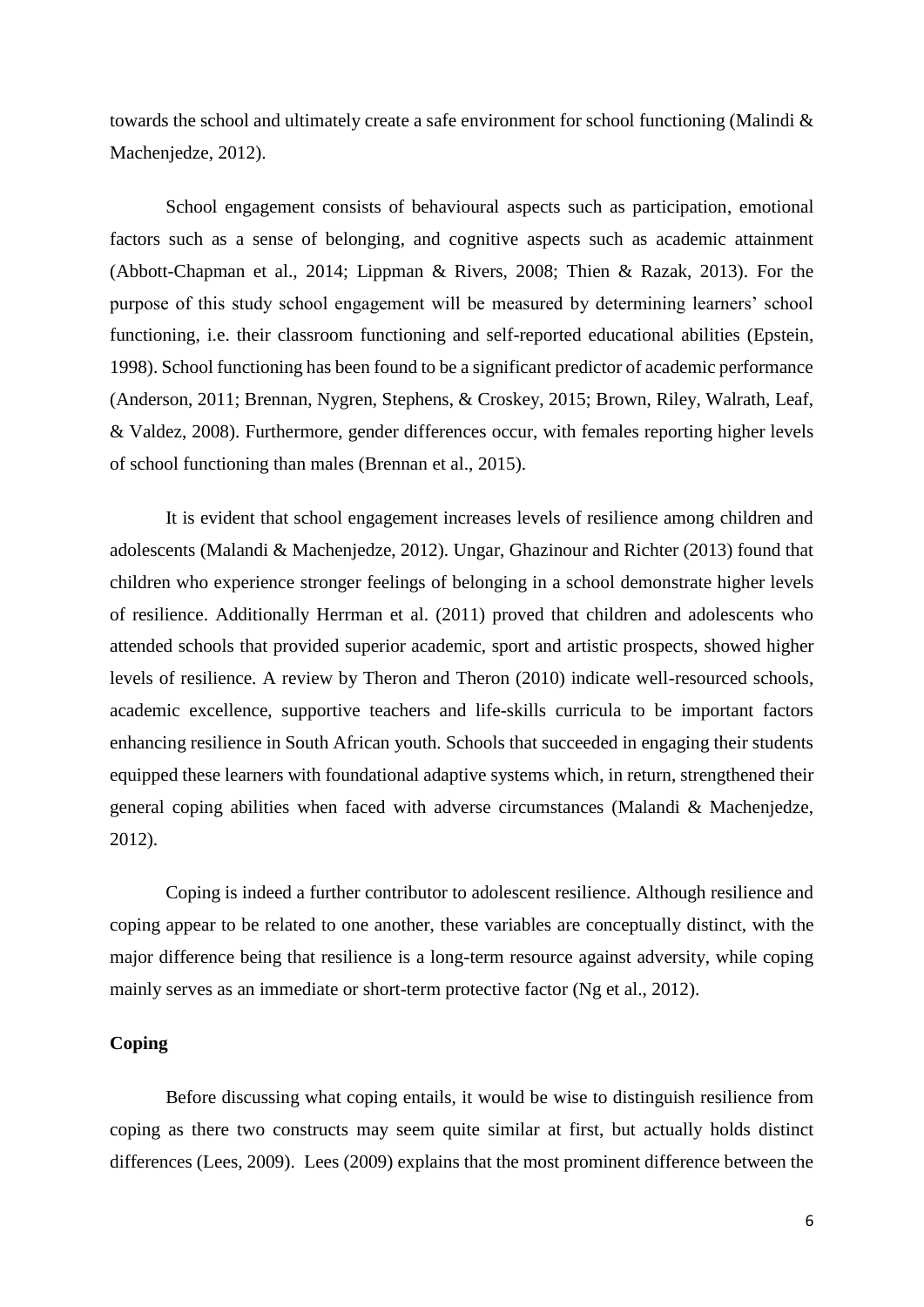two concepts is found when examining the goals or end outcome of each concept. According to Lazarus (1993) the aim of effective coping is characterised by successfully overcoming a situation and emerging with minimal damage. Resilience on the other hand is characterised by successfully adapting or bouncing back after an adverse situation which frequently result in development beyond the original position (Luthans, Youssef, & Avolio, 2007).

Coping is a reaction to a stressful life event with the purpose of diminishing its negative impact and enduring strain (Cairney, Kwan, Veldhuizen, & Faulkner, 2014). Coping entails the conscious and unconscious thoughts and actions that assist an individual in dealing with demanding circumstances (Green, Choi, & Kane, 2010). Although there are a number of coping strategies, the distinction made between problem-focused coping and emotion-focused coping, as described by Lazarus and Folkman (1984), is most known among adolescent studies (Zhang, Chang, Zhang, Greenberger, & Chen, 2011). Green et al. (2010) emphasise that the main purpose of coping strategies is to deliver psychological adaption in the midst of stressful events. Thus, problem-focused coping can be seen as more adaptive than emotion-focused coping (Van Niekerk, 2013).

### **Problem-focused coping**

<span id="page-14-0"></span>Baker and Berenbaum (2007) define problem-focused coping as a direct action taken towards a problem, with the aim of adjusting the conditions which are perceived as threatening in a specific situation. Problem-focused coping is described as goal orientated, consisting of aspects such as defining the difficulty, as well as generating, evaluating, and implementing solutions (Green et al., 2010). Green et al. (2010) explain that problem-focused coping could best be seen as an intention to change person-environment relationships.

Problem-focused coping is associated with providing the individual with more hope, effective problem-solving skills and leads to more positive outcomes (Van Niekerk, 2013). In general, Riley and Park (2014) found that problem-focused coping leads to more adaptive outcomes and better adjustment than emotion-focused coping. Also among adolescents, problem-focused coping is strongly correlated to the psychological adjustment (Downey et al., 2010).

Green et al. (2010) stated that problem-focused coping is associated with positive emotional outcomes due to the fact that it increases a sense of control in adverse circumstances.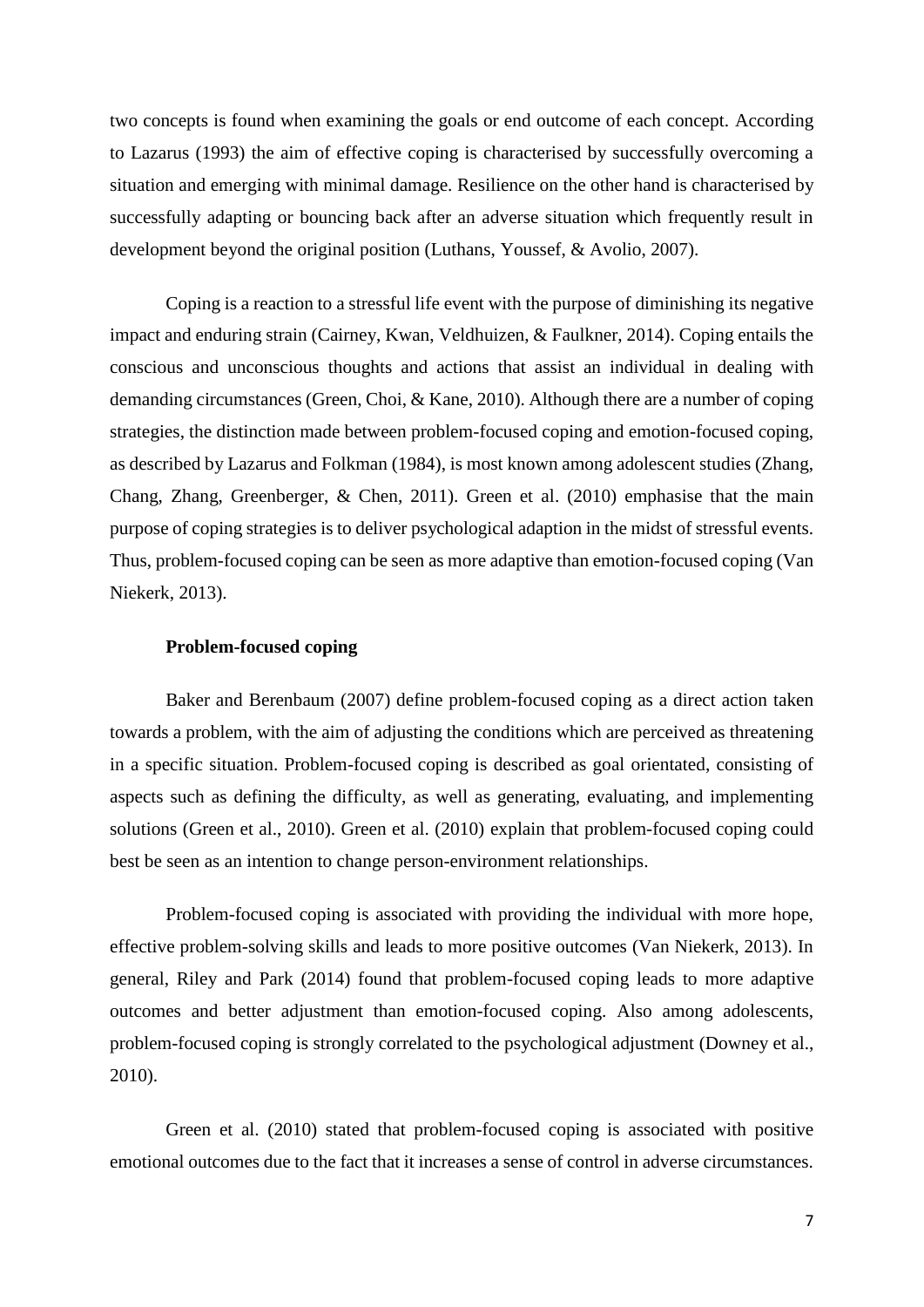According to the goodness-of-fit coping hypothesis, problem-focused coping is particularly more effective in conditions where controllability was higher (Lazarus & Folkman, 1984; Park, Sacco, & Edmondson, 2012), yet Riley and Park (2014) proved that this method of coping may also be more effective than emotion-focused coping in situations with low controllability.

Problem-focused coping consists of situational coping, self-restructuring, and social support (Wong, Reker, & Peacock, 2006). Chao (2011) confirms that social support is strongly associated with problem-focused coping. Situational coping involves strategies which are effective for situations appraised as controllable (Christensen, 2012). This coping schema is also labelled as a confrontational way of coping, due to focusing on solving problems through logical analysis (Lazarus & Folkman, 1984; Wong et al., 2006; Weiten, Dunn, & Hammer, 2011). Wong et al. (2006) describe self-restructuring as an active way of coping, where a stressful situation is perceived as controllable through altering one's behaviour. Maldonado-Feliciano (2005) stated that literature indicates social support to facilitate coping by supporting a person to change the situation itself, the meaning of the situation, the person's emotional reaction to the situation, or, in certain cases, all three. Even though research indicates that adolescents who use problem-focused coping tend to be more successful in dealing with their challenges, emotion-focused coping is successful when applied by adolescents in situations where there are no solutions available (Van Niekerk, 2013).

### **Emotion-focused coping**

<span id="page-15-0"></span>Emotion-focused coping constitutes attempts to manage negative emotions after experiencing an undesirable situation (Baker & Berenbaum, 2007). It includes efforts by an individual to alter or diminish negative emotions by means of either suppressing a negative emotional response, or accumulating positive emotions (Gruszczyńska, 2013). Emotionfocused coping is associated with controlling the emotional impact of a negative event and is thus mainly intended to regulate emotional distress (Green et al., 2010).

Emotion-focused coping consists of active emotional coping, passive emotional coping and tension reduction. When using active emotional coping, a person would generally vent emotions and seek guidance and emotional support from others (Christensen, 2012). Wong et al. (2006) explains that active emotional coping is a method of coping which is mainly used to prevent, reduce or minimise stressful situations that appear to be controllable for others. Passive emotional coping is generally used in situations that are regarded as extremely threatening or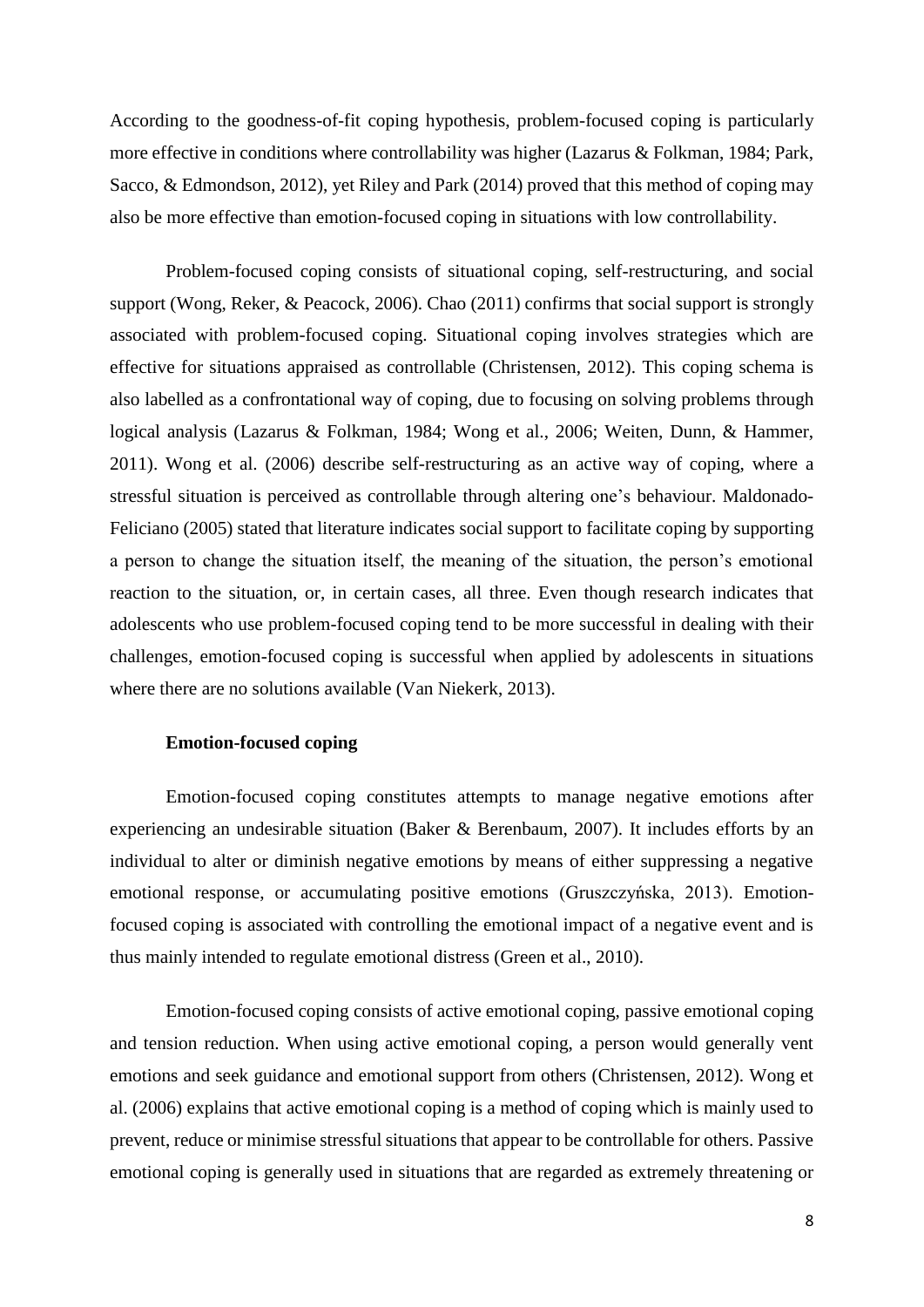of critical importance (Christensen, 2012). Wong et al. (2006) declared that this coping schema includes disengaging strategies, which are mainly aimed at controlling strong emotional responses. In essence, people who make use of this form of coping will make an effort to escape feelings of distress, even in maladaptive ways, such as wishful thinking and denial (Carver, 2011; Christensen, 2012). Tension reduction entails the practice of tension reduction exercises which includes mindful meditation, and can even prevent the development of tension (Wong et al., 2006).

Baker and Berenbaum (2007) explain that emotion-focused strategies are mostly used as a poor alternative to problem-focused coping. Because emotion-focused coping is only focused on a certain aspect of the problem, it is generally perceived as maladaptive (Green et al., 2010). Riley and Park (2014) also found that emotion-focused coping is generally less effective in terms of social and work related issues than problem-focused coping. Even though the goodness-of-fit coping hypothesis states that emotion-focused coping is more helpful in low-controllability situations than problem-focused coping (Riley & Park, 2014), the main concern with this coping style is the manner in which emotions are managed by individuals to decrease their undesirable psychological distress (Green et al., 2010).

Black South African adolescents were found to make use of emotion-focused coping more often than their coloured or white counterparts (Du Plessis, 2012). This may be due to black South African culture which encourages harmony, non-confrontation and interdependency in social relations (Du Plessis, 2012). Furthermore, in summarising various coping models, Botha (2014) emphasises that cultural differences influence coping responses as well as the values that guide the coping process.

Although Hager and Runtz (2012) found that emotion-focused coping may be more effective than problem-focused coping in certain situations (such as maltreatment during childhood), the majority of research findings indicate that problem-focused coping should generally be the preferred and more effective coping style (Riley & Park, 2014). Although other modes of coping have been identified in the literature (e.g. Green et al., 2010; Riley & Park, 2014), a discussion of these falls outside of the scope of the present study.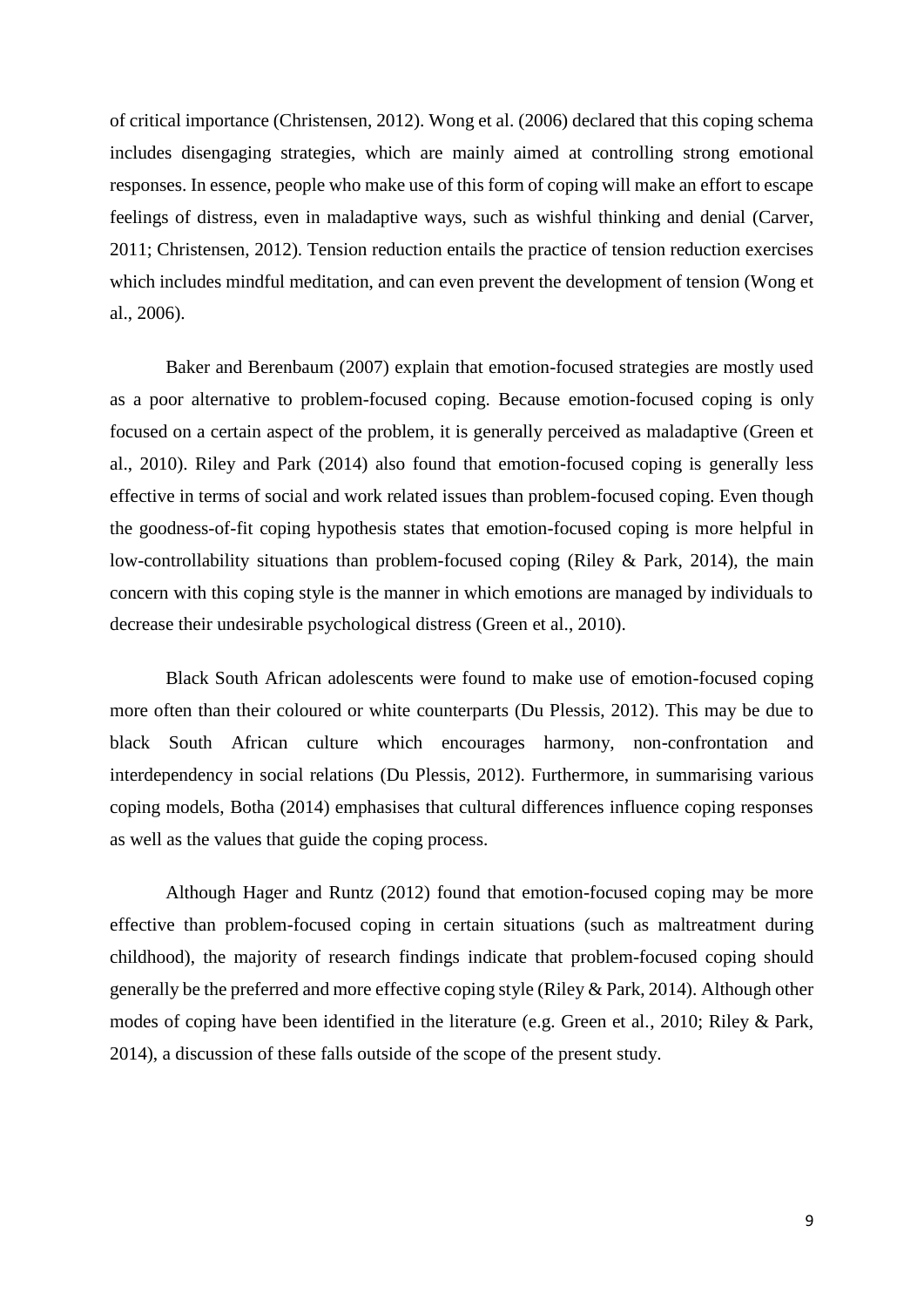#### **Gender and age differences in coping styles**

<span id="page-17-0"></span>Gender and age differences with regard to coping styles have been found in multiple studies (Chaudhary & Joseph, 2010). Some studies indicate that females tend to rely more on emotion-focused coping compared to males (Hassan, Mallozzi, Dhingra, & Haden, 2011), and also tend to report more issues with depression for this reason. Males tend to make use of problem-focused coping more than females and as a result generally cope better with stressful situations (Garcia, 2010).

Hassan et al. (2011) reported a higher frequency of emotion-focused coping among females, but found no significant difference in the use of problem-focused coping between males and females. In a study amongst Indian adolescents, it was found that the majority of adolescents have adopted a problem-focused coping style regardless of their gender (Chaudhary & Joseph, 2010). These contradictory findings highlight the complexity of the coping process.

Adolescents develop better problem-solving skills due to continued cognitive development in this life stage (Mullis & Chapman, 2000). Problem-solving skills improve, and these individuals may also develop more effective coping strategies. Research by Arsenio and Loria (2014), for instance, indicates that older adolescents have better control of their general mood and academic stress by means of using more adaptive coping styles than younger adolescents. Thus, older adolescents do not allow academic stress to impact their academic performance as negatively as it did in early adolescence (Arsenio & Loria, 2014).

To summarise, adolescents face multiple developmental and social changes, and may find it difficult to cope in these circumstances. The school environment can have a significant impact on the level of resilience, coping methods and the school engagement of adolescents during this time of change. The great difference in the quality of education in different environmental settings in South Africa negatively impacts the level of education and academic achievement, but also the psychological well-being of these adolescents. It would be important to better understand the impact of school environment on adolescent functioning. Thus, the aim of the present study is to examine the role of urban/rural schooling in the relationship between school engagement, coping and resilience amongst South African adolescents.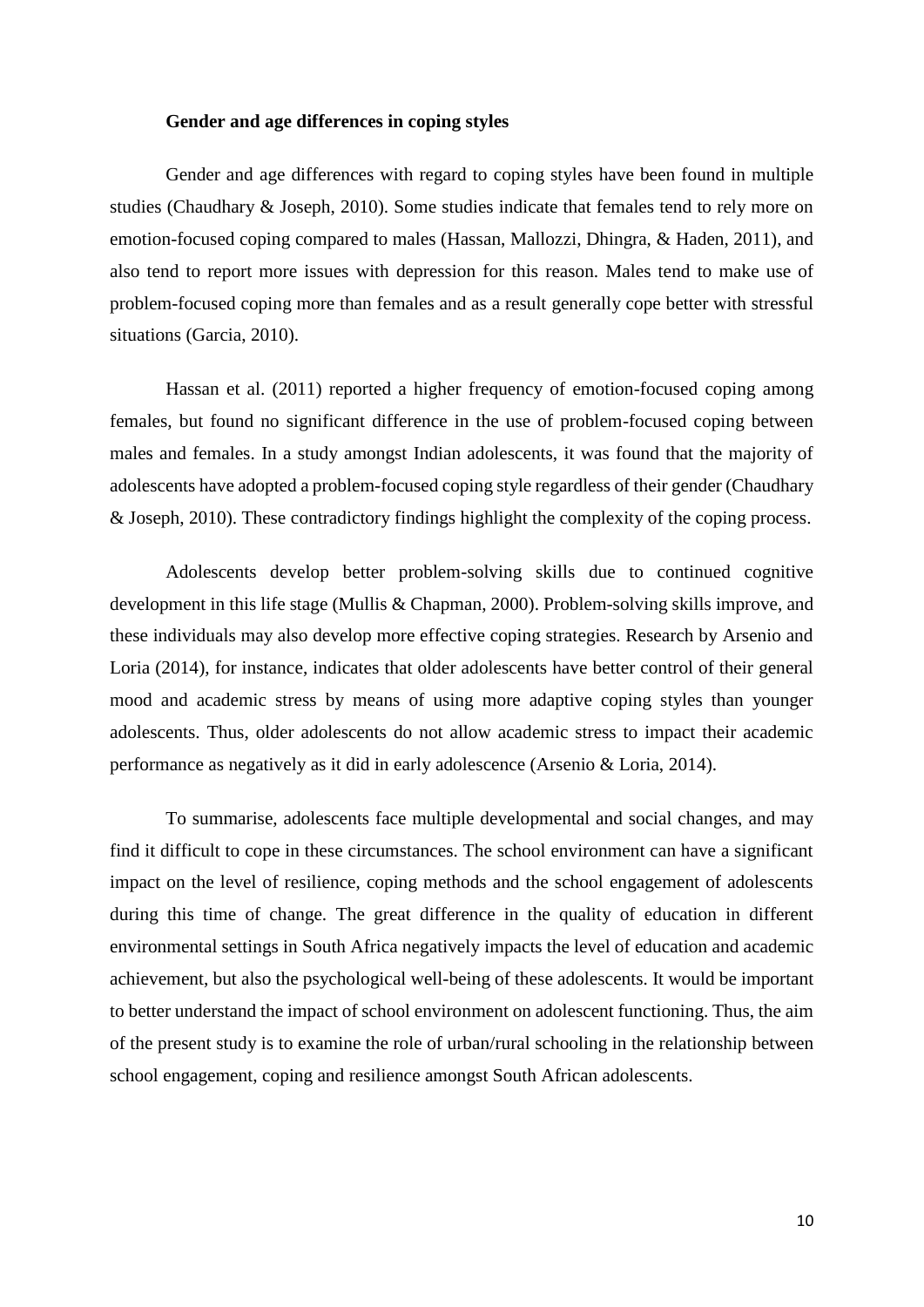### <span id="page-18-0"></span>**Methodology**

The following section provides a discussion of the methodology followed for the present study, including the research questions, research design, participant group and sampling method, method of data collection, information on the measuring instrument, the ethical considerations important to the study and the method of analysis.

#### **Research questions**

<span id="page-18-1"></span>The main aim of the study is to determine whether school environment plays a role in the relationship between school engagement, coping and resilience among adolescents in South Africa. As a result the following research questions were investigated:

- 1) What proportion of the variance in resilience can be explained by school engagement and coping among adolescents in South Africa?
- 2) Does school environment play a moderating role in the above-mentioned relationship?

#### **Research design**

<span id="page-18-2"></span>A quantitative, non-experimental, correlational design (Stangor, 2011) was implemented. The correlational design is used in order to investigate and describe the relationship between two or more variables (MacDonald, Wong, & Dionne, 2015). The use of correlational designs, however, limits the researcher in his ability to prove the existence of a causal relationship between the measured variables (Goodwin, 2009). This implies that a correlational study can't determine whether one factor causes changes in another factor (Stangor, 2011). A correlational design was chosen for the present study as it is valuable to investigate variables with no clear causal relationships (Bless, Higson-Smith, & Kagee, 2006). Also, it allows for an estimation of the strength in the relationship between two variables to be determined, even though many other factors may have an influence on one of these variables (Bless et al., 2006).

#### **Research participants**

<span id="page-18-3"></span>The present study makes use of a data set obtained during a larger research project conducted in 2010 (Risk and Resilience of Adolescents in the Free State Province). Two schools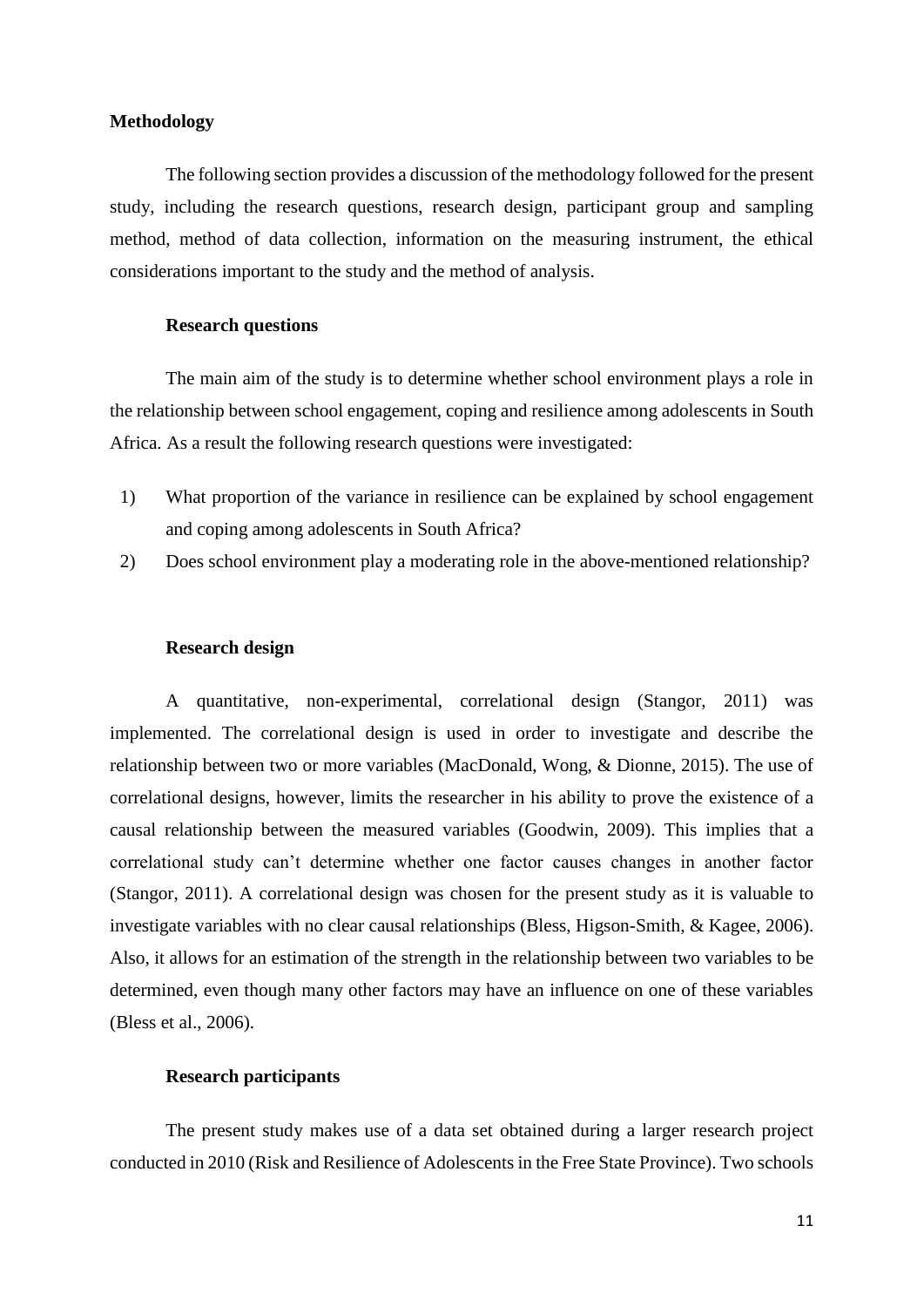from each of the five districts in the Free State were randomly selected to participate in the study. Thus, schools from both urban and rural areas were included. Data was collected from the entire Grade 8 class at each of the participating schools. A total of 790 learners  $(N=790)$ participated in the study. Grade 8 learners in South Africa are 13 years and older, and thus in the early adolescent stage of development. The participants had a mean age of 13.87 years  $(SD=0.613)$ .

The mid-year population estimate of 2014 for ages between 10 and 14 years indicates that females represented 49.9% of the population, while males represented 50.1% of the population of the Free State province (Statistics South Africa, 2014). In the present study a larger proportion of participants were female (58.6%), while only 41.4% of the participants were males. Thus, males were slightly under-represented while females were slightly overrepresented in the present study.

The following table provides a comparison of the racial presentation reported for the Free State province (Statistics South Africa, 2012) with the descriptive data obtained for the present study:

#### Table 1

| <b>Racial Group</b> | <b>Free State Province</b> | <b>Present Study</b> |
|---------------------|----------------------------|----------------------|
| <b>Black</b>        | 87.6%                      | 57.2%                |
| Asian/Indian        | 0.4%                       | 0.0%                 |
| Coloured            | 3.1%                       | 10.8%                |
| White               | 8.7%                       | 32.0%                |
| Other               | 0.3%                       | 0.0%                 |

*Racial composition of the Free State province and study participants*

It is evident that black participants are under-represented in the present study, while white and coloured participants are over-represented.

According to Pauw, Van Schoor, Chant and Valente (2005), 27.2% of the Free State population resides in rural areas, while 19.9% and 52.9% of the Free State population resides in metropolitan and small towns respectively. A percentage of 61.1% of participants in the present study indicated that they live in urban areas, with only 38.9% indicating that they live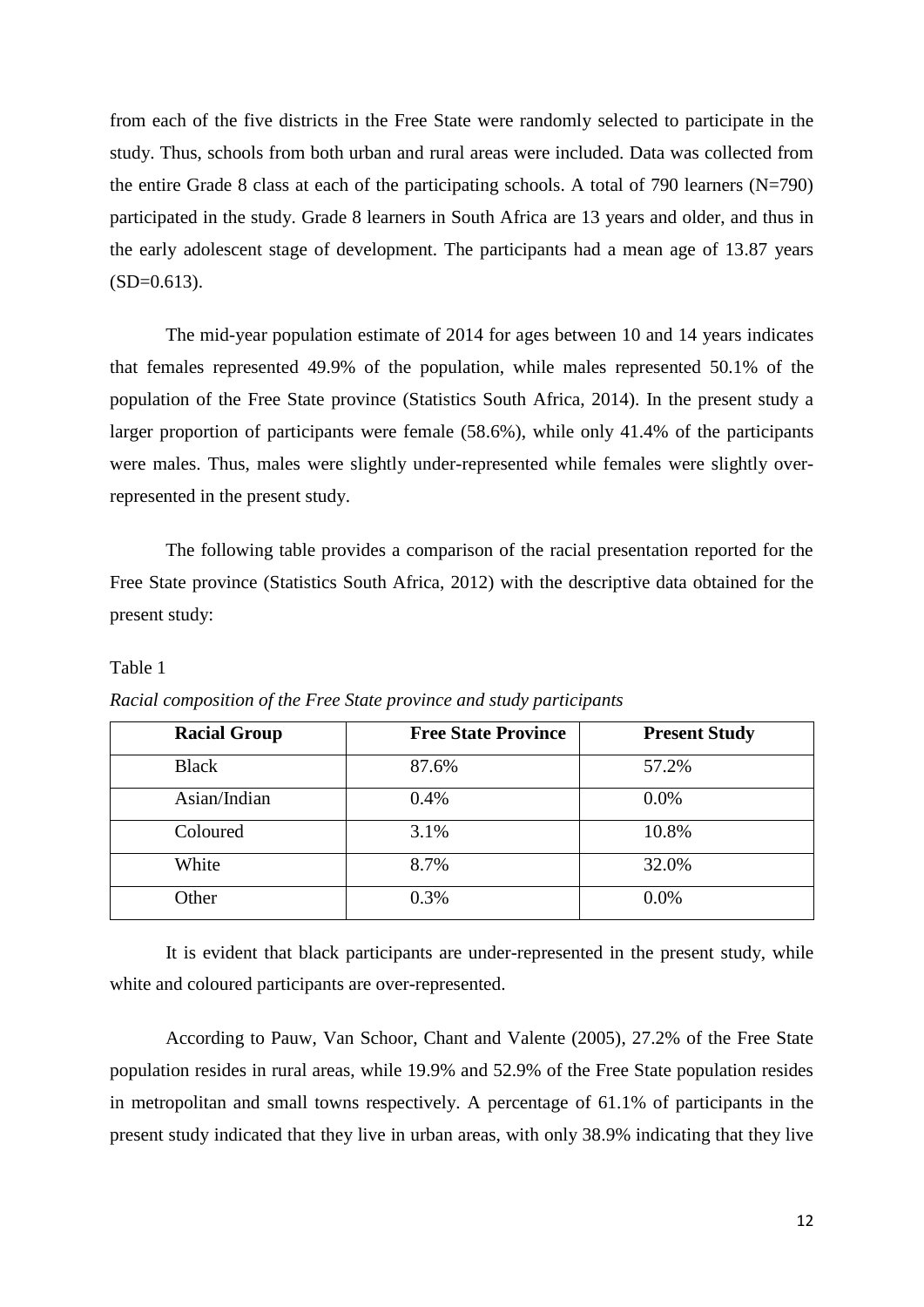in rural areas. Thus, while it seems that there are fewer participants from rural areas, they are actually quite well-represented in the present study.

The above-mentioned findings will be taken into consideration in interpreting the results of the study.

#### **Data collection procedures**

<span id="page-20-0"></span>Standardised psychometric tests were used to collect the data. These tests were administered under the supervision of registered psychometrists and psychologists during regular days at school. The tests were available in Afrikaans, English and Sesotho. An accredited language editor translated the questionnaires using the back-translation method (Brislin, 1970; Foxcroft & Roodt, 2007). The entire survey took around two hours to complete, but participants were given a break halfway through the administration to prevent fatigue.

#### <span id="page-20-1"></span>**Measuring instruments**

The following measuring instruments were used:

1. A *Biographical Questionnaire* was used to obtain data on demographical variables such as age, gender, race, and school environment (rural or urban).

2. The *Behavioural and Emotional Rating Scale* (BERS-2) (Epstein, 1998) is a strengthbased questionnaire which is used to measure five sub-scales: interpersonal strength, family involvement, intrapersonal strength, school functioning, and affective strengths (Epstein, 1998). This instrument measures the behavioural and emotional strength levels of adolescents between the ages of 11 and 18 years (Epstein, Mooney, Ryser, & Pierce, 2004). Participants are required to rate how each statement applies to them on a 4-point Likert-type scale  $(0 = If the)$ statement is not like you,  $1 =$  If the statement is not much like you,  $2 =$  If the statement is like you,  $3 =$  If the statement is very much like you). A high score on each of the subscales indicates a high strength level (Epstein et al., 2004). For the purpose of this study, only the school functioning subscale will be used. Epstein (1998) reports a high level of internal consistency for the BERS-2. De Villiers (2009) obtained alpha-coefficients ranging from 0.66 to 0.77 using this measuring instrument on a South African population.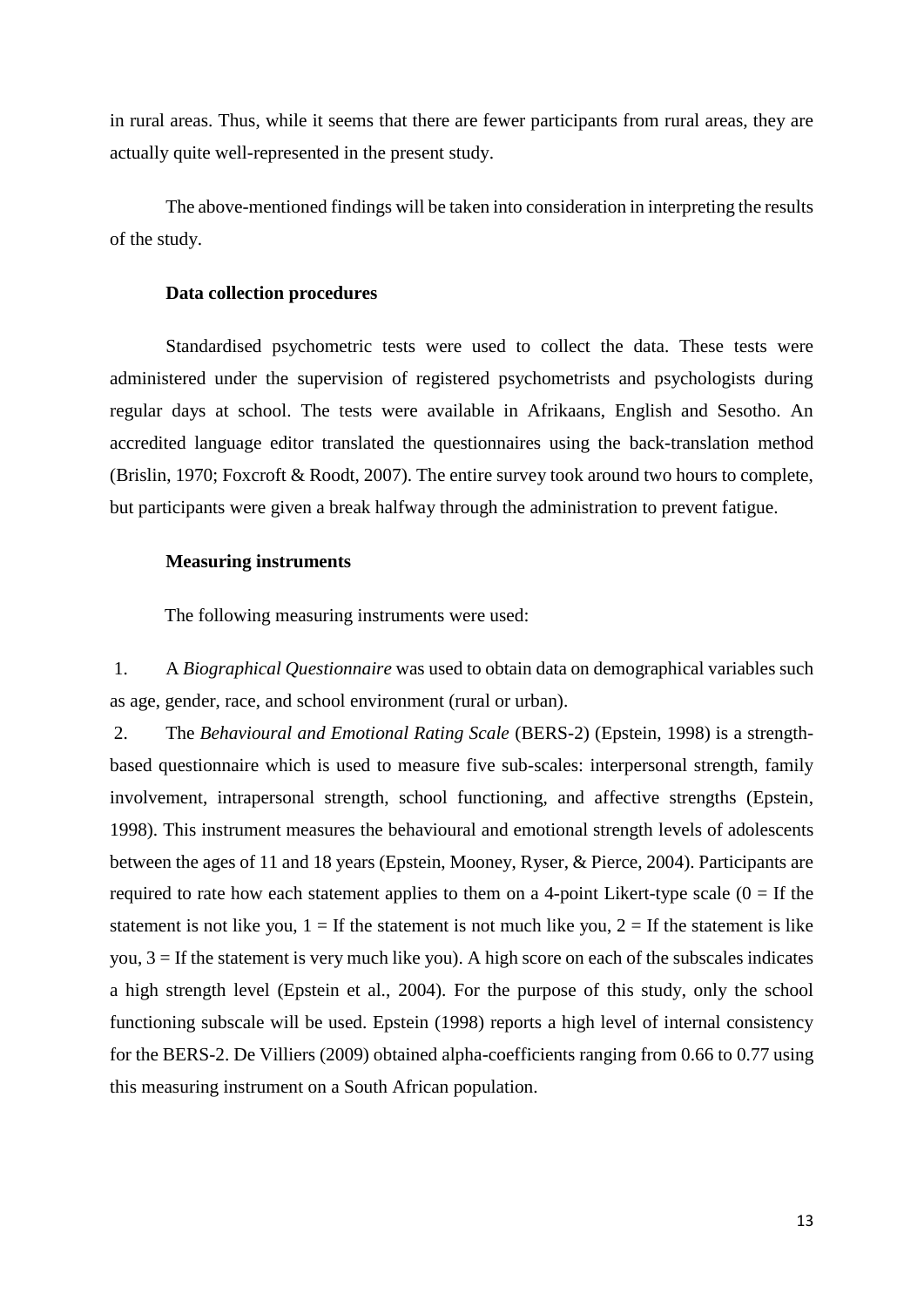A Cronbach's alpha-coefficient of 0.814 was found for the school functioning subscale in the present study. This is indicative of a high internal consistency for the population in this study according to the guidelines provided by Nunnally and Bernstein (1994).

3. The *Revised Coping Schema Inventory* (R-CSI) (Wong, et al., 2006) determines adolescents' preference for various coping strategies. The R-CSI consists of 72 items and comprises the following nine subscales: situational coping, self-restructuring, social support, active emotional coping, passive emotional coping, stress reduction, religious coping, meaning and acceptance (Wong et al., 2006). Six of these nine subscales will be used as follows in the present study. The scores for situational coping, self-restructuring, and social support were combined to obtain an indication of problem-focused coping (Wong et al., 2006). The scores for active emotional coping, passive emotional coping, and tension reduction were combined to obtain an indication of emotion-focused coping (Wong et al., 2006).

The R-CSI is a 5-point Likert-type scale (1 = never, 2 = rarely, 3 = occasionally, 4 = often, 5 = always), on which adolescents are required to indicate how often they make use of the coping strategy identified in the specific item. A high score for each of the subscales indicates greater use of the measured coping strategy (Wong et al., 2006). Wong et al. (2006) found alpha-coefficients ranging from 0.72 to 0.98 in an American sample. This study revealed Cronbach's alpha-coefficients of 0.871 for problem-focused coping and 0.848 for emotionfocused coping. This shows good internal consistency for the population in the present study.

4. The *Resiliency Scales for Children and Adolescents* (RSCA) (Prince-Embury, 2006) measures three domains of resilience, including: sense of mastery and sense of relatedness, which are combined for a resilience score; and emotional reactivity which is an indication of vulnerability. The test consists of a total of 64 self-report items, scored on a 5-point Likert-type scale (0 = never, 1 = rarely, 2 = sometimes, 3 = often, and 4 = almost always) (Prince-Embury, 2008). Participants are requested to indicate one of five responses on each item, based on personal opinion. These five self-report responses ranges from 0 (Never) to 4 (Almost Always) (Prince-Embury, 2006). Only the first two subscales were used in the present study to obtain a sign of the learners' resilience levels. De Villiers (2009) found acceptable internal consistency for this scale in a South African study, by demonstrating alpha-coefficients ranging from 0.9 to 0.93. A Cronbach's alpha-coefficient of 0.934 was found in the present study for the combined subscales. This is an indication that this measuring instrument has good internal consistency for the population of the present study.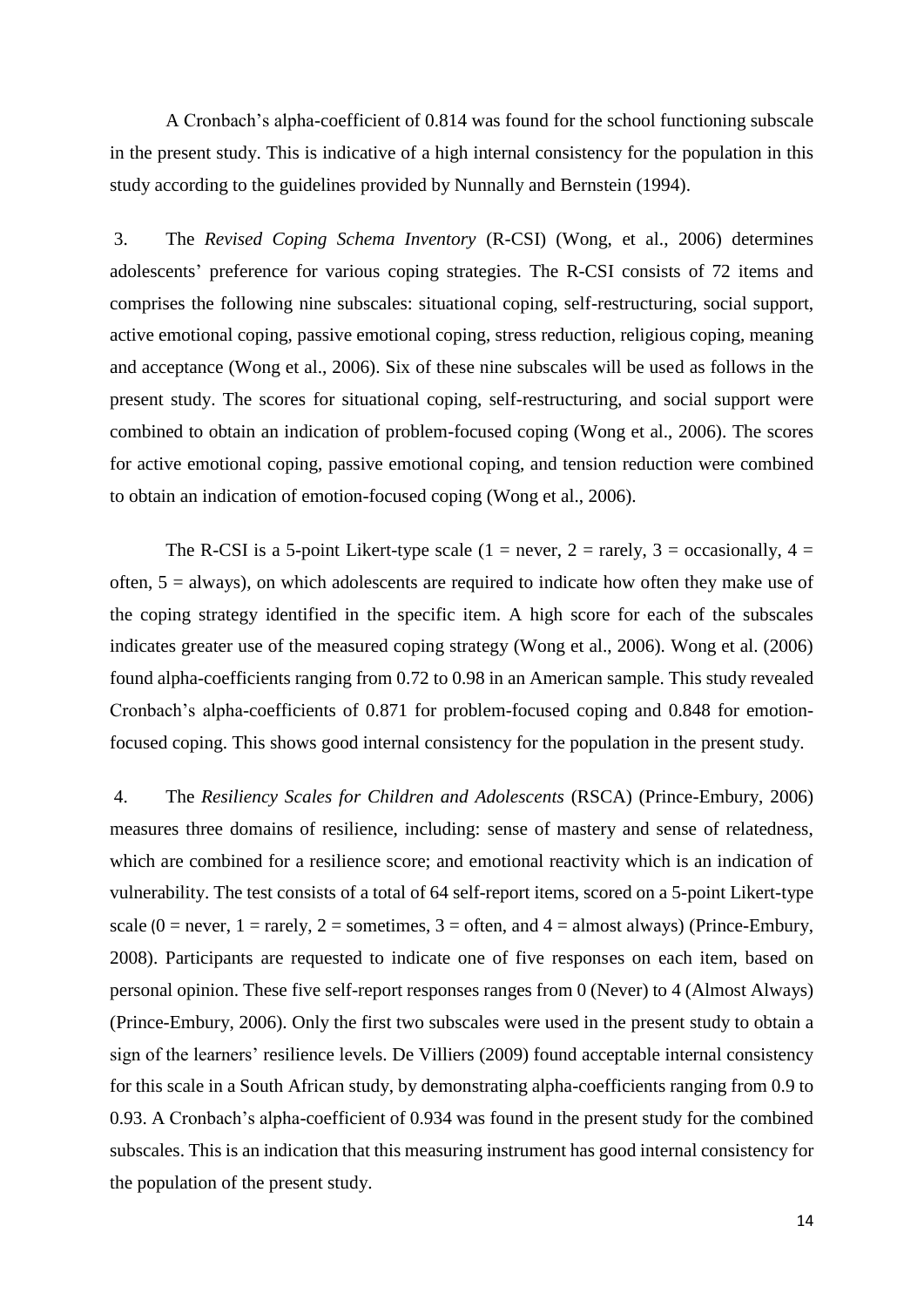#### **Ethical considerations**

<span id="page-22-0"></span>Both the Department of Education as well as the principals of the participants' schools granted permission for the study. As stipulated in the ethical rules of conduct for practitioners registered under the Health Professions Act, 1974, all guidelines from the Health Professions Council of South Africa for the procedure of data collection and analysis (Government Gazette, 2006) were adhered to.

The participating learners and their parents provided informed consent for the study. The information was handled with confidentiality while autonomy of participation (Allan, 2008) was granted during the entire process.

During the course of administration, the fieldworkers provided support to participants who experienced problems. The participants were also debriefed after the survey to address any concerns that resulted from their contribution during the research process. Even though provision was made for learners who required further psychological interventions to be referred to registered psychologists for assistance, none of the participants required such referrals. All of the participating schools were provided with pamphlets containing information on coping. Thus, the well-being of the participants (Allan, 2008) was considered at all times.

#### **Data analysis**

<span id="page-22-1"></span>The Statistical Package for the Social Sciences (SPSS, version 22) for Windows (International Business Machines Corporation, 2013) was used to analyse the data. Descriptive statistics were calculated for all the subscales. A hierarchical regression analysis was conducted to investigate the relationships between the variables (Hinton, McMurray, & Brownlow, 2014).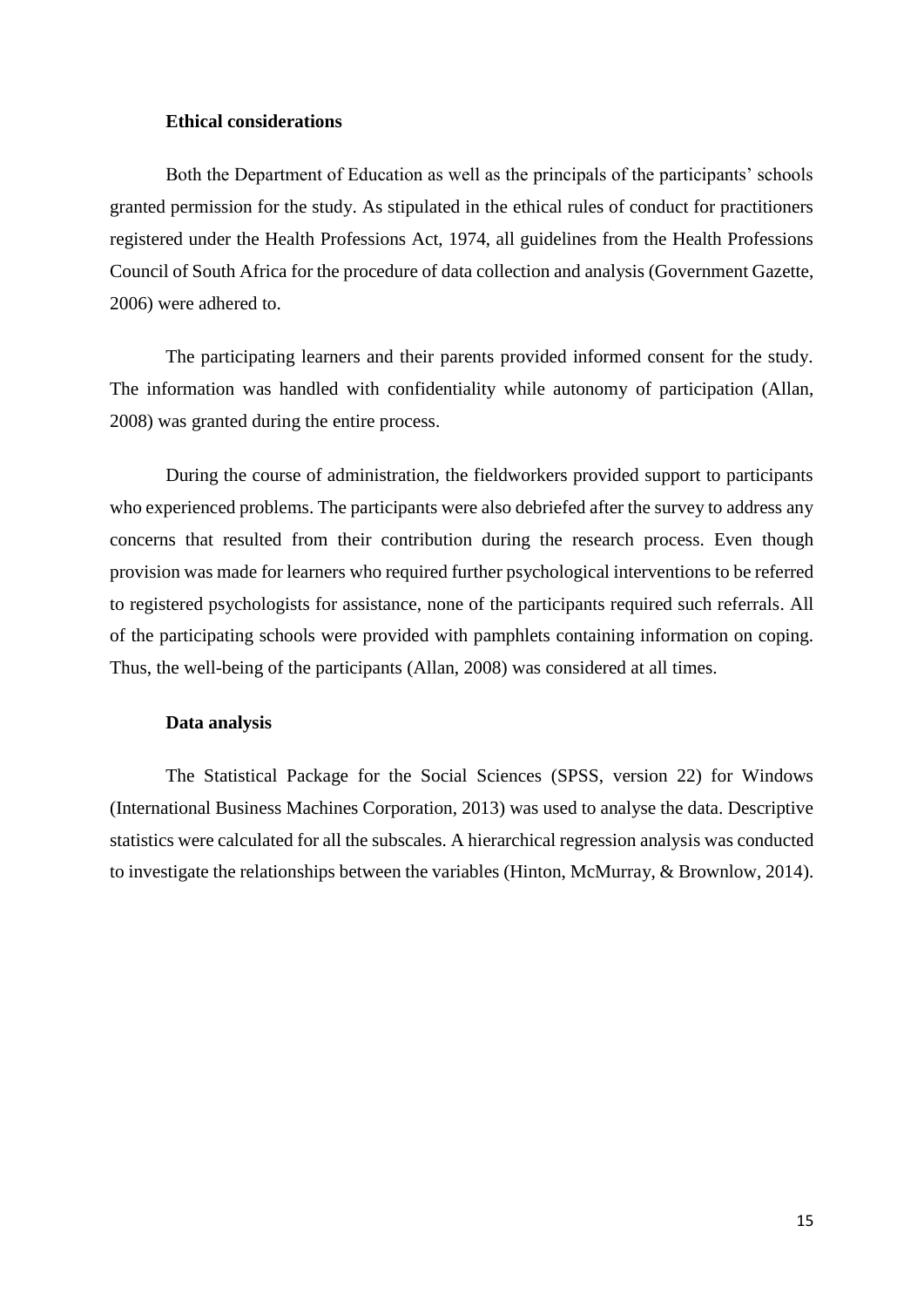#### **Results**

#### <span id="page-23-1"></span><span id="page-23-0"></span>**Descriptive statistics**

The descriptive statistics are presented in the table below.

Table 2

*Descriptive statistics of participants' results on the measuring instruments*

| <b>Measuring</b>     | <b>The</b>          |          | <b>The Coping Schema Inventory</b> | <b>The Resiliency</b> |
|----------------------|---------------------|----------|------------------------------------|-----------------------|
| <b>Instruments</b>   | <b>Behavioural</b>  |          | $(R\text{-}CSI)$                   | <b>Scales for</b>     |
|                      | and Emotional       |          |                                    | <b>Children</b> and   |
|                      | <b>Rating Scale</b> |          |                                    | <b>Adolescents</b>    |
|                      | $(BERS-2)$          |          |                                    | (RSCA)                |
| <b>Description</b>   | School              | Problem- | Emotion-                           | Resilience            |
|                      | Functioning         | Focused  | <b>Focused Coping</b>              |                       |
|                      |                     | Coping   |                                    |                       |
| <b>Mean score</b>    | 20.891              | 49.391   | 60.073                             | 123.412               |
| <b>Std deviation</b> | 4.688               | 14.707   | 16.766                             | 25.515                |
| <b>Minimum</b>       | 2.000               | 3.000    | 1.000                              | 17.000                |
| <b>Maximum</b>       | 27.000              | 88.000   | 112.000                            | 176.000               |
| <b>Skewness</b>      | $-1.046$            | $-0.125$ | 0.141                              | $-0.515$              |
| <b>Kurtosis</b>      | 1.170               | 0.078    | 0.247                              | 0.418                 |

The mean score for the school functioning scale is 20.891 (SD=4.688), and the skewness value is -1.046. However, although the majority of participants obtained higher scores for school functioning, the scores are still considered average compared to the standard scores reported by Epstein (1998). Given that a normal distribution is an assumption for a variety of statistical analyses, the skewness of these scales might have some impact on the data analysis.

The mean score for the problem-focused coping scale is 49.391 (SD=14.707), and for the emotion-focused coping scale it is 60.073 (SD=16.766). Given the minimum and maximum scores possible for these scales, these mean scores are considered average. Neither the skewness nor kurtosis values of the other coping scales indicate problematic distributions according to the specified criteria.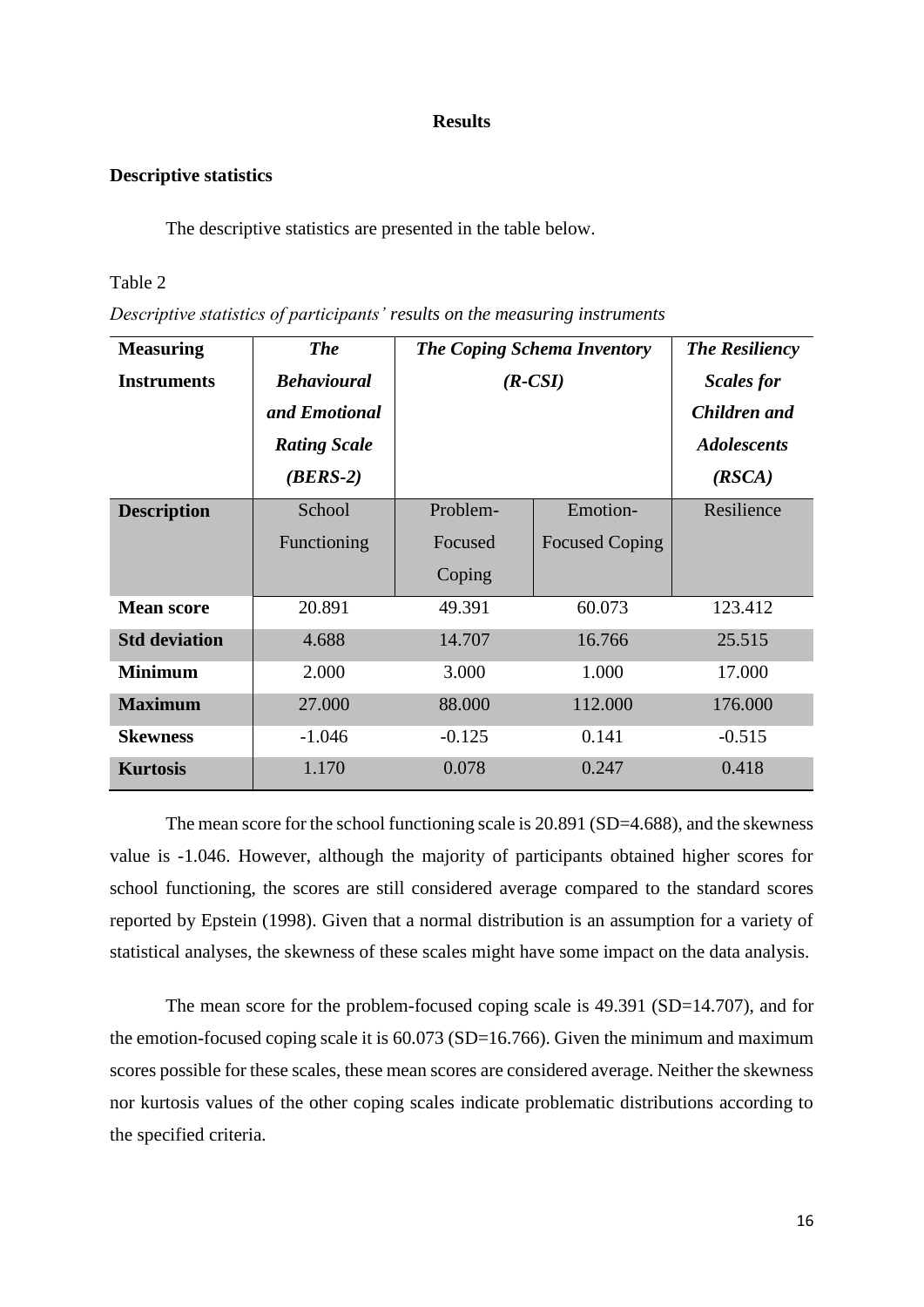The mean score for the combined resilience scale is  $123.412$  (SD=25.515). The mean score is considered average for adolescents from non-clinical populations (Botha, 2014; Prince-Embury & Steer, 2010). Neither the skewness nor kurtosis values indicate problematic distributions for any of the resilience scales.

## **Inferential statistics**

<span id="page-24-0"></span>Hierarchical multiple regression analysis was used to assess the ability of school functioning and coping to predict levels of resilience, after controlling for the influence of school environment. Preliminary analyses were conducted to ensure that there were no violations of the assumptions of normality, linearity, multicollinearity and homoscedasticity. Only one of the outliers was also a high leverage value (Respondent number 47). It was thus decided to remove this outlier from the dataset.

### **Hierarchical multiple regression results**

<span id="page-24-1"></span>Table 3

*Model summary*

|       |                   |       |                | Std. Error | <b>Change Statistics</b> |        |     |     |          |
|-------|-------------------|-------|----------------|------------|--------------------------|--------|-----|-----|----------|
|       |                   |       | Adjusted       | of the     |                          | F      |     |     | Sig. $F$ |
| Model | $\boldsymbol{R}$  | $r^2$ | r <sup>2</sup> | Estimate   | Change                   | Change | df1 | df2 | Change   |
|       | .573 <sup>a</sup> | .328  | .324           | 20.96278   | .328                     | 93.053 | 4   | 763 | .000     |
| ∍     | .580 <sup>b</sup> | .336  | .330           | 20.87922   | .008                     | 3.040  | 3   | 760 | .028     |

a. Predictors: (Constant), School environment, School functioning, Emotion-focused coping, Problem-focused coping.

b. Predictors: (Constant), School environment, School functioning, Emotion-focused coping, Problem-focused coping, Problem-focused coping X School environment, School functioning X School environment, Emotionfocused coping X School environment.

c. Dependent variable: Resilience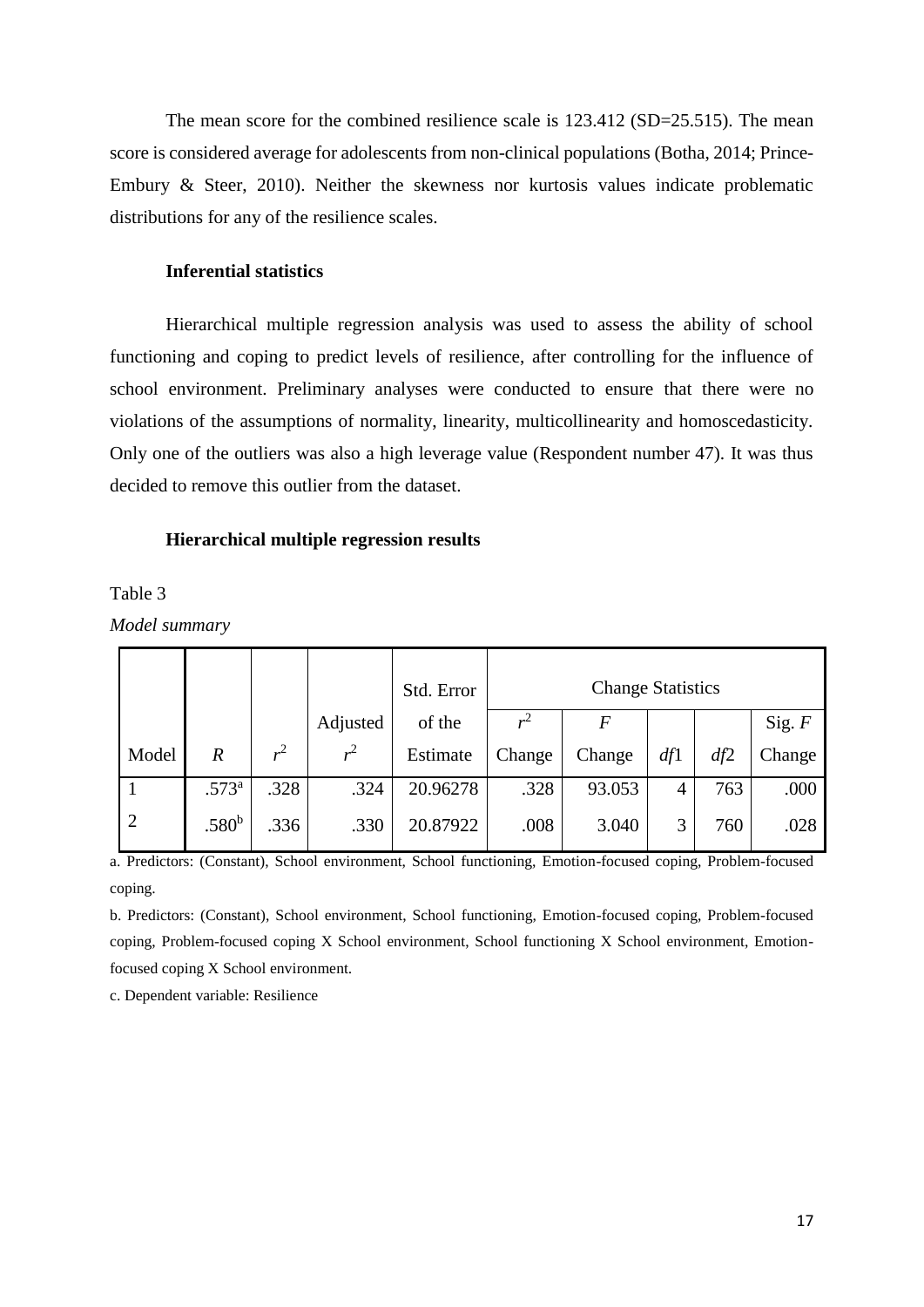| Model |            | Sum of Squares | df  | Mean Square | $\boldsymbol{F}$ | Sig.              |
|-------|------------|----------------|-----|-------------|------------------|-------------------|
|       | Regression | 163564.299     | 4   | 40891.075   | 93.053           | .000 <sup>b</sup> |
|       | Residual   | 335291.387     | 763 | 439.438     |                  |                   |
|       | Total      | 498855.686     | 767 |             |                  |                   |
|       | Regression | 167539.904     | 7   | 23934.272   | 54.902           | .000 <sup>c</sup> |
|       | Residual   | 331315.782     | 760 | 435.942     |                  |                   |
|       | Total      | 498855.686     | 767 |             |                  |                   |

Table 4 *Analysis of variance results*

a. Dependent variable: Resilience

b. Predictors: (Constant), School environment, School functioning, Emotion-focused coping, Problem-focused coping.

c. Predictors: (Constant), School environment, School functioning, Emotion-focused coping, Problem-focused coping, Problem-focused coping X School environment, School functioning X School environment, Emotionfocused coping X School environment.

The addition of the interaction terms resulted in a statistically significant increase in the variance explained in the dependent variable (*F*change (3.760) = 0.028;  $r^2$  change = 0.008). The full regression model, with the interaction terms included, was statistically significant, explaining 33.6% of the variance in resilience  $[F(7.760) = 54.902; p=0.000]$ . Therefore, the results were investigated further.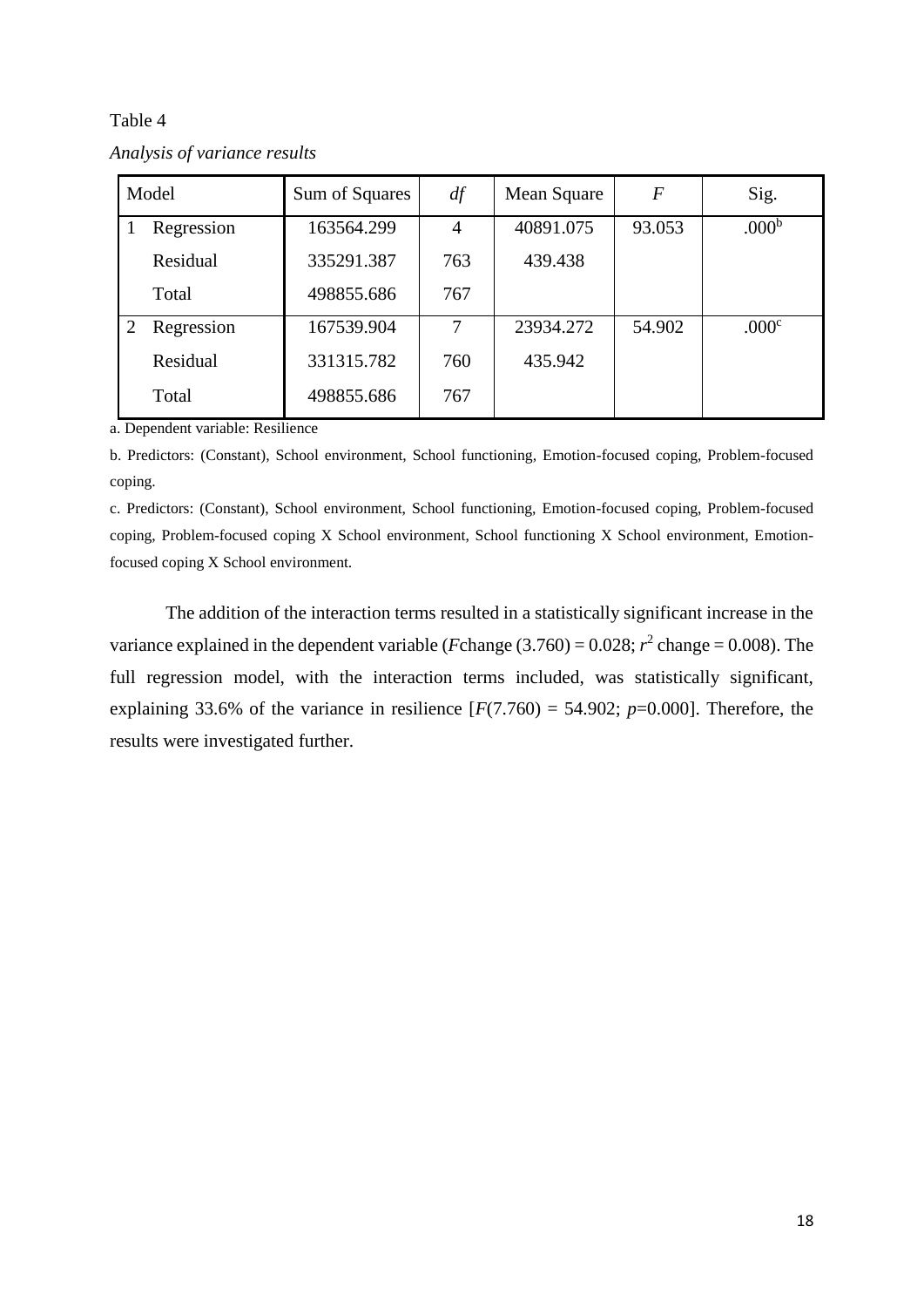# *Coefficients*

|                                                | Unstandardised |       | Standardised |                  |      |         | 95.0% Confidence        |       |              |         |                                |            |
|------------------------------------------------|----------------|-------|--------------|------------------|------|---------|-------------------------|-------|--------------|---------|--------------------------------|------------|
|                                                | Coefficients   | Std.  | Coefficients |                  |      | Lower   | Interval for B<br>Upper | Zero- | Correlations |         | <b>Collinearity Statistics</b> |            |
| Model                                          | $\, {\bf B}$   | Error | Beta         | $\boldsymbol{t}$ | Sig. | Bound   | Bound                   | order | Partial      | Part    | Tolerance                      | <b>VIF</b> |
| (Constant)                                     | 122.362        | .969  |              | 126.224          | .000 | 120.459 | 124.265                 |       |              |         |                                |            |
| Problem-focused coping                         | .816           | .086  | .466         | 9.474            | .000 | .647    | .985                    | .473  | .324         | .281    | .364                           | 2.745      |
| Emotion-focused coping                         | $-.061$        | .074  | $-.040$      | $-.822$          | .412 | $-.207$ | .085                    | .346  | $-.030$      | $-.024$ | .369                           | 2.710      |
| School functioning                             | 1.740          | .163  | .320         | 10.656           | .000 | 1.419   | 2.060                   | .376  | .360         | .316    | .979                           | 1.022      |
| School environment                             | 2.152          | 1.551 | .041         | 1.388            | .166 | $-.893$ | 5.197                   | .028  | .050         | .041    | .999                           | 1.001      |
| 2<br>(Constant)                                | 122.354        | .966  |              | 126.689          | .000 | 120.458 | 124.250                 |       |              |         |                                |            |
| Problem-focused coping                         | .989           | .112  | .564         | 8.861            | .000 | .770    | 1.208                   | .473  | .306         | .262    | .215                           | 4.644      |
| Emotion-focused coping                         | $-.258$        | .099  | $-.169$      | $-2.609$         | .009 | $-.452$ | $-.064$                 | .346  | $-.094$      | $-.077$ | .207                           | 4.820      |
| School functioning                             | 1.768          | .218  | .325         | 8.115            | .000 | 1.340   | 2.195                   | .376  | .282         | .240    | .546                           | 1.833      |
| School environment                             | 2.215          | 1.545 | .042         | 1.434            | .152 | $-.818$ | 5.248                   | .028  | .052         | .042    | .999                           | 1.001      |
| Problem-focused coping X School<br>environment | $-.405$        | .175  | $-142$       | $-2.314$         | .021 | $-.749$ | $-.062$                 | .270  | $-.084$      | $-.068$ | .233                           | 4.296      |
| Emotion-focused coping X School<br>environment | .448           | .149  | .189         | 3.000            | .003 | .155    | .741                    | .229  | .108         | .089    | .220                           | 4.546      |
| School functioning X School<br>environment     | $-.038$        | .329  | $-.005$      | $-.115$          | .908 | $-.684$ | .608                    | .209  | $-.004$      | $-.003$ | .556                           | 1.798      |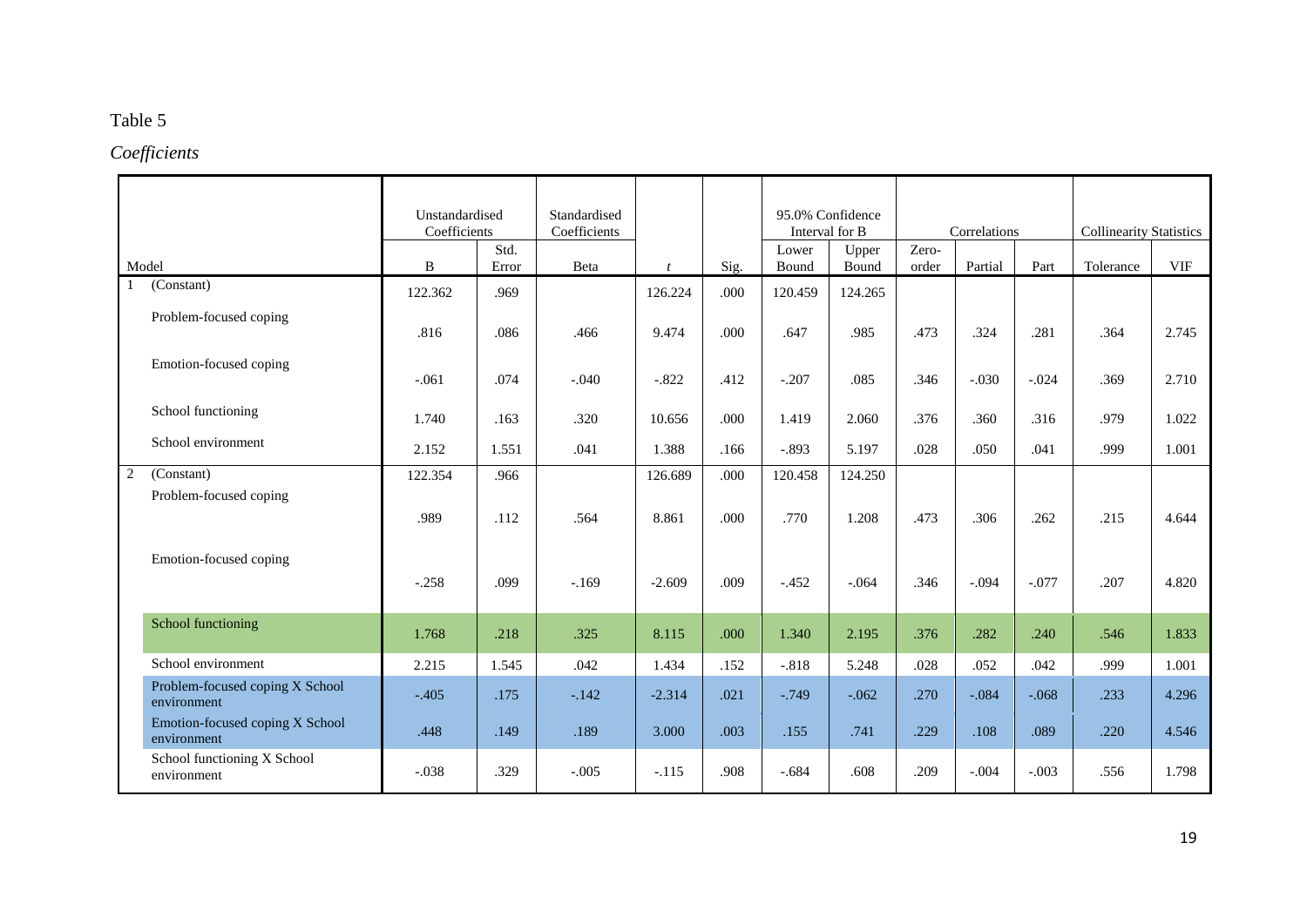The interaction terms between problem-focused coping and school environment (*t*=- 2.314;  $p=0.021$ ), as well as between emotion-focused coping and school environment ( $t=3$ ; *p*=0.003) were statistically significant. Thus, urban or rural school environment seems to moderate the relationship between problem-focused coping and resilience, and emotionfocused coping and resilience. However, there was no significant interaction effect between school functioning and school environment. Urban or rural school environment thus does not seem to moderate the relationship between school functioning and resilience. However, there is a significant main effect for school functioning on resilience  $(t=8.115; p=0.00)$ . A one-unit increase in school functioning resulted in a 1.768 unit increase in resilience.

## **Simple slope analyses**

<span id="page-27-0"></span>In order to determine the statistical significance of the coefficient of the slopes for the regression lines, simple slope analyses were conducted.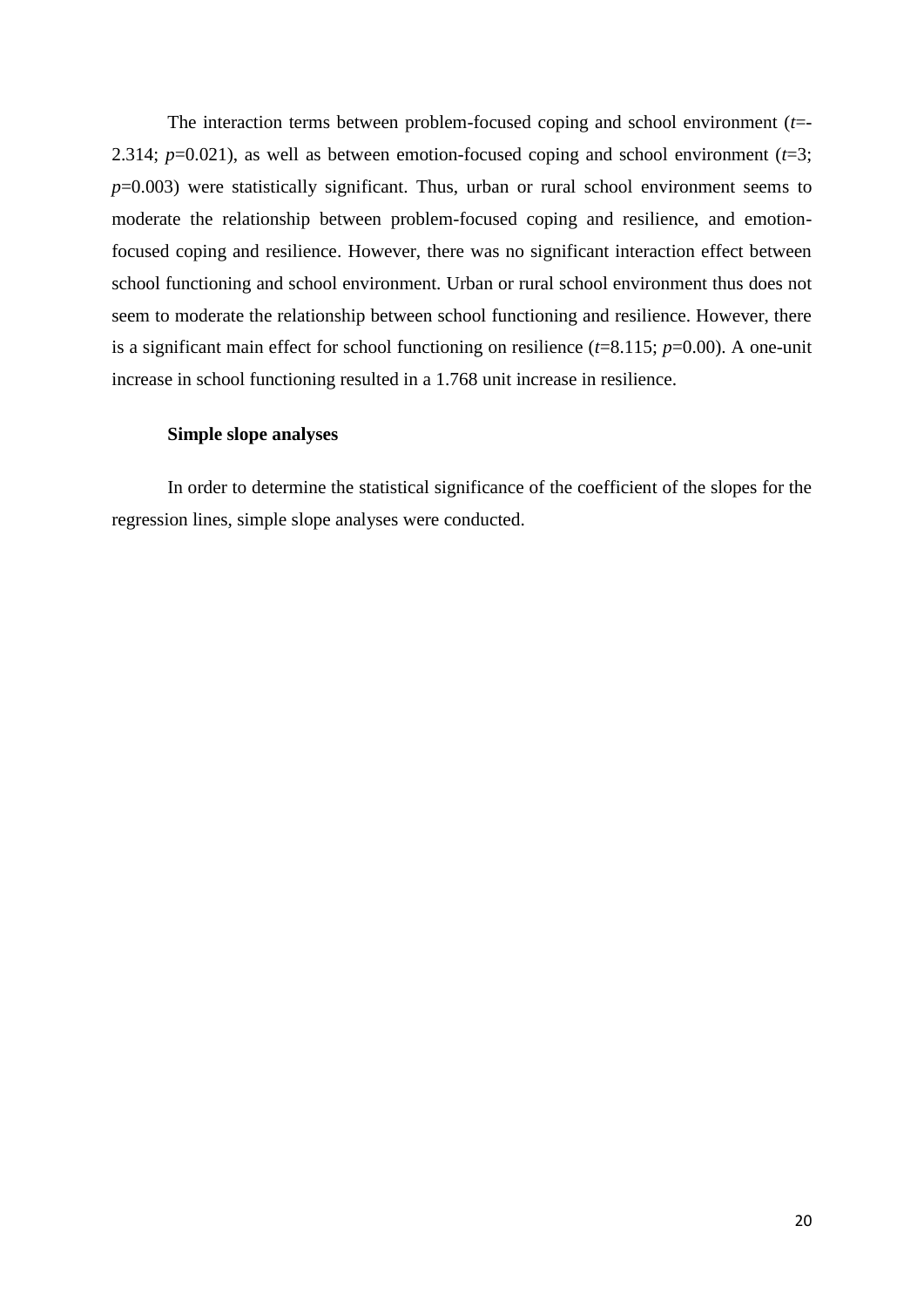|              |                                                | <b>Unstandardised Coefficients</b> |       | Standardised<br>Coefficients |                  |      |
|--------------|------------------------------------------------|------------------------------------|-------|------------------------------|------------------|------|
|              |                                                | B                                  | Std.  |                              |                  |      |
|              | Model                                          |                                    | Error | Beta                         | $\boldsymbol{t}$ | Sig. |
| $\mathbf{1}$ | (Constant)                                     | 124.515                            | 1.211 |                              | 102.857          | .000 |
|              | School functioning                             | 1.740                              | .163  | .320                         | 10.656           | .000 |
|              | Problem-focused coping                         | .816                               | .086  | .466                         | 9.474            | .000 |
|              | Emotion-focused coping                         | $-.061$                            | .074  | $-.040$                      | $-.822$          | .412 |
|              | School environment                             | $-2.152$                           | 1.551 | $-.041$                      | $-1.388$         | .166 |
| 2            | (Constant)                                     | 124.569                            | 1.206 |                              | 103.281          | .000 |
|              | School functioning                             | 1.730                              | .246  | .318                         | 7.019            | .000 |
|              | Problem-focused coping                         | .583                               | .135  | .333                         | 4.321            | .000 |
|              | Emotion-focused coping                         | .190                               | .112  | .125                         | 1.700            | .090 |
|              | School environment                             | $-2.215$                           | 1.545 | $-.042$                      | $-1.434$         | .152 |
|              | Emotion-focused coping X<br>School environment | $-.448$                            | .149  | $-.226$                      | $-3.000$         | .003 |
|              | Problem-focused coping X<br>School environment | .405                               | .175  | .183                         | 2.314            | .021 |
|              | School functioning X School<br>environment     | .038                               | .329  | .005                         | .115             | .908 |

*The relationship between problem-focused coping and resilience for rural schools*

In the rural schools problem-focused coping is a significant predictor of resilience, with a one-unit increase in problem-focused coping resulting in a 0.583 unit increase in resilience. Thus, there is a statistically significant positive relationship between problem-focused coping and resilience for adolescents in rural schools (*t*=0.4321; *p*=0.00).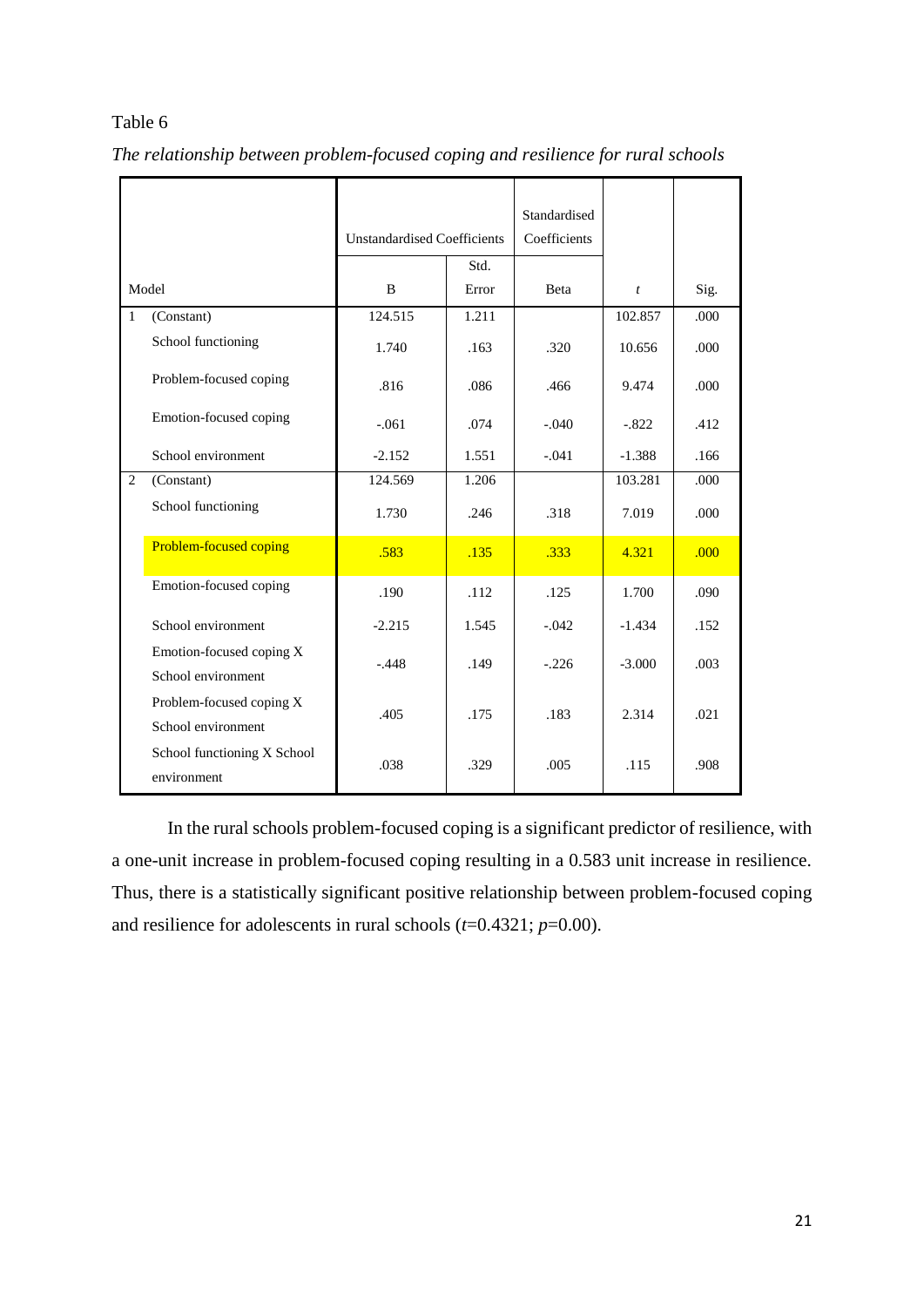|              |                                                | Unstandardised<br>Coefficients |               | Standardised<br>Coefficients |                |      |
|--------------|------------------------------------------------|--------------------------------|---------------|------------------------------|----------------|------|
|              | Model                                          | B                              | Std.<br>Error | Beta                         | $\mathfrak{t}$ | Sig. |
| $\mathbf{1}$ | (Constant)                                     | 122.362                        | .969          |                              | 126.224        | .000 |
|              | Problem-focused coping                         | .816                           | .086          | .466                         | 9.474          | .000 |
|              | Emotion-focused coping                         | $-.061$                        | .074          | $-.040$                      | $-.822$        | .412 |
|              | School functioning                             | 1.740                          | .163          | .320                         | 10.656         | .000 |
|              | School environment                             | 2.152                          | 1.551         | .041                         | 1.388          | .166 |
| 2            | (Constant)                                     | 122.354                        | .966          |                              | 126.689        | .000 |
|              | Problem-focused coping                         | .989                           | .112          | .564                         | 8.861          | .000 |
|              | Emotion-focused coping                         | $-.258$                        | .099          | $-169$                       | $-2.609$       | .009 |
|              | School functioning                             | 1.768                          | .218          | .325                         | 8.115          | .000 |
|              | School environment                             | 2.215                          | 1.545         | .042                         | 1.434          | .152 |
|              | Problem-focused coping X<br>School environment | $-.405$                        | .175          | $-142$                       | $-2.314$       | .021 |
|              | Emotion-focused coping X<br>School environment | .448                           | .149          | .189                         | 3.000          | .003 |
|              | School functioning X School<br>environment     | $-.038$                        | .329          | $-.005$                      | $-.115$        | .908 |

*The relationship between problem-focused coping and resilience for the urban schools*

In urban schools problem-focused coping is a significant predictor of resilience, with a one-unit increase in problem-focused coping resulting in a 0.989 unit increase in resilience. Thus, there is a statistically significant positive relationship between problem-focused coping and resilience for adolescents in urban schools (*t*=8.861; *p*=0.00).

Although problem-focused coping and resilience are positively correlated for both urban and rural school environments, this correlation is stronger for the urban school environment than for the rural school environment.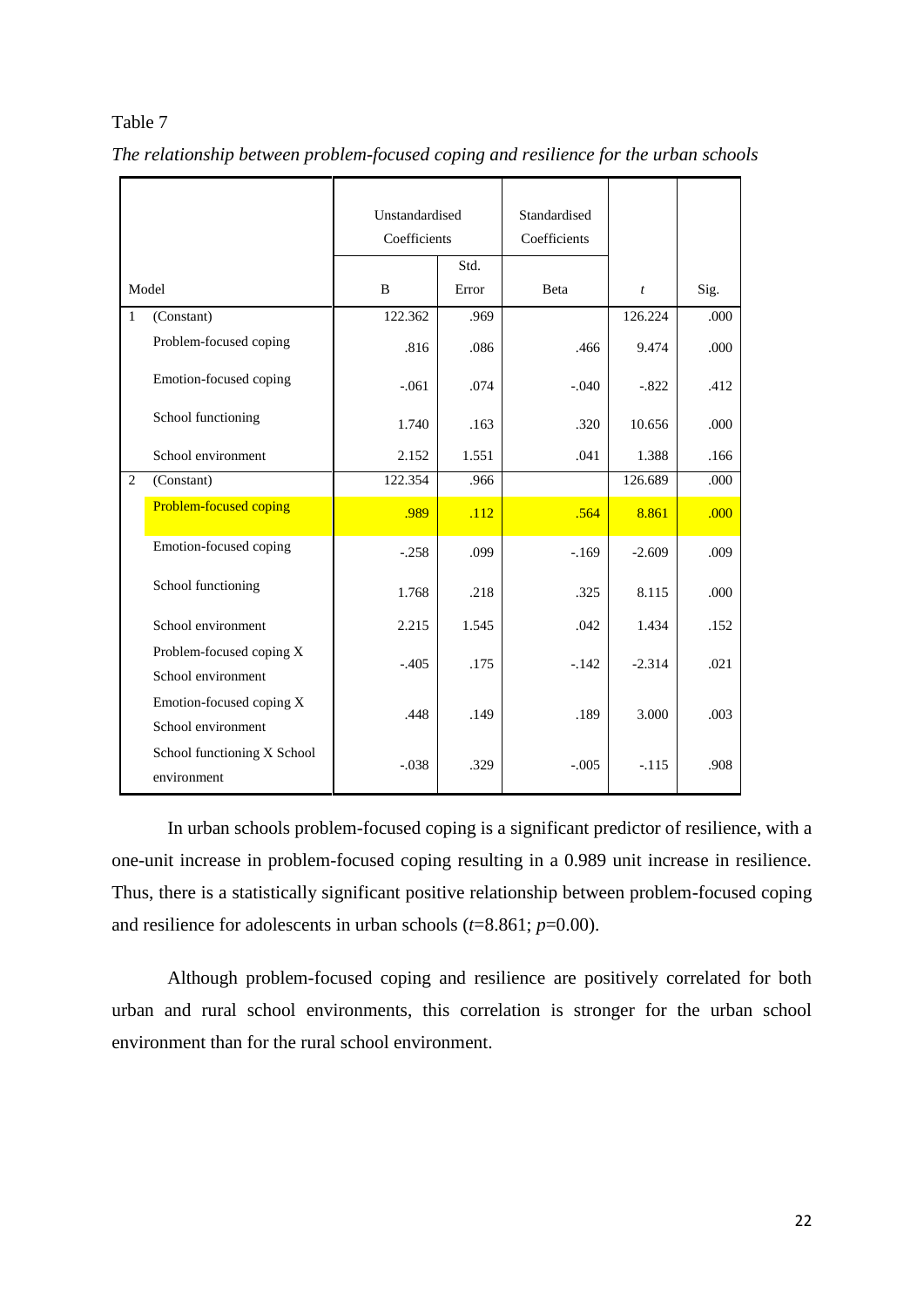|              |                                                | <b>Unstandardised Coefficients</b> |       | Standardised<br>Coefficients |                  |      |
|--------------|------------------------------------------------|------------------------------------|-------|------------------------------|------------------|------|
|              |                                                |                                    | Std.  |                              |                  |      |
|              | Model                                          | B                                  | Error | Beta                         | $\boldsymbol{t}$ | Sig. |
| $\mathbf{1}$ | (Constant)                                     | 124.515                            | 1.211 |                              | 102.857          | .000 |
|              | School functioning                             | 1.740                              | .163  | .320                         | 10.656           | .000 |
|              | Problem-focused coping                         | .816                               | .086  | .466                         | 9.474            | .000 |
|              | Emotion-focused coping                         | $-.061$                            | .074  | $-.040$                      | $-.822$          | .412 |
|              | School environment                             | $-2.152$                           | 1.551 | $-.041$                      | $-1.388$         | .166 |
| 2            | $\overline{(Constant)}$                        | 124.569                            | 1.206 |                              | 103.281          | .000 |
|              | School functioning                             | 1.730                              | .246  | .318                         | 7.019            | .000 |
|              | Problem-focused coping                         | .583                               | .135  | .333                         | 4.321            | .000 |
|              | <b>Emotion-focused coping</b>                  | .190                               | .112  | .125                         | 1.700            | .090 |
|              | School environment                             | $-2.215$                           | 1.545 | $-.042$                      | $-1.434$         | .152 |
|              | Emotion-focused coping X<br>School environment | $-.448$                            | .149  | $-.226$                      | $-3.000$         | .003 |
|              | Problem-focused coping X<br>School environment | .405                               | .175  | .183                         | 2.314            | .021 |
|              | School functioning X<br>School environment     | .038                               | .329  | .005                         | .115             | .908 |

*The relationship between emotion-focused coping and resilience for rural schools*

In rural schools emotion-focused coping was not a significant predictor of resilience.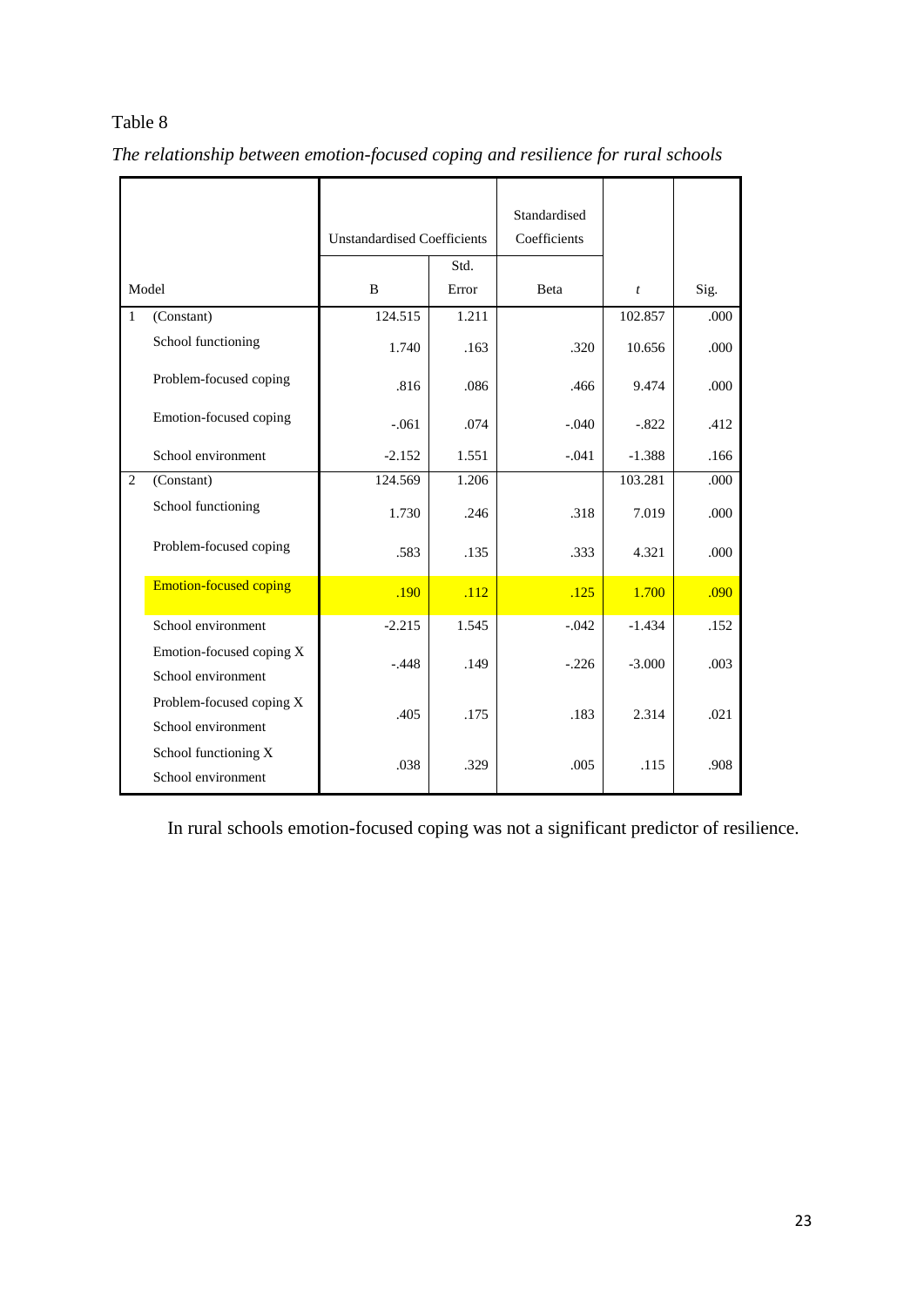|                |                                                | Unstandardised<br>Coefficients<br>Std. |       | Standardised<br>Coefficients |          |      |
|----------------|------------------------------------------------|----------------------------------------|-------|------------------------------|----------|------|
|                | Model                                          | B                                      | Error | Beta                         | t        | Sig. |
| $\mathbf{1}$   | (Constant)                                     | 122.362                                | .969  |                              | 126.224  | .000 |
|                | Problem-focused coping                         | .816                                   | .086  | .466                         | 9.474    | .000 |
|                | Emotion-focused coping                         | $-.061$                                | .074  | $-.040$                      | $-.822$  | .412 |
|                | School functioning                             | 1.740                                  | .163  | .320                         | 10.656   | .000 |
|                | School environment                             | 2.152                                  | 1.551 | .041                         | 1.388    | .166 |
| $\overline{2}$ | (Constant)                                     | 122.354                                | .966  |                              | 126.689  | .000 |
|                | Problem-focused coping                         | .989                                   | .112  | .564                         | 8.861    | .000 |
|                | <b>Emotion-focused coping</b>                  | $-0.258$                               | .099  | $-169$                       | $-2.609$ | .009 |
|                | School functioning                             | 1.768                                  | .218  | .325                         | 8.115    | .000 |
|                | School environment                             | 2.215                                  | 1.545 | .042                         | 1.434    | .152 |
|                | Problem-focused coping X<br>School environment | $-.405$                                | .175  | $-142$                       | $-2.314$ | .021 |
|                | Emotion-focused coping X<br>School environment | .448                                   | .149  | .189                         | 3.000    | .003 |
|                | School functioning X School<br>environment     | $-.038$                                | .329  | $-.005$                      | $-.115$  | .908 |

*The relationship between emotion-focused coping and resilience for urban schools*

In urban schools emotion-focused coping was a significant predictor of resilience, with a one-unit increase in emotion-focused coping resulting in a 0.258 unit decrease in resilience. Thus, there is a statistically significant negative relationship between emotion-focused coping and resilience for adolescents in urban schools (t=-2.609; p=0.009).

In summary, the findings of the present study indicate that urban/rural school environment plays a significant moderating role in the relationship between problem-focused coping and resilience, as well as in the relationship between emotion-focused coping and resilience.

A statistically significant positive relationship exists between problem-focused coping and resilience for adolescents in rural schools. The results also indicate that there is an even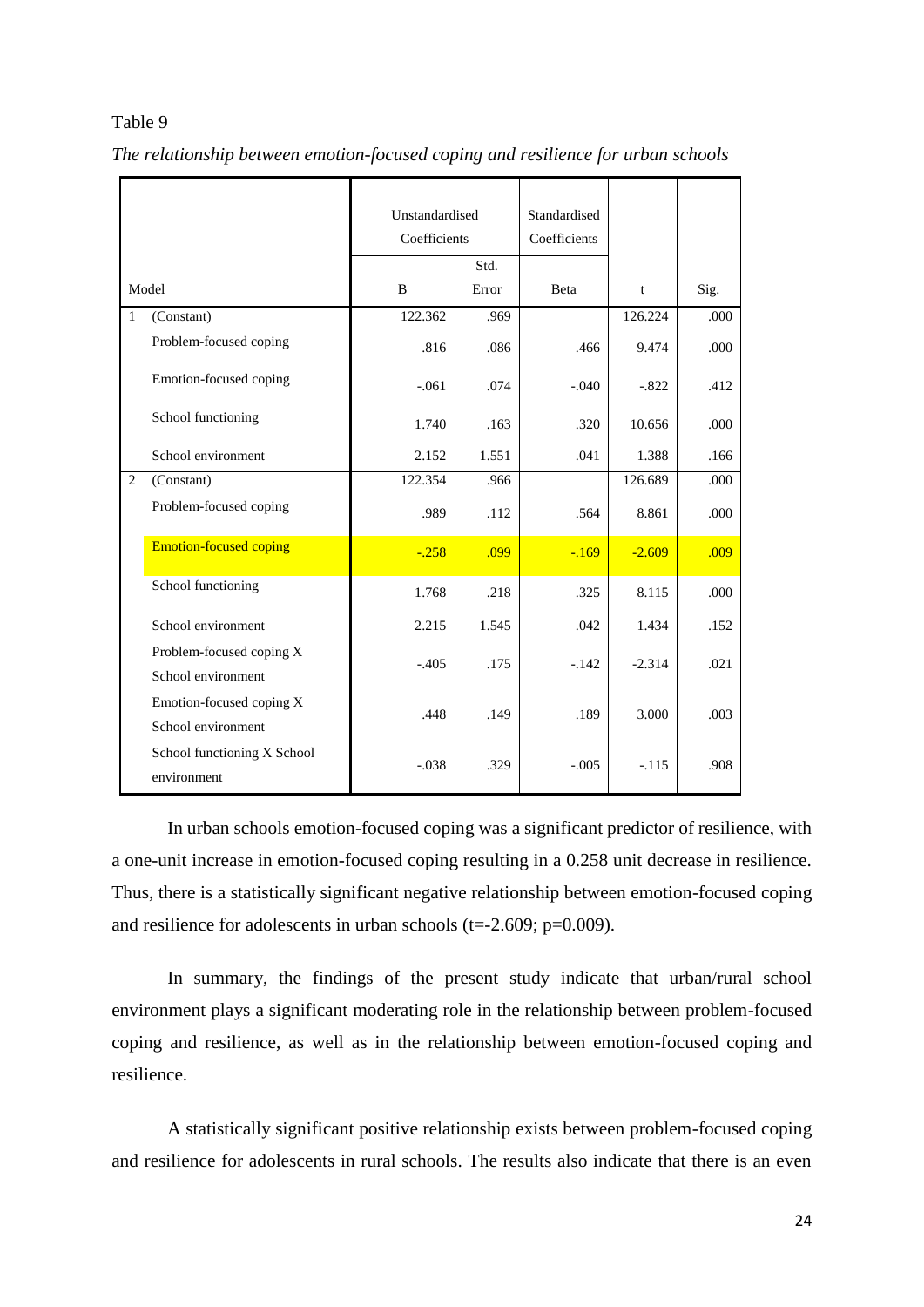stronger correlation between problem-focused coping and resilience for the urban school environment than for the rural school environment. Emotion-focused coping was not a significant predictor of resilience in rural schools, while there is a statistically significant negative relationship between emotion-focused coping and resilience for adolescents in urban schools.

Finally, school functioning has a main effect on resilience, with higher school functioning related to higher levels of resilience.

#### <span id="page-32-0"></span>**Discussion**

The aim of the study was to investigate if school environment plays a moderating role in the relationship between coping, school functioning and resilience amongst adolescents residing in the Free State province of South Africa. The predictor variables were coping and school functioning, and the outcome variable was resilience. The findings presented in the previous section will be discussed further.

#### **School functioning and resilience**

<span id="page-32-1"></span>The results suggest that school functioning increases resilience among young adolescents, regardless of their school environment. In other words, their classroom functioning and self-reported educational abilities increase their sense of mastery and sense of relatedness (Epstein, 1998; Prince-Embury, 2008). Due to the great diversity and discrepancy in the access and quality of education in South Africa, it would make sense for classroom functioning to increase sense of relatedness, through greater tolerance of differences, and greater access to immediate support in the classroom. Higher levels of classroom functioning may then also lead South African adolescents to be more adaptable and display more selfefficacy (sense of mastery), regardless of the discrepancy in the quality of educational factors and varying access to resources across different environments. This finding supports Malindi and Machenjedze's (2012) recommendation that South African schools should encourage greater school engagement among learners. The results suggest that adolescents with higher levels of school functioning do not only benefit in terms of improved academic performance, as stated in the literature (Anderson, 2011; Brown, et al., 2008), but also contribute to the improvement of other integral psychological benefits, such as resilience.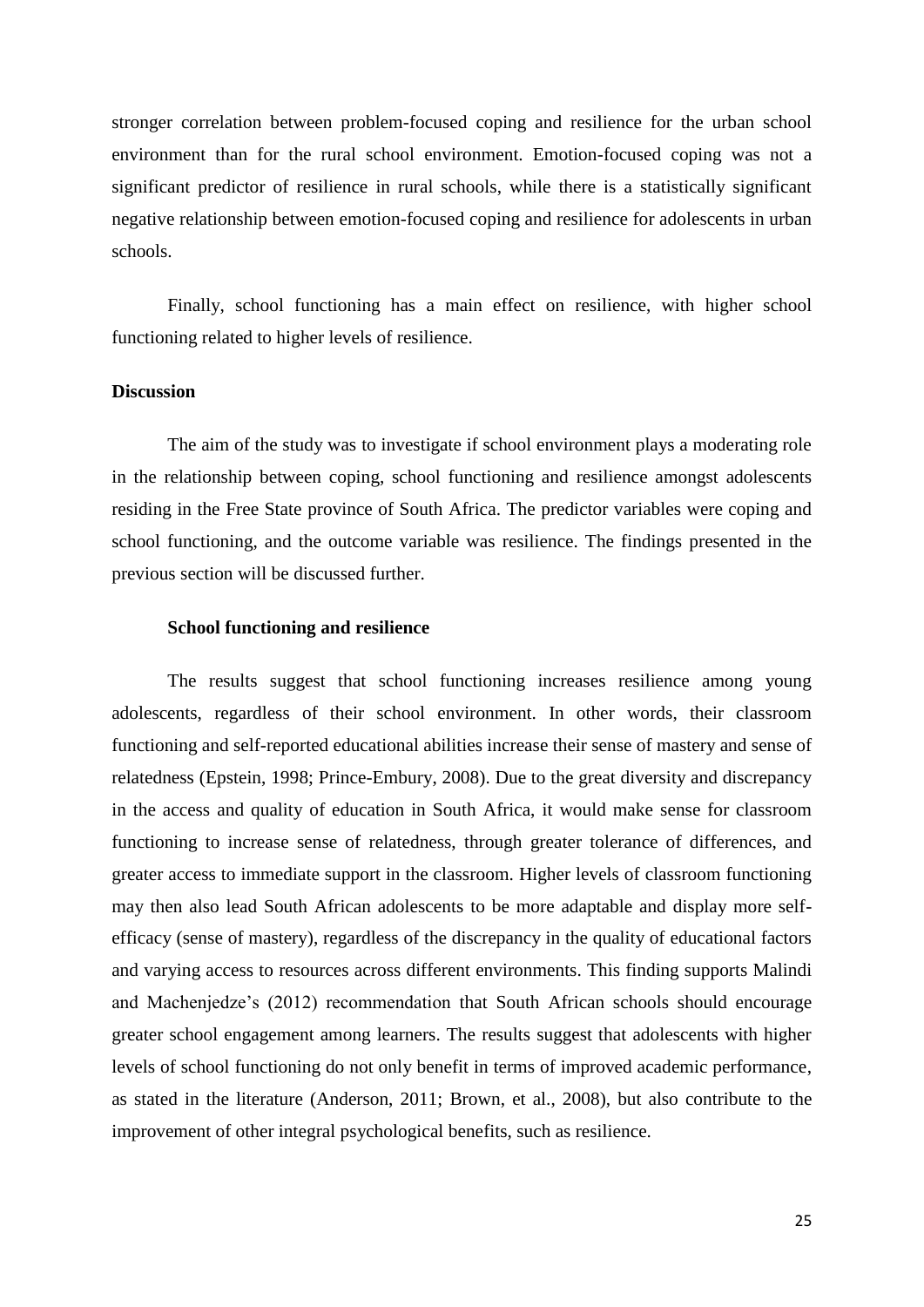It should be noted that the majority of the current group of participants reported higher levels of school functioning. The reason for this higher level of school functioning among the participants can be prescribed to the findings of previous studies where it was determined that higher levels of school engagement are associated with the promotion of positive behaviour and decreased risk-taking (Carter, McGee, Taylor, & Williams, 2007; Dotterer & Lowe, 2011). Thus, school functioning can be seen as a defence mechanism for these young adolescents, which explains the results where the majority of the group members indicated high levels of school functioning.

When considering that young adolescents face critical new developmental tasks (Dunn & Craig, 2013) during this life stage, it is also important to keep in mind that the recent transition to the secondary school environment can be extremely challenging for these individuals (Donnellan, Trzesniewski, & Robins, 2006). In addition, adolescents in South Africa are known to be subject to a wide range of environmental stressors, including educational difficulties, on a daily basis (Brook, Morojele, Pahl, & Brook, 2006; De Lannoy & Lake, 2009 Gina & White, 2014; Masinire et al., 2014; Spaull, 2013**).** It therefore is not surprising that researchers stipulate the importance of increasing the levels of resilience among South African adolescents (Mclean, 2003; Mampane, 2014). The results of the present study suggest that school functioning may be an important factor to consider in promoting resilience. This finding aligns with that of other recent studies on school engagement (e.g. Herrman et al., 2011; Ungar et al., 2013).

The current results further indicated that school functioning increases resilience regardless of the school environment. The implication is that schools do not have to be similar, or even need similar resources, to promote school functioning. Even though rural school environments provide much less resources for young adolescents, the findings suggest that schools from both rural and urban environments can greatly contribute to their adolescents' resilience levels by means of encouraging and developing programmes that promote school engagement. In fact, school engagement can be promoted by using existing resources such as teacher relationships, parent engagement, and activity participation (Cahill, Beadle, Farrelly, Forster, & Smith, n.d.).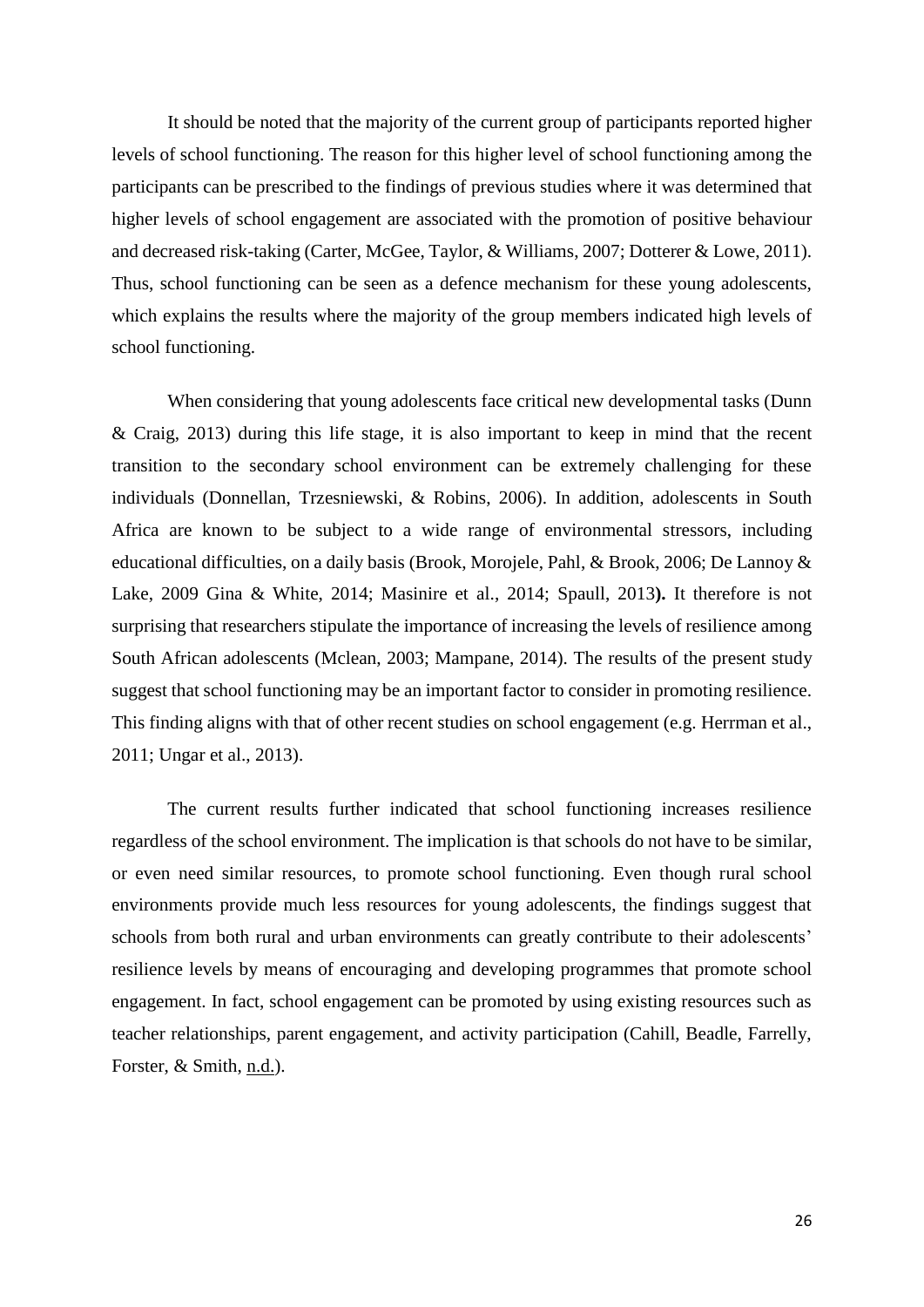#### **Problem-focused coping and resilience**

<span id="page-34-0"></span>The results indicate that problem-focused coping positively correlates with resilience among young adolescents. In other words, situational coping, self-restructuring, and social support increases these young adolescents' sense of mastery and sense of relatedness (Prince-Embury, 2008; Wong et al., 2006). In situations where South African adolescents have opportunities for receiving social support in challenging circumstances, they may bear the fruits of an increased sense of relatedness. Also, when adolescents are capable of dealing with a problem in which they display logical problem solving and adapting to circumstances which cannot be changed, these adolescents may feel empowered and confident when facing difficulties. As a result they can experience a higher sense of mastery by means of increased self-efficacy and adaptability to daily stressors. This finding is in line with the findings of previous studies which indicate that this coping style typically results in positive adaptation after experiencing challenging circumstances (Lazarus & Folkman, 1984; Riley & Park, 2014).

Since Louw and Louw (2007) as well as Dunn and Craig (2013) indicated that young adolescents experience a great deal of physical and emotional change, it might be of critical importance for these individuals to implement a coping style which leads to higher levels of resilience. Implementation of this preferred coping style may not only contribute to positive psychological adjustment (Downey et al., 2010; Green et al., 2010; Van Niekerk, 2013), but may also increase resilience in these individuals.

The results further indicate that there is a stronger positive correlation between problem-focused coping and resilience in urban school environments than for rural school environments. It is reported that adolescents from urban school environments have access to more resources than those from rural school environments (Sedibe, 2011). In fact, Reid and Vogel (2006) indicate that South African adolescents are generally limited in terms of access to resources. However, coping resources are critical for the coping process (Du Plessis, 2012) and resource availability is described as being greatly influential in the person's appraisal of a situation and on the choice of coping style (Hobfoll, 1988). Thus, the lack of resources in rural environments may explain the weaker positive correlation between problem-focused coping and resilience for adolescents in rural schools.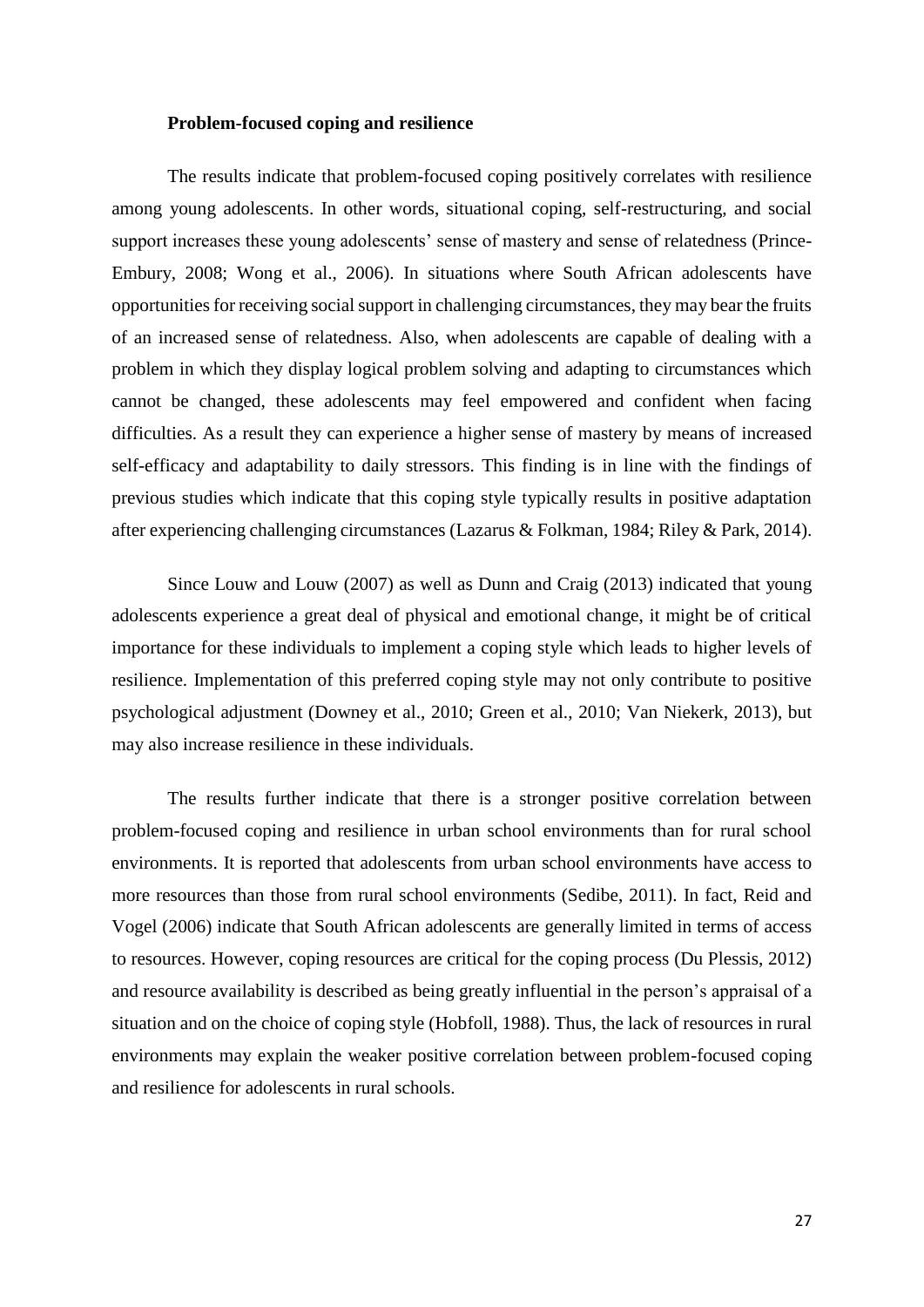#### **Emotion-focused coping and resilience**

<span id="page-35-0"></span>The results indicated a significant negative correlation between emotion-focused coping and resilience amongst learners in urban schools, and no correlation for learners in rural schools. Thus, young adolescents who make use of emotion-focused coping do not experience the psychological benefit of a higher level of resilience compared to those who make use of problem-focused coping. In fact, it seems as if active emotional coping, passive emotional coping and tension reduction decrease the adolescent's sense of mastery and sense of relatedness (Prince-Embury, 1998; Wong et al., 2006). This implies that the utilisation of emotion-focused coping will negatively influence the levels of optimism, self-efficacy, adaptability, experience of trust, comfortability with others, apparent access to support and tolerance of differences. As previously mentioned, South African adolescents experience a number of daily stressors. By utilising emotion-focused coping these individuals will not be able to adapt to new circumstances or solve challenging problems. As a result, South African adolescents who utilise emotion-focused coping might not be able to develop higher levels of resilience. Multiple other studies also indicate that problem-focused coping should be used instead of emotion-focused coping when considering the emotional consequences (Baker & Barenbaum, 2007; Lazarus & Folkman, 1984; Riley & Park, 2014).

Due to the fact that learners who receive schooling in rural environments do not have the available resources to necessarily apply problem-focused coping (Sedibe, 2011), they more than likely deal with their daily problems by means of emotion-focused coping and do not experience diminished levels of resilience. For these individuals, emotion-focused coping might not be a negative alternative, since the literature indicates that it is most effective in circumstances with low controllability (Van Niekerk, 2013).

# <span id="page-35-1"></span>**Conclusion**

There is a significant relationship between school engagement, coping and resilience among young South African adolescents. In addition, school environment plays a moderating role in the relationship between coping and resilience. These results may be useful to South African schools in terms of the healthy psychological development of young adolescents.

The present study has contributed to both research and practice. First, this study contributes to a greater understanding of the moderating role of the school environment, as well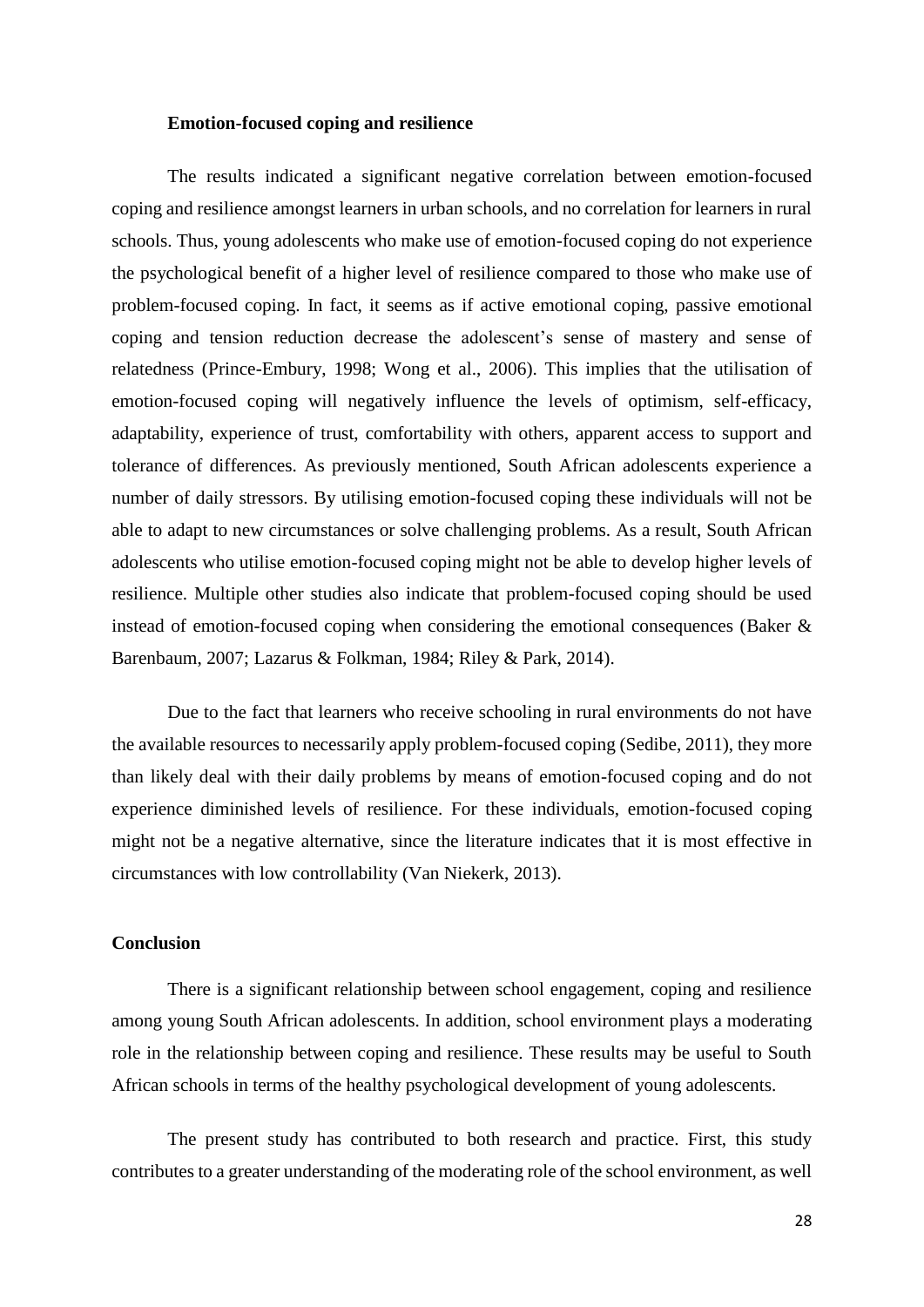as the importance of problem-focused coping and school engagement as contributors to resilience in South African adolescents. Secondly, the importance of encouraging and implementing strategies for both problem-focused coping and school engagement, regardless of school environment, were highlighted. This information can be used to implement programmes at schools and inform therapeutic interventions for professionals working with adolescents. The results are also encouraging in that it is possible for both urban and rural school to increase school engagement, and ultimately resilience, using the available resources and relationships in the adolescents' immediate context.

The following recommendations are made based on these findings. It is recommended that further research is initiated towards creating a deeper understanding of these concepts within the South African context, especially including participant groups representative of the entire South African population. Intervention programmes aimed at increasing school engagement, problem-focused coping and resilience, should be flexible enough to be implemented in both urban and rural school environments with limited resources. Especially interventions to assist schools situated in rural environments will be beneficial and should be encouraged in terms of increasing the resilience levels of these learners.

However, the results of the present study should be interpreted in the light of the following limitations. The first limitation relates to the ethnicity and gender of the participants. Females were slightly over-represented in the present study. This may have had an impact on the results since females generally tend to make more frequent use of emotion-focused coping when compared to males (Garcia, 2010; Hassan et al., 2011). Furthermore, white and coloured participants were over-represented, while black participants were under-represented in the present study. This may have an impact on the findings, since black adolescents were found to make greater use of emotion-focused coping than coloured or white adolescents in South Africa (Du Plessis, 2012).

Self-report measuring instruments were employed in the present study. Boase and Ling (2013) found these measuring instruments to have a low criterion validity, and indicated that results from self-report instruments can only be related to an individual's behaviour at a moderate level. Thus, participants may provide information which would be more socially desirable and expected in their environment, rather than being truthful about their behaviour.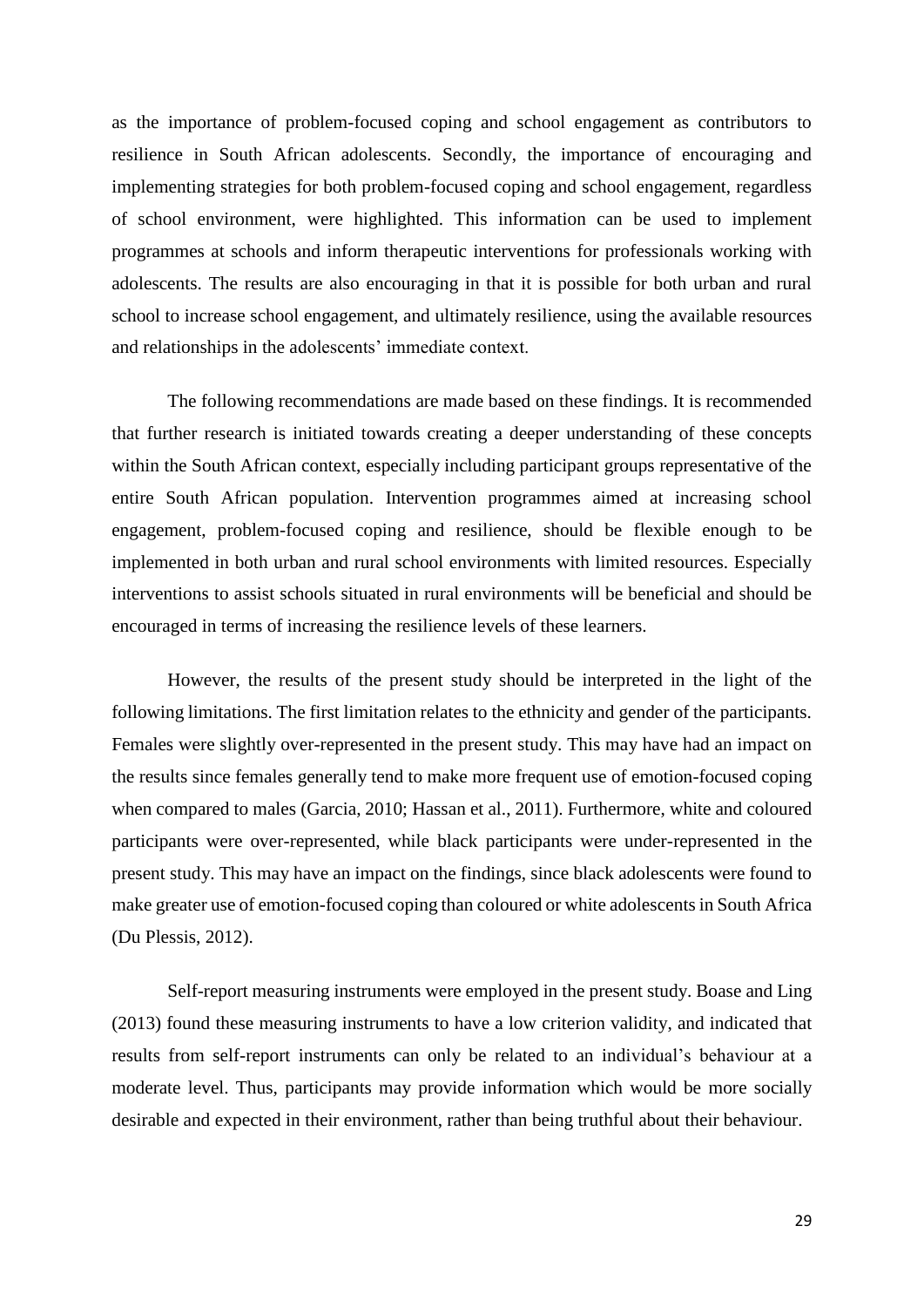The questionnaires used in the study at hand posed a further limitation of the study. The Behavioural and Emotional Rating Scale (BERS-2), Coping Schemas Inventory (R-CSI) as well as Resilience Scales for Children and Adolescents (RSCA) were all developed for members of the American population (Epstein & Sharma, 1998; Prince-Embury, 2006; Wong et al., 2006). Although all three of these questionnaires have high reliability scores, as previously discussed, these questionnaires are not standardised for the South African population.

It is recommended that future studies develop measuring instruments standardised for South African populations. This will enable researchers to gain deeper insight and understanding of resilience, coping styles and school functioning within the South African context.

A final limitation to consider is the fact that school functioning was not normally distributed in the present study and may subsequently have influenced the results.

School engagement and problem-focused coping may increase resilience for South African adolescents. The moderating role of the school environments was also evident from the results and may demonstrate the consequences of a lack of resources in rural school environments, as well as an urgent need for intervention in rural areas.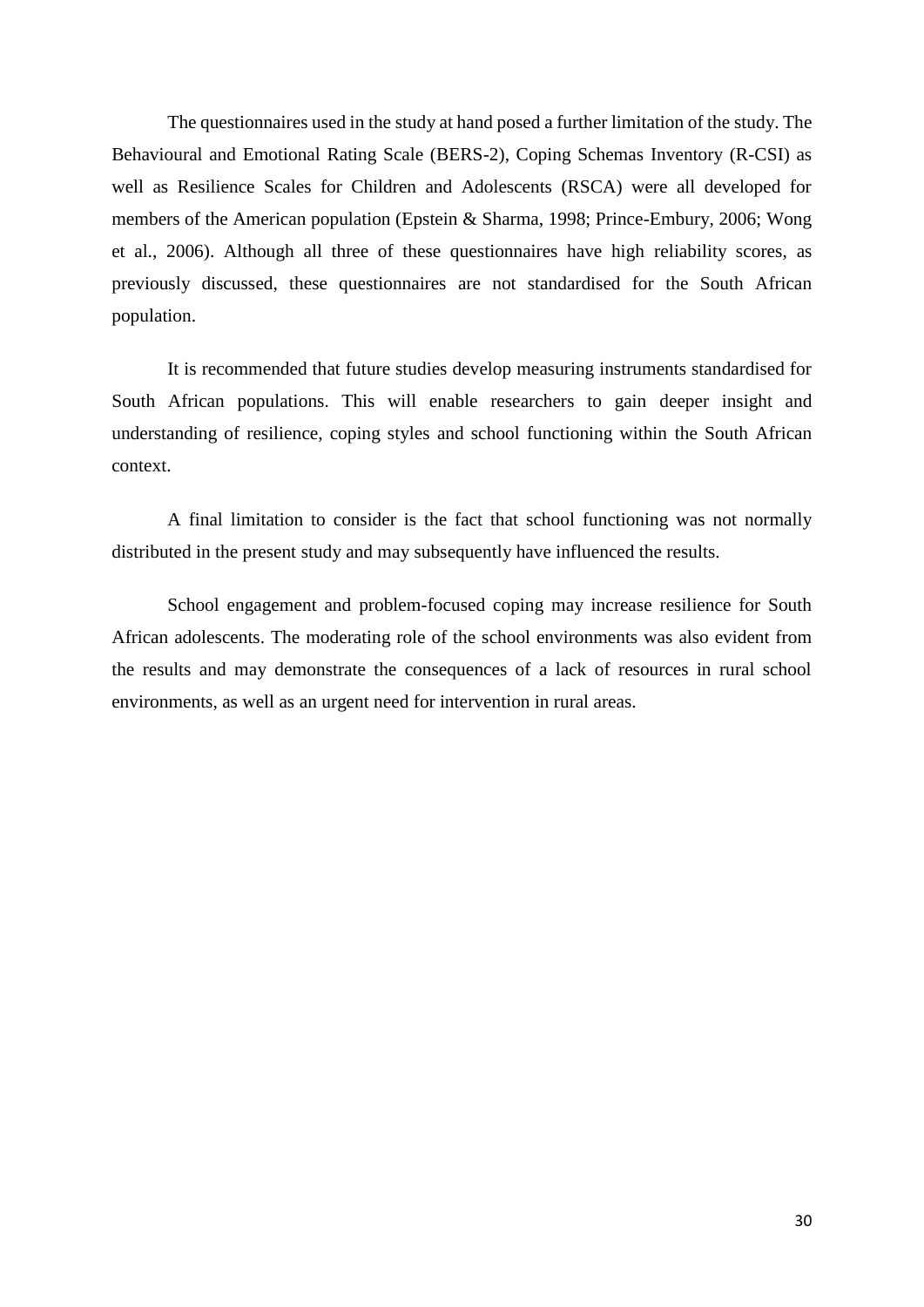#### **References**

- <span id="page-38-0"></span>Abbott-Chapman, J., Martin, K., Ollington, N., Venn, A., Dwyer, T., & Gall, S. (2014). The longitudinal association of childhood school engagement with adult educational and occupational achievement: Findings from an Australian national study. *British Educational Research Journal, 40*(1), 102-120. doi: 10.1002/berj.3031
- Allan, A. (2008). *Law and ethics in psychology: An international perspective*. Somerset West, South Africa: Inter-Ed.
- Anderson, J. A. (2011). Patterns of school functioning over time among students served in a system of care. *Remedial and Special Education, 32*(6), 482-495. doi: 10.1177/0741932510364545
- Arnold, M. L., Biscoe, B., Farmer, T. W., Robertson, D. L., & Shapley, K. L. (2007). *How the government defines rural implications for education policies and practices*. Retrieved on 17 July 2015 from ies.ed.gov/ncee/edlabs/regions/southwest/pdf/ REL\_2007010\_sum.pdf
- Arsenio, W. F., & Loria, S. (2014). Coping with negative emotions: Connections with adolescents' academic performance and stress. *The Journal of Genetic Psychology, 175*(1), 76-90. doi: 10.1080/00221325.2013.806293
- Baker, J. P., & Berenbaum, H. (2007). Emotional approach and problem-focused coping: A comparison of potentially adaptive strategies. *Cognition and Emotion*, *21*(1), 95-118. doi: 10.1080/02699930600562276
- Baldwin, A. L., Baldwin, C. P., Kasser, T., Zax, M., Sameroff, A., & Seifer, R. (1993). Contextual risk and resiliency during late adolescence. *Development and Psychopathology, 5*, 741-761. doi: 10.1017/S095457940000626X
- Bless, C., Higson-Smith, C., & Kagee, A. (2006). *Fundamentals of social research methods: An African perspective* (4th ed.). Cape Town: Juta.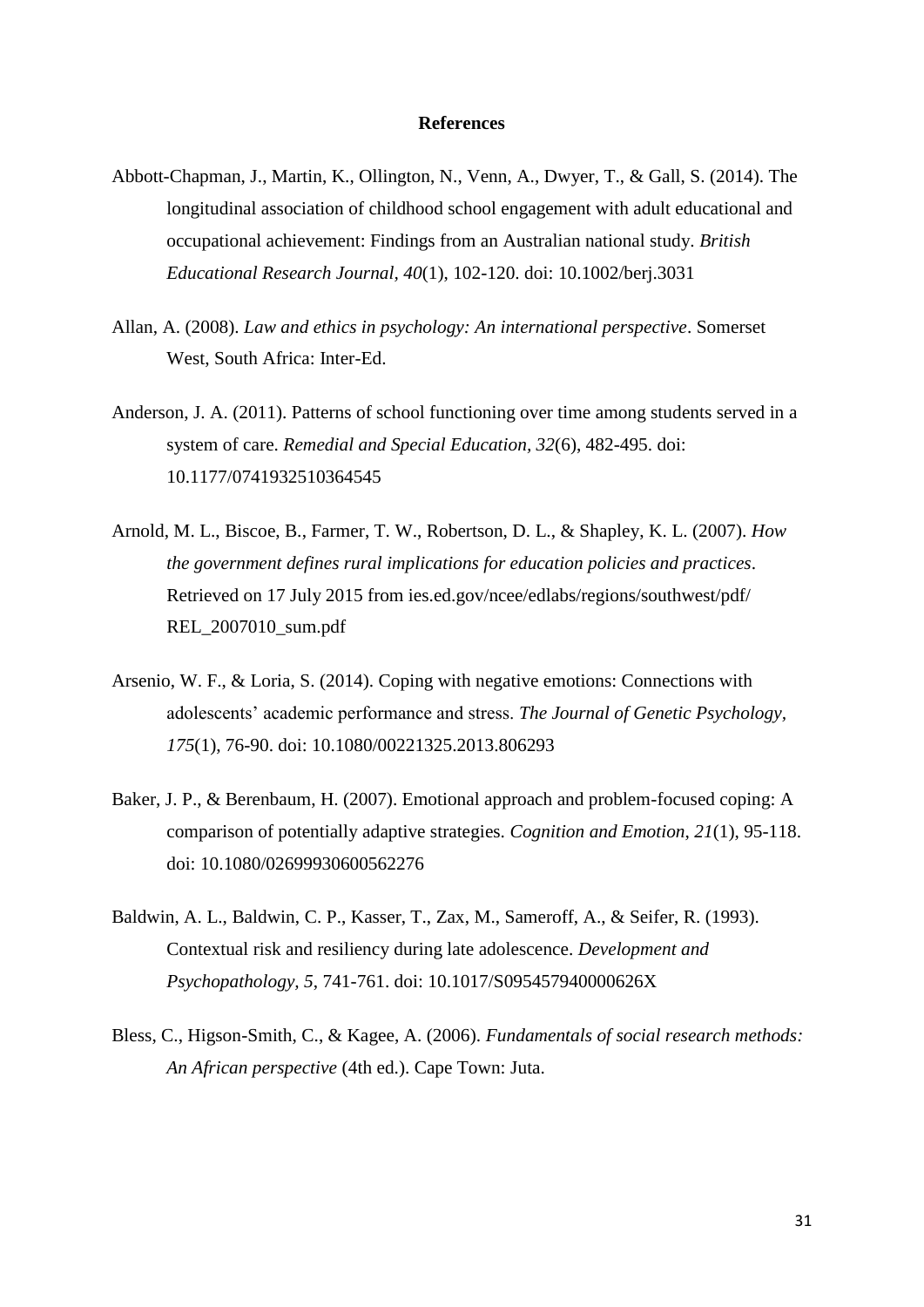- Boase, J., & Ling, R. (2013). Measuring mobile phone use: Self-report versus log data. *Journal of Computer Mediated Communication, 18*(4), 508-519. doi: 10.1111/jcc4.12021
- Botha, A. (2014). *The influence of risk and resilience factors on the life satisfaction of adolescents* (Unpublished doctoral dissertation). University of the Free State, Bloemfontein.
- Branson, N., & Zuze, T. L. (2012). Education, the great equaliser: Improving access to quality education. In K. Hall, I. Woolard, L. Lake, & C. Smith (Eds.), *South African child gauge 2012* (pp. 69-74). Cape Town: UCT.
- Brennan. E. M., Nygren, P., Stephens, R. L., & Croskey, A. (2015). Predicting positive education outcomes for emerging adults in mental health systems of care. *Journal of Behavioral Health Services & Research, 42*(2), 1 – 18. doi: 10.1007/s11414-015- 9454-y
- Brislin, R. W. (1970). Back-translation for cross-cultural research. *Journal of Cross-Cultural Psychology*, *1*(3), 185-216. doi: 10.1177/135910457000100301
- Brook, J. S., Morojele, N. K., Pahl, K., & Brook, D. W. (2006). Predictors of drug use among South African adolescents. *Journal of Adolescent Health*, *38*(1), 26-34.
- Brown, J., Riley, A., Walrath, C., Leaf, P., & Valdez, C. (2008). Academic achievement and school functioning among non-incarcerated youth involved with the juvenile justice system. *Journal of Education for Students Placed at Risk, 13*(1), 59-75. doi: 10.1080/1082466070186040
- Cahill, H., Beadle, S., Farrelly, A., Forster, R., & Smith, K. (n.d). *Building resilience in children and young people: A literature review of the department of education and early childhood development (DEECD)*. Retrieved from http://www.education.vic. gov.au/Documents/about/department/resiliencelitreview.pdf
- Cairney, J., Kwan, M. Y. W., Veldhuizen, S., & Faulkner, G. E. J. (2014). Who uses exercise as a coping strategy for stress? Results from a national survey of Canadians. *Journal of Physical Activity and Health, 11*(1), 908-916. doi: 10.1123/jpah.2012-0107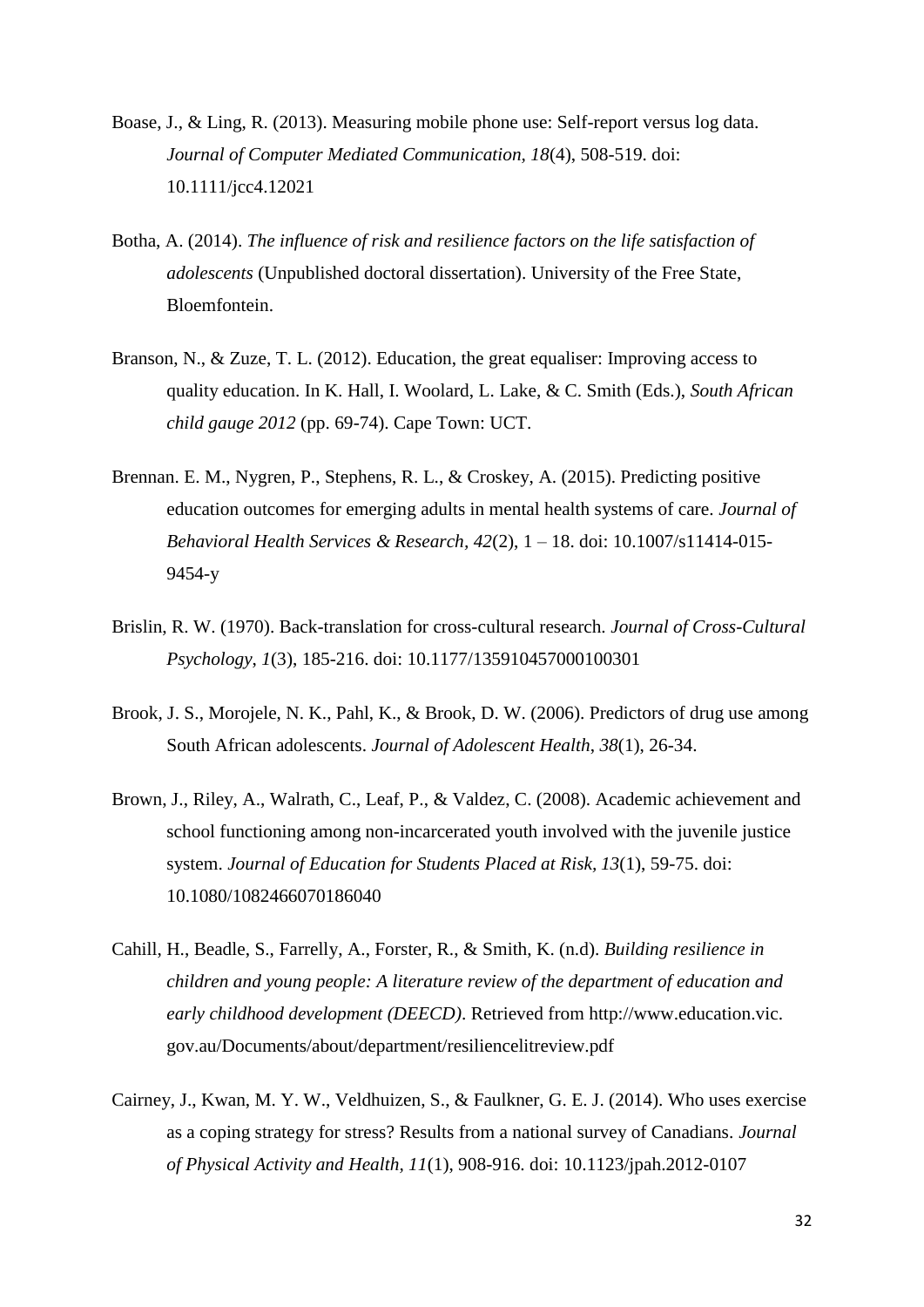- Carter, M., McGee, R., Taylor, B., & Williams, S. (2007). Health outcomes in adolescence: Associations with family, friends and school engagement. *Journal of Adolescence*, *30*(1), 51-62. doi: 10.1016/j.adolescence.2005.04.002
- Carver, C. S (2011). Coping. In Contrada, R. J. & Baum, A. (Eds.), *The handbook of stress science: Biology, psychology and health* (1<sup>st</sup> ed., pp. 221-230). New York: Springer.
- Chao, R. C. L. (2011). Managing stress and maintaining well-being: Social support, problemfocused coping, and avoidant coping. *Journal of Counselling and Development, 89*(3), 338-348. doi: 10.1002/j.1556-6678.2011.tb00098.x
- Chaudhary, S., & Joseph, P. M. (2010). Adolescents' perceptions about coping with stress: A qualitative view from India. *International Journal of the Humanities, 7*(11), 87-109. Retrieved from http://web.a.ebscohost.com/ehost/pdfviewer/pdfviewer?sid= 70b49462-f697-47d7-a5d9-58ca3a467ab1%40sessionmgr4003&vid=30&hid=4212
- Christensen, G. (2012). *A cross-cultural study on work stress and coping efforts of employees working in the high tech sector in Israel and in Denmark*. Copenhagen Business School. Retrieved from http://studenttheses.cbs.dk/bitstream/handle/10417/3117/ gunvor\_christensen.pdf?sequence=1
- Connor, K. M., & Davidson, J. R. T. (2003). Development of a new resilience scale: The Connor-Davidson resilience scale (CD-RISC). *Depression and Anxiety, 18*(2), 76-82. Retrieved from http://web.a.ebscohost.com/ehost/pdfviewer/pdfviewer?sid =70b49462-f697-47d7-a5d9-58ca3a467ab1%40sessionmgr4003&vid=27&hid=4212
- De Lannoy, A., & Lake, L. (2009). Children's access to education. In S. Pendlebury, L. Lake & C. Smith (Eds.), *South African Child Gauge 2008/2009* (pp. 82-89). Cape Town: Children's Institute, University of Cape Town. Retrieved from http://www.ci.org.za/depts/ci/pubs/pdf/general/gauge2008/sa\_child\_gauge08.pdf
- De Villiers, M. (2009). *Die ontwikkeling en evaluering van'n intervensieprogram om kinders se stresweerstandigheid te bevorder* (Unpublished doctoral dissertation). University of the Free State, Bloemfontein.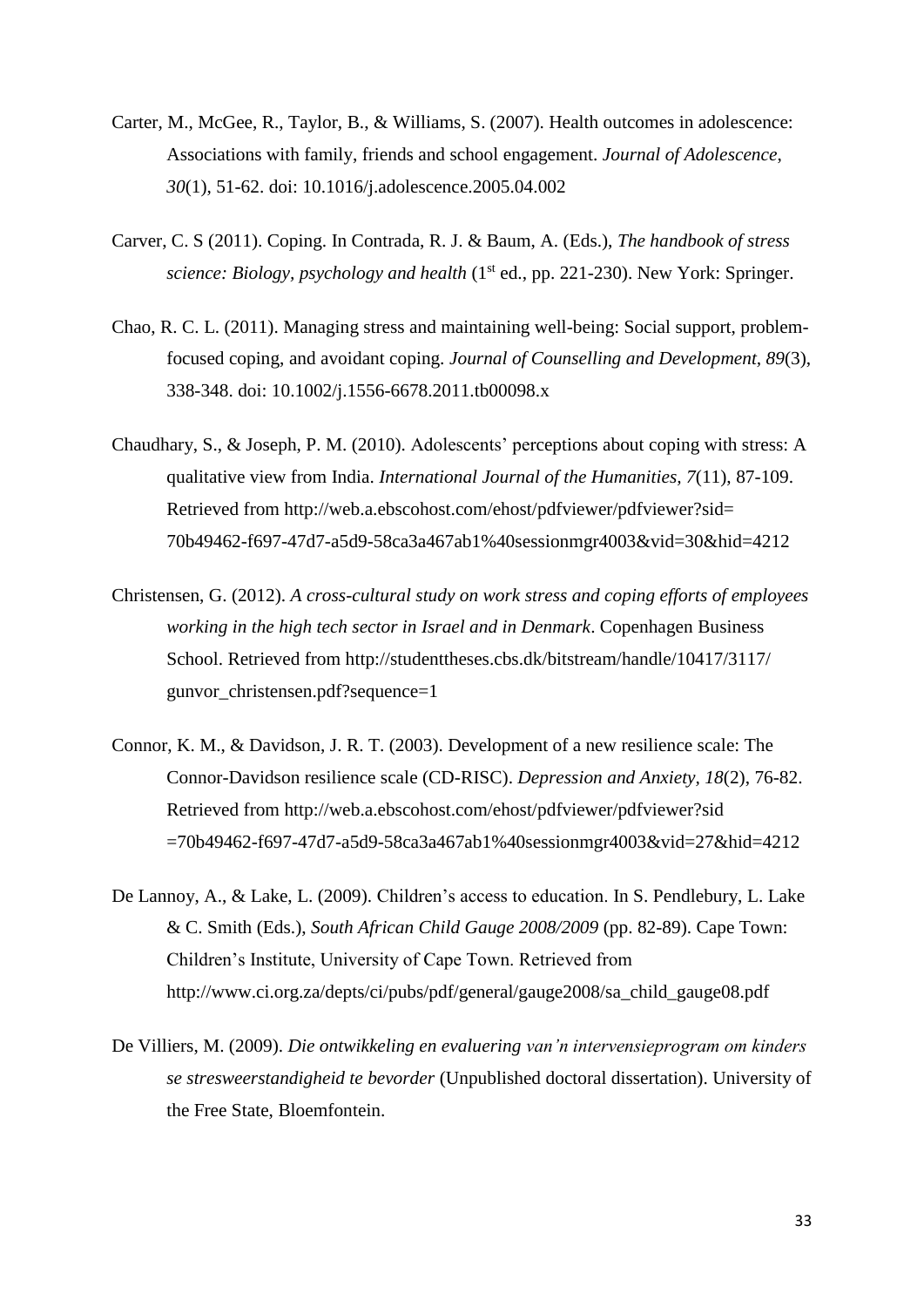- Department of Basic Education. (2015). *Education Statistics in South Africa 2013*. Retrieved from http://www.education.gov.za/LinkClick.aspx?fileticket=ci%2F3HwFhNrg %3D&tabid=36&mid=1548
- Donnellan, M. B., Trzesniewski, K. H., & Robins, R. W. (2006). Personality and self-esteem development in adolescence. In D. Mroczek & T.D. Little (Eds.), *Handbook of personality development* (1<sup>st</sup> ed., pp. 285-310). NJ: Lawrence Erlbaum.
- Dotterer, A. M., & Lowe, K. (2011). Classroom context, school engagement, and academic achievement in early adolescence. *Journal of Youth and Adolescence*, *40*(12), 1649- 1660. doi: 10.1007/s10964-011-9647-5
- Downey, L., Johnston, P., Hansen, K., Birney, J., & Stough, C. (2010). Investigating the mediating effects of emotional intelligence and coping on problem behaviours in adolescents. *Australian Journal of Psychology*, *62*(1), 20-29. doi: 10.1080/00049530903312873
- Du Plessis, E. D. (2012). *Psychosocial factors as predictors of suicidal ideation amongst adolescents in the Free State province: A cross-cultural study* (Unpublished doctoral dissertation). University of the Free State, Bloemfontein.
- Dunn, W. L., & Craig, J. C. (2013). *Understanding human development* (3rd ed.). Upper Saddle River, N.J: Pearson Education.
- Epstein, M. H. (1998). *Behavioral and Emotional Rating Scale: Examiner's manual* (2nd ed.). Austin, TX: Pro-ed.
- Epstein, M. H., Mooney, P., Ryser, G., & Pierce, C. D. (2004). Validity and reliability of the behavioral and emotional rating scale (2nd edition): Youth rating scale. *Research on Social Work Practice, 14*(5), 358-367. doi: 10.1177/1049731504265832
- Epstein, M. H., & Sharma, J. (1998). *Behavioural and Emotional Rating Scale: A strengthbased approach to assessment*. Austin, TX: Pro-Ed.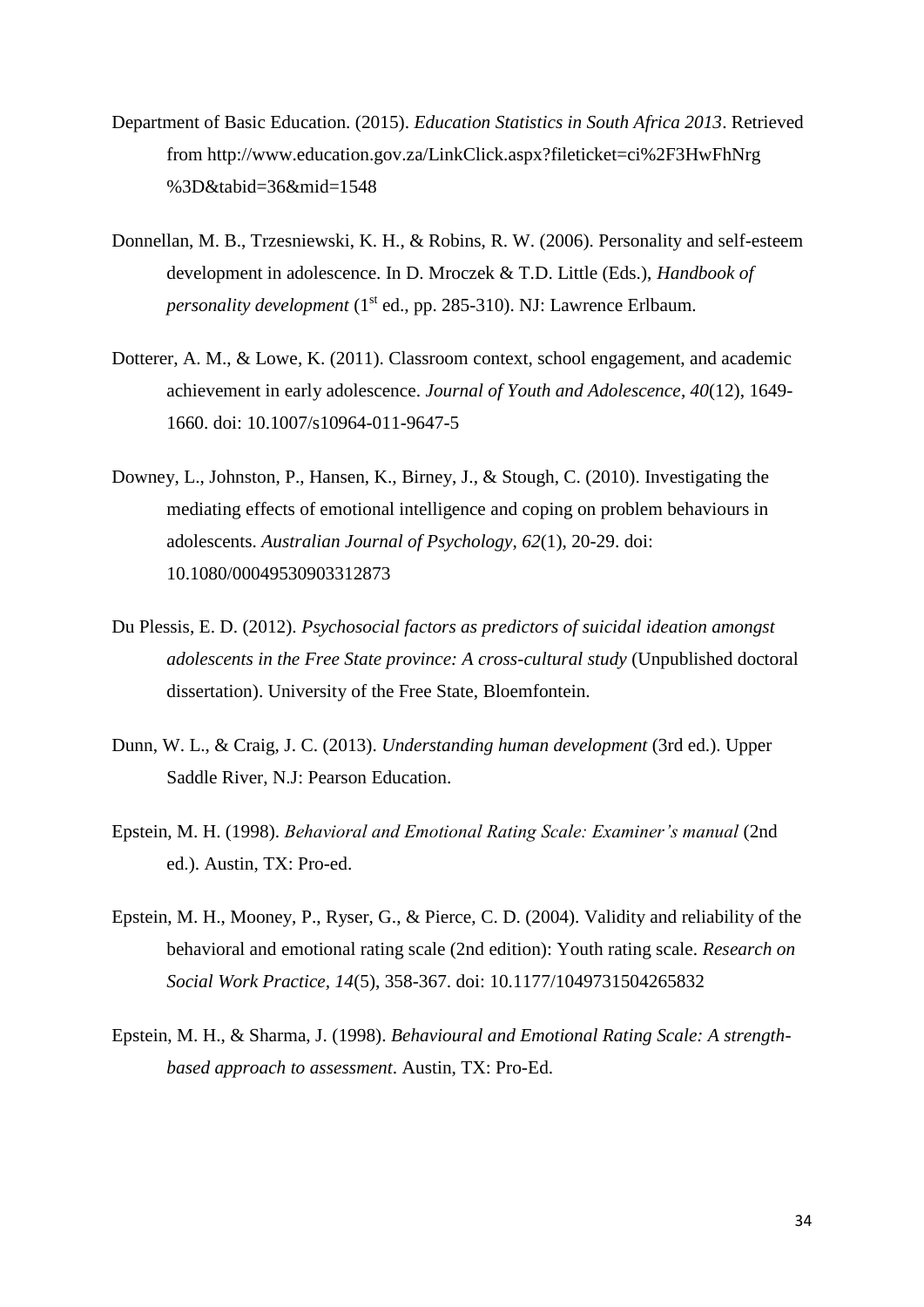- Fergus, S., & Zimmerman, M. A. (2005). Adolescent resilience: A framework for understanding healthy development in the face of risk. *Annual Review of Public Health, 26(1)*, 399-419. doi: 10.1146/annurev.publichealth.26.021304.144357
- Fletcher, D., & Sarkar, M. (2013). Psychological resilience: A review and critique of definitions, concepts, and theory. *European Psychologist, 18*(1), 12-23. doi: 10.1027/1016-9040/a000124
- Foxcroft, C., & Roodt, G. (2007). *An introduction to psychological assessment in the South African context* (3rd ed.). Cape Town: Oxford University Press.
- Garcia, C. (2001). Conceptualization and measurement of coping during adolescence A review of the literature: Coping measurement in adolescent research. *Journal of Nursing Scholarship*, *42*(2), 166-185. doi: 10.1111/j.1547-5069.2009.01327.x
- Gina, J., & White, T. (2014). Managing safety and security in rural and township schools: Case studies from KwaZulu-Natal. *Southern African Journal of Criminology, 27*(2), 56-68. Retrieved from http://reference.sabinet.co.za/webx/access/electronic\_journals/ crim/crim\_v27\_n2\_a5.pdf
- Giordano, B. P. (1997). Resilience: A survival tool for the nineties. *Association of Perioperative Registered Nurses Journal, 65*(6), 1032-1036. doi: 10.1016/S0001- 2092(06)62942-6
- Goodwin, C. J. (2009). *Research in psychology: Research and designs* (6th ed.). Hoboken, NJ: Wiley & Sons.
- Government Gazette. (2006). *Health professions act, 1974 (act no. 56 of 1974)*. Retrieved from http://www.hpcsa.co.za/downloads/rules\_reg\_constitution/thical\_rules \_rules\_of\_conduct\_generic\_2006\_08\_04\_amended\_2009\_03\_30.pdf
- Government Gazette. (2011). *South African schools act, 1996 (act no. 84 of 1996)*. Retrieved from http://www.education.gov.za/LinkClick.aspx?fileticket=aIolZ6UsZ5U%3 D&tabid=185&mid=1828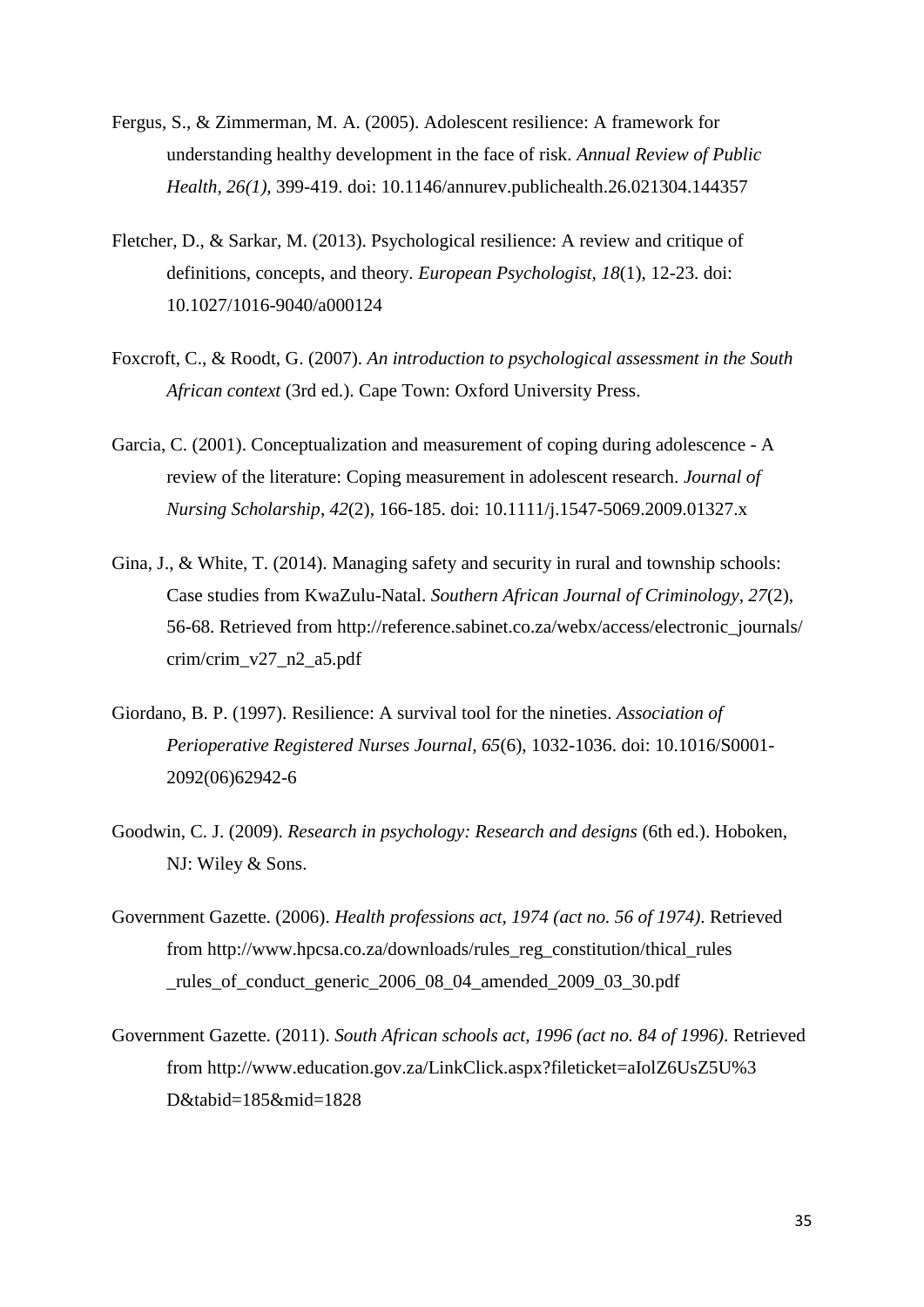- Green, D. L., Choi, J. J., & Kane, M. N. (2010). Coping strategies for victims of crime: Effects of the use of emotion-focused, problem-focused, and avoidance-oriented coping. *Journal of Human Behavior in the Social Environment, 20*(6), 732-743. doi: 10.1080/10911351003749128
- Gruszczyńska, E. (2013). State affect and emotion-focused coping: Examining correlated change and causality. *Anxiety, Stress and Coping*, *26*(1), 103-119. doi: 10.1080/10615806.2011.633601
- Hager, A. D., & Runtz, M. G. (2012). Physical and psychological maltreatment in childhood and later health problems in women: An exploratory investigation of the roles of perceived stress and coping strategies. *Child Abuse and Neglect*, *36*(5), 393-403. doi: 10.1016/j.chiabu.2012.02.002
- Hassan, S., Mallozzi, L., Dhingra, N., & Haden, S. C. (2011). Victimization in young urban adults and depressed mood: Understanding the interplay of coping and gender. *Violence and Victims, 26*(3), 329-346. doi: 10.1891/0886-6708.26.3.329
- Herrman, H., Stewart, D. E., Diaz-Granados, N., Berger, E. L., Jackson, B., & Yuen, T. (2011). In review: What is resilience? *Canadian Journal of Psychiatry, 56*(5), 258- 265. Retrieved from: http://0-web.a.ebscohost.com.wagtail.ufs.ac .za/ehost/pdfview er/pdfviewer?vid=10&sid=e05bfde7-60cd-40ed-a357-7a5c f818c226%40session mgr40 02&hid=4114
- Hinton, P. R., McMurray, I., & Brownlow, C. (2014). *SPSS explained*. Retrieved from http://search.ebscohost.com/login.aspx?direct=true&scope=site&db=nlebk&db=nlabk &AN=733755
- Hjemdal, O., Vogel, P. A., Solem, S., Hagen, K, & Stiles, T. C. (2011). The relationship between resilience and levels of anxiety, depression, and obsessive-compulsive symptoms in adolescents. *Clinical Psychology and Psychotherapy, 18*(4), 314-321. doi: 10.1002/cpp.719
- Hobfoll, S. E. (1988). *The ecology of stress*. Kent, Ohio: Hemisphere.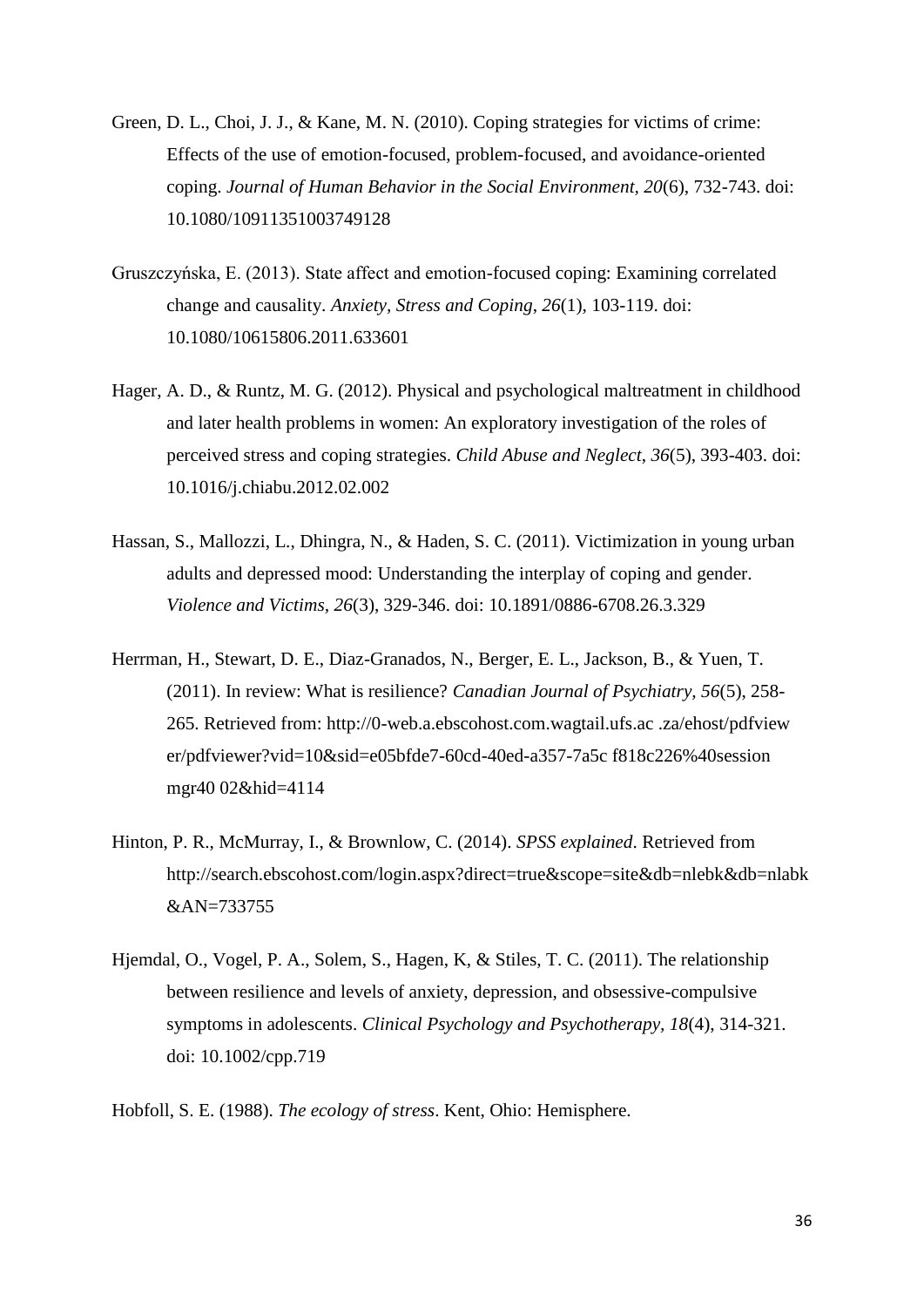- International Business Machines Corporation. (2013). *IBM SPSS Statistics for Windows, Version 22.0*. Armonk, NY: IBM Corporation.
- Jacelon, C. S. (1997). The trait and process of resilience*. Journal of Advanced Nursing, 25*, 123-129. doi: 10.1046/j.1365-2648.1997.1997025123.x
- Jackson, D., Firtko, A., & Edenborough, M. (2007). Personal resilience as a strategy for surviving and thriving in the face of workplace adversity: A literature review. *Journal of Advanced Nursing, 60*(1), 1-9. doi: 10.1111/j.1365-2648.2007.04412.x
- Kidger, J., Araya, R., Donovan, J., & Gunnell, D. (2012). The effect of the school environment on the emotional health of adolescents: A systematic review. *Paediatrics, 129*(5), 1-25. doi: 10.1542/peds.2011-2248
- Kim, D. H., & Yoo, I. J. (2007). Factors associated with depression and resilience in asthmatic children. *Journal of Asthma, 44*, 423-427. doi: 10.1080/02770900701 421823
- Kumpfer, K. L. (1999). Factors and processes contributing to resilience. In M.D. Glantz  $\&$ J.L. Johnson (Eds.), *Resilience and development: Positive life adaptations* (pp. 179- 224). NY: Kluwer Academic/Plenum.
- Lazarus, R. S. (1993). From psychological stress to the emotions: A history of changing outlooks. *Annual review of psychology, 44*(1), 1-21. doi: 10.1146/annurev.ps.44.020193.000245
- Lazarus, R. S., & Folkman, S. (1984). *Stress, appraisal, and coping*. NY: Springer.
- Lees, N. F. (2009). The Ability to Bounce Back: *The relationship between resilience, coping, and positive outcomes* (Unpublished master's thesis). Massey University, Auckland.
- Leipold, B., & Greve, W. (2009). Resilience: A conceptual bridge between coping and development. *European Psychologist, 14*(1), 40-50. doi: 10.1027/1016-9040.14.1.40
- Lippman, L., & Rivers, A. (2008). *Assessing school engagement: A guide for out-of-school time program practitioners*. Retrieved from http://www.childtrends.org.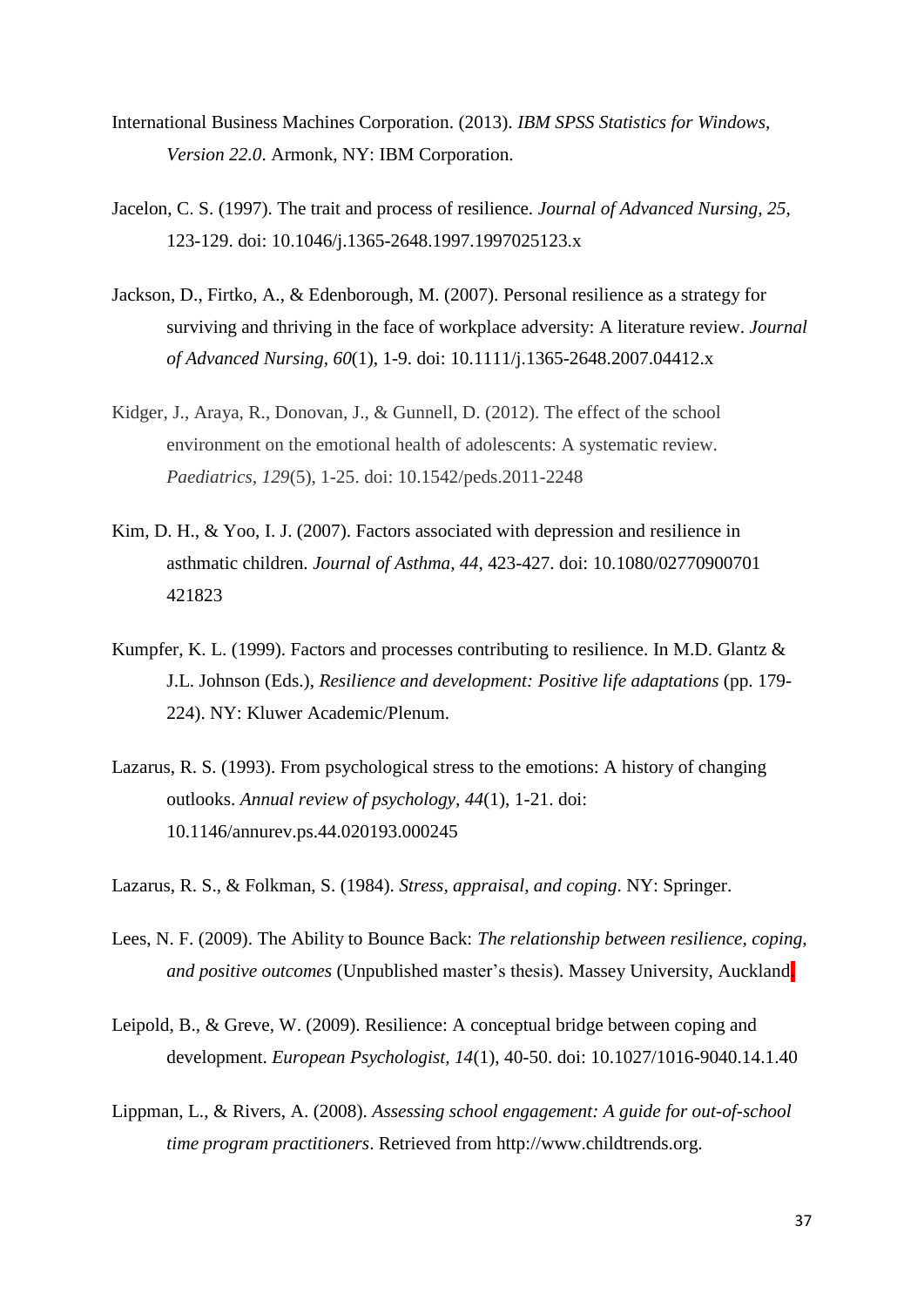- Louw, D., & Louw, A. (2007). Middle childhood. In D. Louw and A. Louw (Eds.). *The development of the child and the adolescent* (pp. 212-275). South Africa: Psychology Publications.
- Luthans, F., Youssef, C., & Avolio, B. (2007). Psychological capital : Developing the human competitive edge. New York: Oxford University Press.
- Luthar, S. S., Cicchetti, D., & Becker, B. (2000). The construct of resilience: A critical evaluation and guidelines for future work. *Child Development, 71*, 543-562. doi: 10.1111/1467-8624.00164
- MacDonald, D. E., Wong, E., & Dionne, M. M. (2015). Correlational designs. In R. L. Cautin & S. O. Lilienfeld (Eds.), *The Encyclopedia of Clinical Psychology* (pp. 1-6). Hoboken, NJ, USA: John Wiley & Sons, Inc. Retrieved from http://doi.wiley.com/10. 1002/9781118625392.wbecp401
- Maldonado-Feliciano, L. E. (2005). *Coping, social support, biculturalism, and religious coping as moderators of the relationship between occupational stress and depressive affect among hispanic psychologists*. University of Maryland. Retrieved from http://drum.lib.umd.edu/bitstream/1903/2913/1/umi-umd-2704.pdf
- Malindi, M. J., & Machenjedze, N. (2012). The role of school engagement in strengthening resilience among male street children. *South African Journal of Psychology*, *42*(1), 71-81. doi: 10.1177/008124631204200108
- Mampane, M. R. (2014). Factors contributing to the resilience of middle-adolescents in a South African township: Insights from a resilience questionnaire. *South African Journal of Education, 34*(4), 1-11. Retrieved from http://www.ajol.info/index.php/saje/article/view/110527/100265
- Mampane, R., & Bouwer, C. (2006). Identifying resilient and non-resilient middleadolescents in a formerly black-only urban school. *South African Journal of Education*, *26*(3), 443-456. Retrieved from http://repository.up.ac.za/bitstream/ handle/2263/2303/Mampane\_Identifying(2006).pdf?sequence=1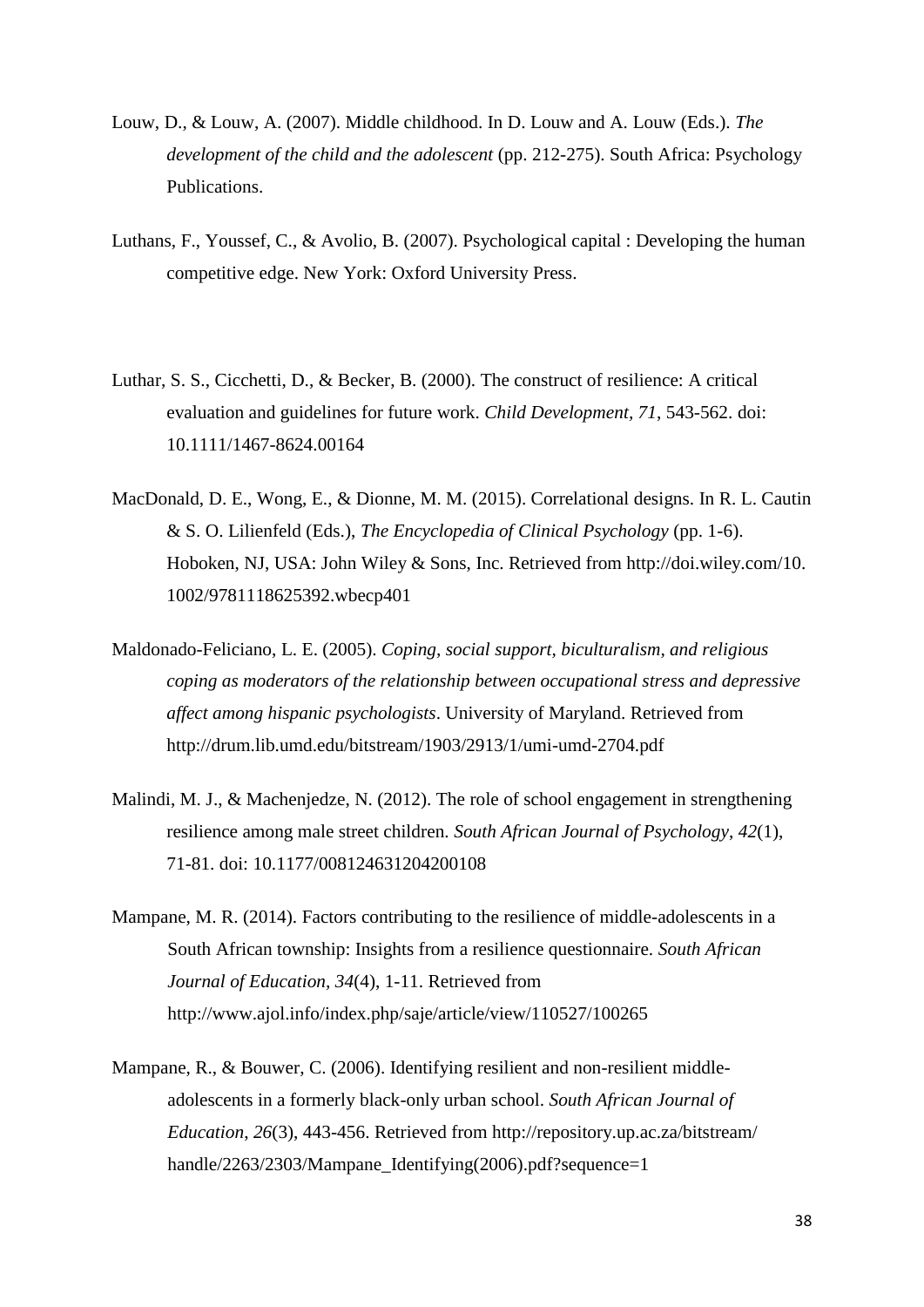- Mans, D. R. A., Rijkaard, E., Dollart, J., Belgrave, G., Tjin, A., Joe, S. S.,… Vrede, M. A. (2008). Differences between urban and rural areas of the Republic of Suriname in the ethnic and age distribution of cancer: A retrospective study from 1980 through 2004. *The Open Epidemiology Journal, 1(*1), 30-35. Retrieved from http://www.academia.edu/3629941/Differences\_between\_urban\_and\_rural\_areas\_of\_t he Republic of Suriname in the ethnic and age distribution of cancer a retrosp ective\_study\_from\_1980\_through\_2004
- Masinire, A., Maringe, F., & Nkambule, T. (2014). Education for rural development: Embedding rural dimensions in initial teacher preparation. *Perspectives in Education, 32*(3), 146-158. Retrieved from http://www.researchgate.net/profile/Alfred \_Masinire/publication/267266978\_Education\_for\_rural\_development\_Embedding\_ru ral\_dimensions\_in\_initial\_teacher\_preparation/links/5448fdc80cf22b3c14e3429c.pdf? origin=publication\_detail
- McLean, S. C. (2003). *Factors which could influence the development of adolescent depression* (Unpublished Master's thesis). University of South Africa, Pretoria.
- Mestry, R., & Ndhlovu, R. (2014). The implications of the national norms and standards for school funding policy on equity in South African public schools. *South African Journal of Education, 34*(3), 1-11. Retrieved from http://reference.sabinet.co.za/ webx/access/electronic\_journals/educat/educat\_v34\_n3\_a2.pdf
- Min, A. M., Jung, Y. E., Kim, D. J., Yim, H. W., Kim, J. J., Kim, T. S., … Chae, J. H. (2013). Characteristics associated with low resilience in patients with depression and/or anxiety disorders. *Quality Of Life Research, 22*(2), 231-24. doi: 10.1007/s11136-012-0153-3
- Mullis, R. L., & Chapman, P. (2000). Age, gender, and self-esteem differences in adolescent coping styles. *The Journal of Social Psychology, 140*(4), 539-541. doi: 10.1080/00224540009600494
- Ng, R., Ang, R. P., & Ho, M. H. R. (2012). Coping with anxiety, depression, anger and aggression: The mediational role of resilience in adolescents. *Child and Youth Care Forum, 41*(6), 529-546. doi: 10.1007/s10566-012-9182-x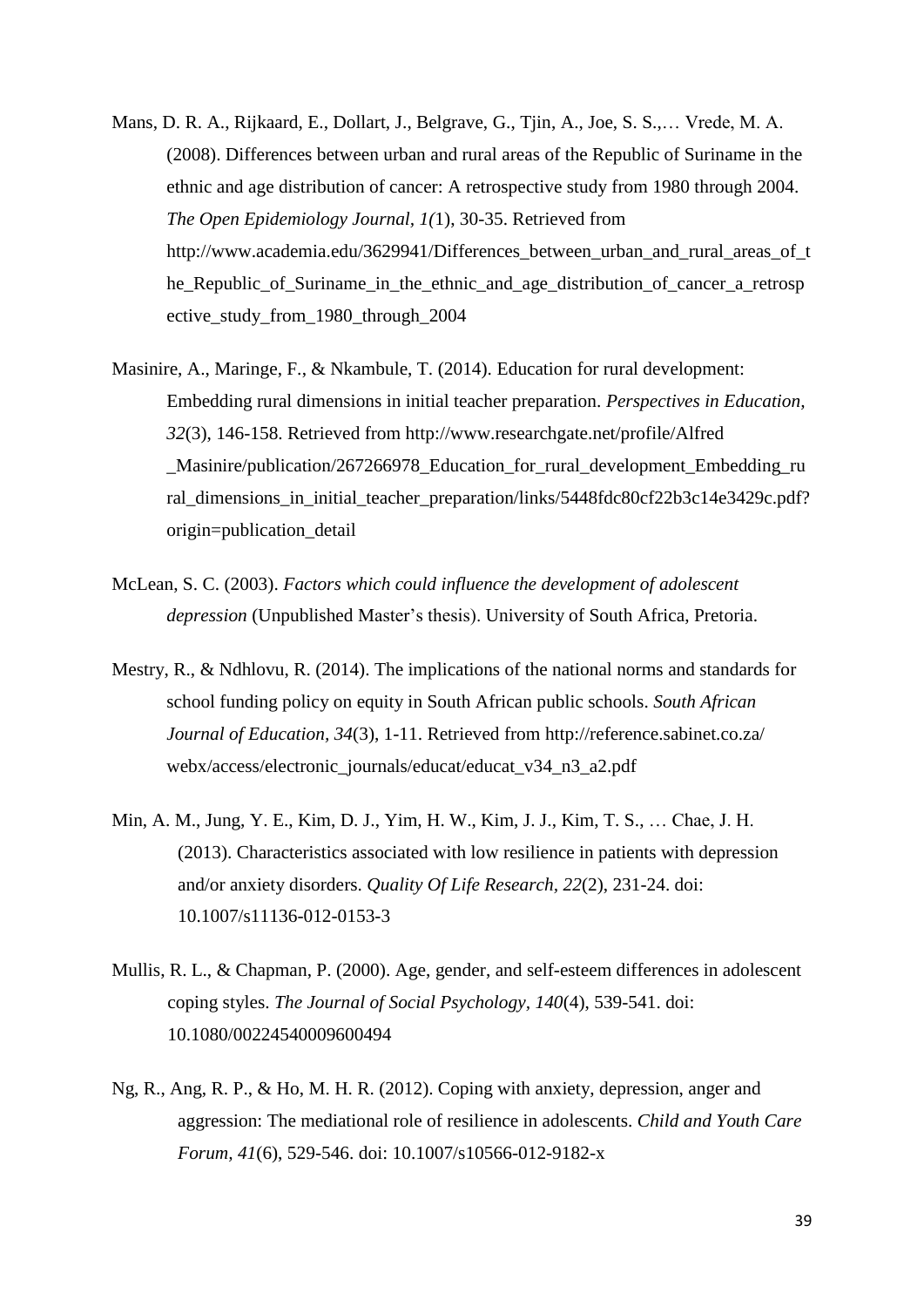- Nunnally, J., & Bernstein, I. H. (1994). *Psychometric theory*. New York, NY: McGrawHill. Park, C. L., Sacco, S. J., & Edmondson, D. (2012). Expanding coping goodness-offit: Religious coping, health locus of control, and depressed affect in heart failure patients. *Anxiety, Stress and Coping*, *25*, 137-153. doi: 10.1080/10615806.2011.586030
- Park, C. L., Sacco, S., & Edmondson, D. (2012). Expanding coping goodness of fit: Religious coping, health locus of control and depressed affect in heart failure patients. *Anxiety, Stress, and Coping, 25(2)*, 137- 53. doi: 10.1080/10615806.2011.586030
- Pauw, K., Van Schoor, M., Chant, L., & Valente, C. (2005). A profile of the Free State province: Demographics, poverty, inequality and unemployment. *Provide Project Background Paper, 1*(4), 1-20. Retrieved from http://wwwold.elsenburg.com/ provide/documents/BP2005\_1\_4%20Demographics%20FS.pdf
- Pendlebury, S. (2009). Meaningful access to basic education. In S. Pendlebury, L. Lake, & C. Smith (Eds.), *South African Child Gauge 2008/2009* (pp. 24-29). Cape Town: Children's Institute, University of Cape Town. Retrieved from http://www.ci.org.za /depts/ci/pubs/pdf/general/gauge2008/sa\_child\_gauge08.pdf
- Peterson, I., Swartz, L., Bhana, A., & Flisher, A. J. (2010). Mental health promotion initiatives for children and youth in contexts of poverty: The case of South Africa. *Health Promotion International, 25*, 331-341. doi: 10.1093/heapro/daq026
- Prince-Embury, S. (2006). *Resiliency scales for children and adolescents. A profile of personal strengths*. San Antonio, TX: Harcourt assessment.
- Prince-Embury, S. (2008). The resiliency scales for children and adolescents, psychological symptoms, and clinical status in adolescents. . *Canadian Journal of School Psychology, 23*(1), 41-56. doi: 10.1177/0829573508316592
- Prince-Embury, S. (2009). The resiliency scales for children and adolescents as related to parent education level and race/ethnicity in children. *Canadian Journal of School Psychology, 24*(2), 167-182. doi:10.1177/08295735093354 75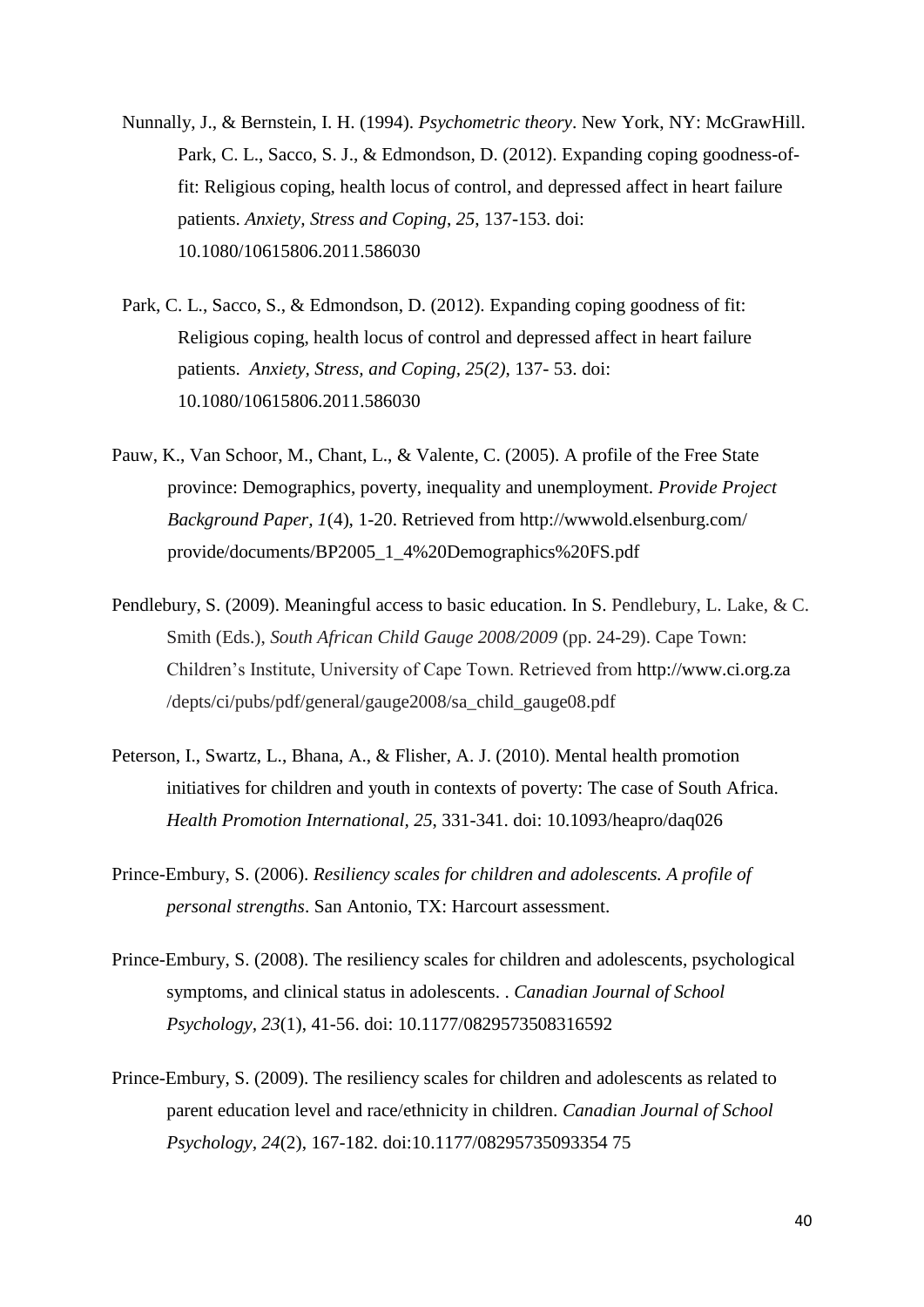- Prince-Embury, S., & Courville, T. (2008). Measurement invariance of the Resiliency Scales for Children and Adolescents with respect to sex and age cohorts. *Canadian Journal of School Psychology, 23*(1) 26-40. doi: 10.1177/0829573508316590
- Prince-Embury, S., & Steer, R. A. (2010). Profiles of personal resiliency for normative and clinical samples of youth assessed by the Resiliency Scales for Children and Adolescents. *Journal of Psychoeducational Assessment*, 28(4), 303 - 314. doi: 10.1177/0734282910366833
- Reddy, V.,Prinsloo, C., Visser, M., Arends, F., Winnaar, L., Rogers, S., … Maja, M. (2012). *Highlightsfrom TIMSS 2011:The South African perspective*. Retrieved fromhttp:// www.hsrc.ac.za/uploads/pageContent/2929/TIMSSHighlights2012Dec7final.pdf
- Reid, P., & Vogel, C. (2006). Living and responding to multiple stressors in South Africa: Glimpses from KwaZulu-Natal. *Global Environmental Change, 16*(2), 195-206. doi: 10.1016/j.gloenvcha.2006.01.003
- Riley, K. E., & Park, C. L. (2014). Problem-focused versus meaning-focused coping as mediators of the appraisal-adjustment relationship in chronic stressors. *Journal of Social and Clinical Psychology*, *33*(7), 587-611. http://doi.org/10.1521/jscp.2014. 33.7.587
- Rutter, M. (2007). Resilience, competence and coping. *Child Abuse and Neglect, 31*, 205- 209. doi: 10.1016/j.chiabu.2007.02.001
- Sedibe, M. (2011). Inequality of access to resources in previously disadvantaged South African high schools. *Journal of Social Science, 28*(2): 129-135. Retrieved from http://www.krepublishers.com/02-Journals/JSS/JSS-28-0-000-11-Web/JSS-28-2-000- 2011-Abst-Pdf/JSS-28-2-129-11-1173-Sedibe-M/JSS-28-2-129-11-1173-Sedibe-M-Tt.pdf
- Skrove, M., Romundstad, P., & Indredavik, M. S. (2013). Resilience, lifestyle and symptoms of anxiety and depression in adolescence: The Young-Hunt study. *Social Psychiatry Epidemiology, 48*(1), 407-416. doi: 10.1007/s00127-012-0561-2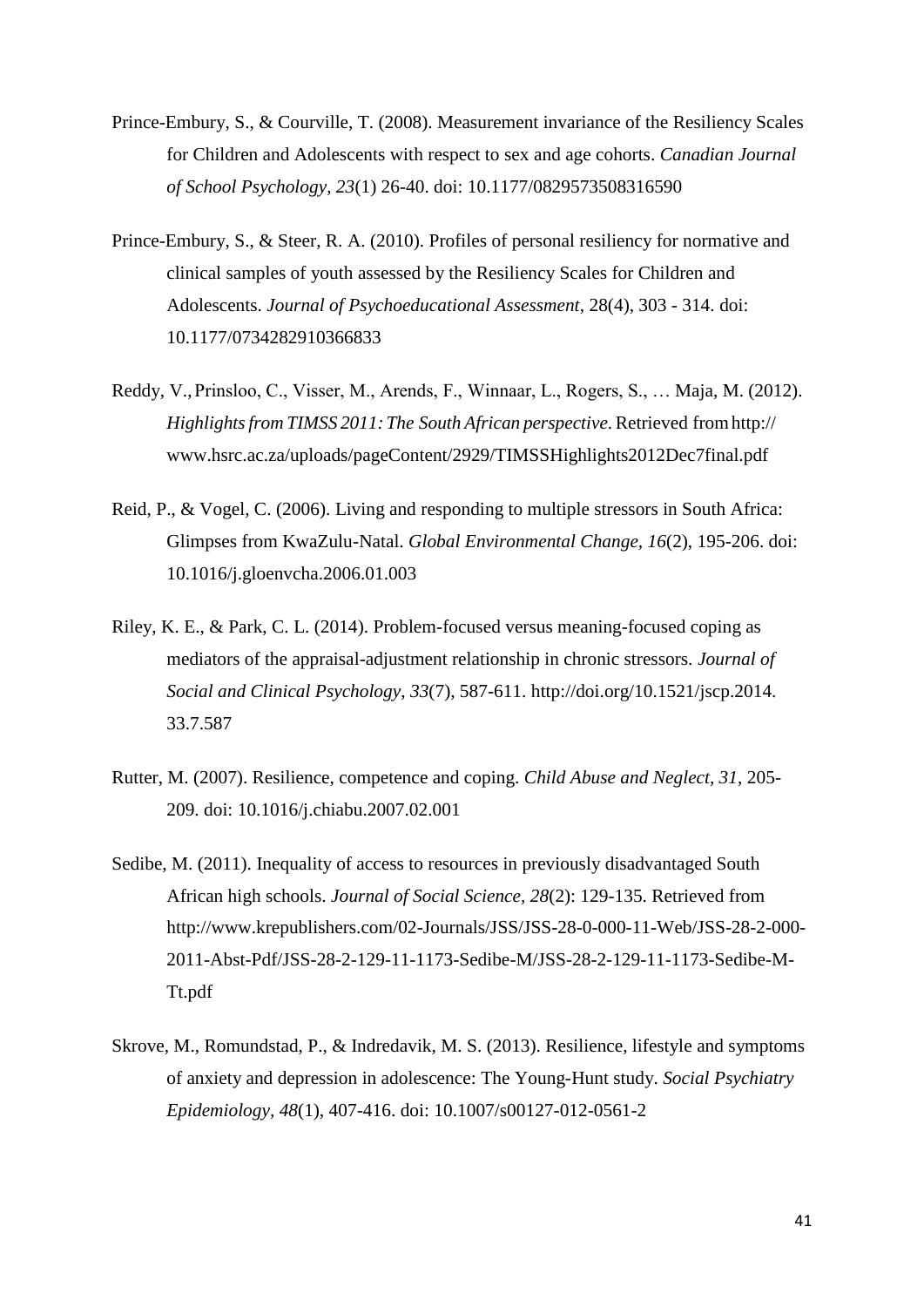- Slone, M., & Shoshani, A. (2008). Efficacy of a school-based primary prevention program for coping with exposure to political violence. *International Journal of Behavioural Development, 32*, 348-358. doi: 10.1177/0165025408090976
- Spaull, N. (2013a). Poverty and privilege: Primary school inequality in South Africa. *International Journal of Educational Development, 33*(5), 436-47. doi: 10.1016/j.ijedudev.2012.09.009
- Spaull, N. (2013b). *South Africa's education crisis: The quality of education in South Africa 1994-2011*. Retrieved from: http://www.cde.org.za/images/pdf/South% 20Africas %20Education%20Crisis%20N%20Spaull%202013.pdf.
- Stangor, C. (2011). *Research methods for the behavioural sciences*. Belmont, CA: Cengage Learning.
- Statistics South Africa. (2012). *Census 2011 statistical release*. Retrieved from www.statssa.gov.za
- Statistics South Africa. (2014). *Mid-year population estimates 2014*. Retrieved from www.statssa.gov.za
- Tarter, R. E., & Vanyukov, M. (1999). Revisiting the validity of the construct of resilience. In M.D. Glantz & J.L. Johnson (Eds.), *Resilience and development: Positive life adaptations* (pp. 85-100). NY: Kluwer Academic/Plenum.
- Taylor, S. (2011). *Uncovering indicators of effective school management in South Africa using the National School Effectiveness Study*. Retrieved from file:///C:/My% 20Documents/Downloads/wp-10-2011.pdf
- Theron, L. C., & Theron, A. M. C. (2010). A critical review of studies of South African youth resilience, 1990-2008. *South African Journal of Science, 106*, 1-8. doi: 10.4102/ sajs.v106i7/8.252
- Theron, L. C., Theron. A. M. C., & Malindi, M. J. (2012). Toward an African definition of resilience: A rural South African community's view of resilient Basotho youth. *Journal of Black Psychology, 39*(1), 63-87. doi: 10.1177/0095798412454675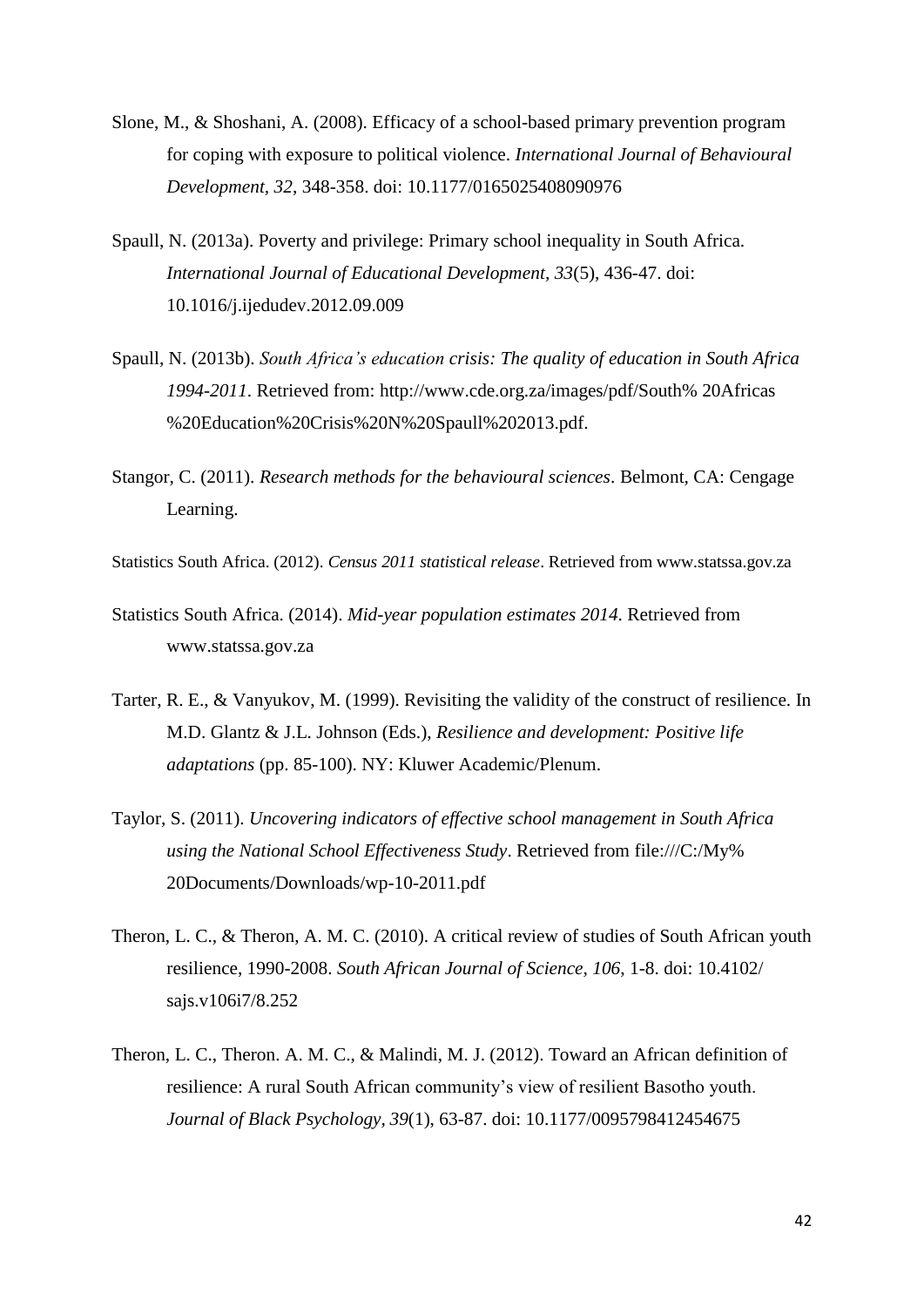- Thien, L. M., & Razak, N. A. (2013). Academic coping, friendship quality, and student engagement associated with student quality of school life: A partial least square analysis. *Social Indicators Research, 112*(3), 679-708. doi: 10.1007/s11205-012- 0077-x
- Thompson, E. A., Connelly, C. D., Thomas-Jones, D., & Eggert, L. L. (2013). School difficulties and co-occurring health risk factors: Substance use, aggression, depression, and suicidal behaviours. *Journal of Child and Adolescent Psychiatric Nursing, 26*(1), 74-84. doi: 10.1111/jcap.12026
- Ungar, M., Ghazinour, M., & Richter, J. (2013). Annual research review: What is resilience within the social ecology of human development? *Journal of Child Psychology and Psychiatry, 54*(4), 348-366. doi: 10.1111/jcpp.12025
- Van Niekerk, Z. (2013). *Coping in die verband tussen blootstelling aan traumatiese gebeurtenisse en substansmisbruik by adolessente* (Unpublished Master's thesis). University of the Free State, Bloemfontein.
- Walsh, F. (2003). Family resilience: A framework for clinical practice. *Family Process*, *42*(1), 1-18. Retrieved from http://web.a.ebscohost.com/ehost/pdfviewer/pdfviewer? vid=8&sid= 5f e8d4a0-77a7-432c-9550-9a89224b8919%40sessionmgr4002&hid= 4106
- Weiten, W., Dunn, D. S., & Hammer, E. Y. (2011). *Psychology applied to modern life: Adjustment in the 21st century* (10<sup>th</sup> ed.). Belmont, CA: Cengage Learning.
- Wong, P. T. P., Reker, G. T., & Peacock, E. J. (2006). A resource-congruence model of coping and the development of the Coping Schemas Inventory. In P.T.P. Wong, L.C.J. Wong & Lonner, W. J. (Eds.), *Handbook of multicultural perspectives on stress and coping* (pp. 223-283). NY: Springer.
- Wright, M. O., & Masten, A. S. (2006). Resilience processes in development. In S. Goldstein & R. B. Brooks (Eds.), *Handbook of resilience in children* (pp. 17-37). NY: Springer.